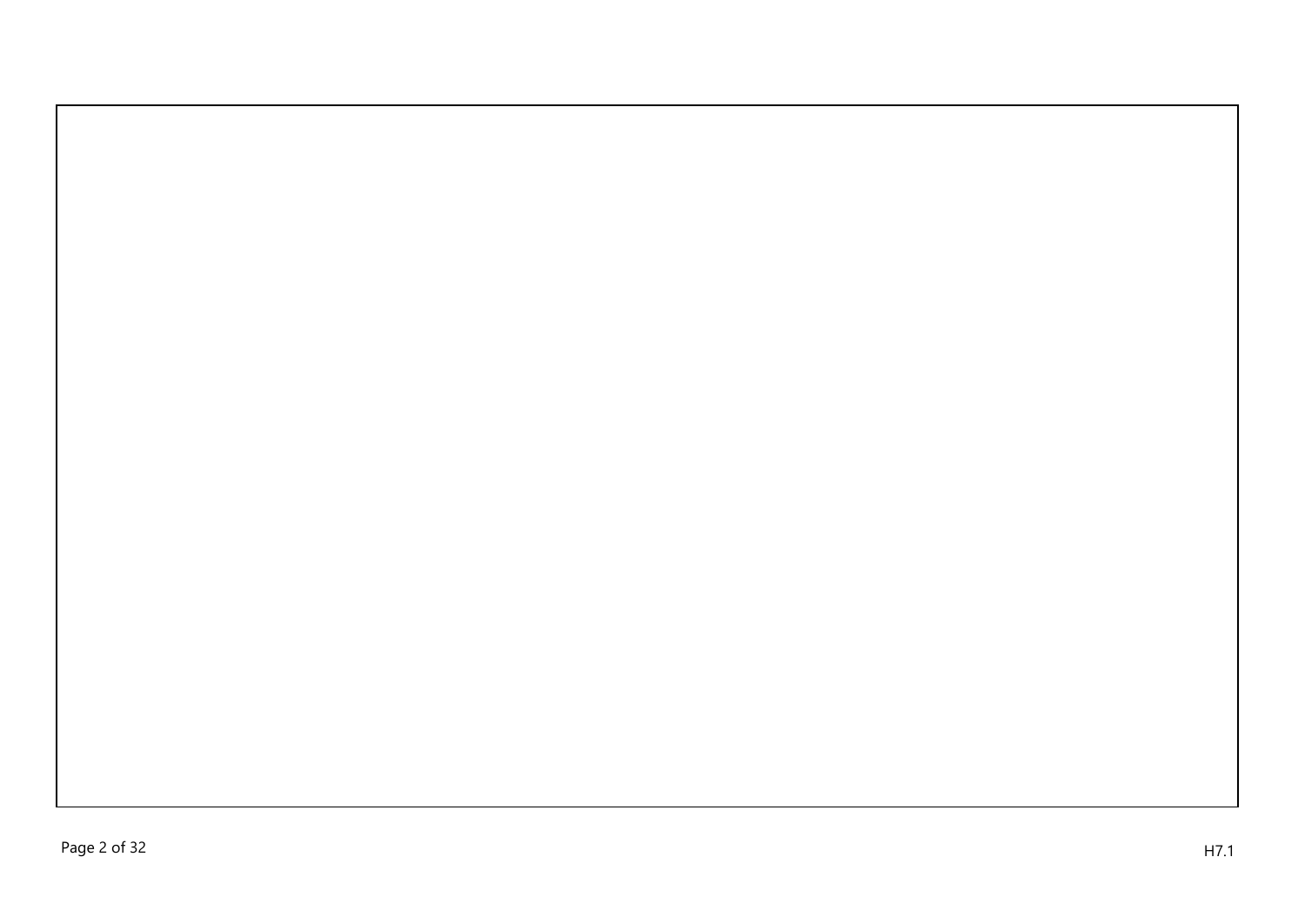| #              | Island                          | House Name        | Name              | Sex       | National ID | ، ه ، ره<br>مر، مر                             | ىئرىتر                                                       |  |  |
|----------------|---------------------------------|-------------------|-------------------|-----------|-------------|------------------------------------------------|--------------------------------------------------------------|--|--|
|                | Dh. Maaenboodhoo                |                   |                   |           |             |                                                |                                                              |  |  |
|                | Dh. Maaenboodhoo                | Banafsaage        | Ismail Rasheed    | M         | A211087     | ە ئىرە مەي                                     | ە سۈرگە ئۇ ئەستىدىگى<br>مەسىرگە ئۇ ئەستىدىگى<br>سۈرگەن قۇستى |  |  |
| 2              | Dh. Maaenboodhoo                | Khairiyyaage      | Saeed Moosa       | M         | A082733     | <br> בא מאמרי בא                               |                                                              |  |  |
| $\overline{3}$ | Dh. Maaenboodhoo                | Zamaaneekula      | Ibrahim Rasheed   | M         | A085062     | ىر ئ <sup>ې</sup> س <sub>ىرى</sub> نمىز        | رەنۇر ئىر<br>ئىستىر ئىسىر                                    |  |  |
|                | GA. Dhaandhoo                   |                   |                   |           |             |                                                |                                                              |  |  |
| 4              | GA. Dhaandhoo                   | Alivaage          | Unais Abdulla     | M         | A117821     | أزموه تما                                      | متعد مكافرالله                                               |  |  |
|                | GA. Kanduhulhudhoo              |                   |                   |           |             |                                                |                                                              |  |  |
| 5              | GA. Kanduhulhudhoo Fenfiyaazuge |                   | Yazeed Mohamed    | M         | A066256     | ۇ شرېر پېړۍ                                    | بر د دره د د                                                 |  |  |
|                | GDh. Madaveli                   |                   |                   |           |             |                                                |                                                              |  |  |
| 6              | GDh. Madaveli                   | Rozee             | Asfana Saeed      | F         | A297819     | جرمج                                           | ى سىرقىش سىمپەش                                              |  |  |
|                | GDh. Vaadhoo                    |                   |                   |           |             |                                                |                                                              |  |  |
|                | GDh. Vaadhoo                    | Dhadikosheege     | Maimoona Ali      | F         | A303290     | نز ۽ تڏ <sub>سيرن</sub> ئ<br>مسر               | دُروش كمو                                                    |  |  |
|                | Gn. Fuvahmulah                  |                   |                   |           |             |                                                |                                                              |  |  |
| 8              | Gn. Fuvahmulah                  | Miskihmagu. Eesha | Ahmed Khalid      | ${\sf M}$ | A026493     | و شره دو د په                                  | پرورو رژوپر                                                  |  |  |
|                | HA. Dhidhdhoo                   |                   |                   |           |             |                                                |                                                              |  |  |
| 9              | HA. Dhidhdhoo                   | Sabudhelige       | Ahmed Shaikhaan   | M         | A258528     | ئەھ <sup>ۆ</sup> رىرى<br>سەھ <sup>ۆ</sup> رىرى | أرەر ئىستىر شىر                                              |  |  |
| $ 10\rangle$   | HA. Dhidhdhoo                   | Seleena House     | Aishath Muaza     | F         | A083619     | شویژ زړت                                       | وكرمشكم والأنجر                                              |  |  |
| HA. Kelaa      |                                 |                   |                   |           |             |                                                |                                                              |  |  |
| 11             | HA. Kelaa                       | Uraha             | Aishath Fazleena  | F         | A090471     | برىرىر                                         | وكمرشك وكالمحياش                                             |  |  |
|                | HDh. Kulhudhuffushi             |                   |                   |           |             |                                                |                                                              |  |  |
| 12             | HDh. Kulhudhuffushi             | Benzeenaa         | Aishath Moosa     | F         | A115239     | ھَ سُرىپے سَّر                                 | ۇرىشۇ تەس                                                    |  |  |
| 13             | HDh. Kulhudhuffushi             | Hathihaa          | Aminath Aboobakur | F         | A129015     | ئەموڭ                                          | 77777<br>ړ د سره په                                          |  |  |
|                | HDh. Naivaadhoo                 |                   |                   |           |             |                                                |                                                              |  |  |
| 14             | HDh. Naivaadhoo                 | Gahaa             | Mohamed Ali       | M         | A229185     | ىرچ                                            | ورەر دىر                                                     |  |  |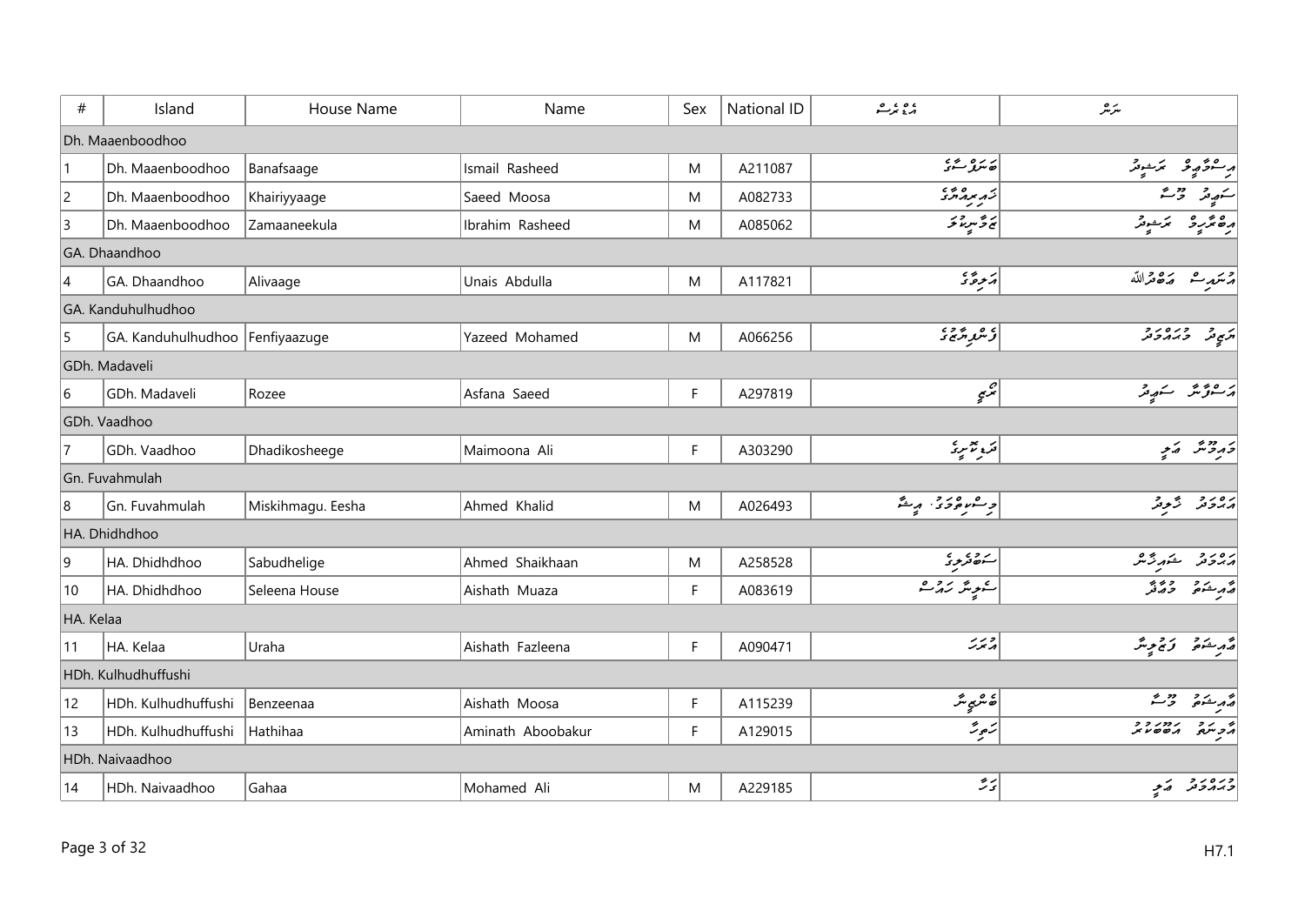|          | HDh. Nolhivaran |                  |                       |             |         |                                |                                                       |  |  |  |  |
|----------|-----------------|------------------|-----------------------|-------------|---------|--------------------------------|-------------------------------------------------------|--|--|--|--|
| 15       | HDh. Nolhivaran | Hithigasdhoshuge | Aminath Mizna         | F           | A223838 | اره د صدور<br>اره د سودرد      | أترجر تنغم وبخنثر                                     |  |  |  |  |
| K. Gulhi |                 |                  |                       |             |         |                                |                                                       |  |  |  |  |
| 16       | K. Gulhi        | Aabaadhu Vaadhee | Fathimath Sana        | F           | A142464 | ء ۽ پروڻو <sub>ب</sub>         | وحجوحهم<br>ۇرىگر                                      |  |  |  |  |
| 17       | K. Gulhi        | Aabaadhu Vaadhee | Aminath Rizna         | F           | A142465 | ء ۽ ويج <sub>مير</sub>         | أثريتهم<br>برج مثر                                    |  |  |  |  |
| 18       | K. Gulhi        | Aabaadhu Vaadhee | Ramiza Yoosuf         | F           | A142477 | ء ۽ دي<br>م                    | پر دي هر ده<br>بردي در سو                             |  |  |  |  |
| 19       | K. Gulhi        | Aabaadhu Vaadhee | Ismail Shah           | ${\sf M}$   | A142478 | ء ۽ پروڻي <sub>ر</sub>         | برحوم و شره                                           |  |  |  |  |
| 20       | K. Gulhi        | Aabaadhu Vaadhee | Abdulla Sharuwan      | ${\sf M}$   | A293838 | ء ۽ دي<br>ترخ <sup>ص</sup> ترج | برە قراللە<br>شە بەر ھ                                |  |  |  |  |
| 21       | K. Gulhi        | Aage             | Ibrahim Faiz          | ${\sf M}$   | A141162 | پر<br>مر                       | ىر ھەتترىر <i>3</i><br>تۇم ج                          |  |  |  |  |
| 22       | K. Gulhi        | Aage             | Aminath Sifa          | $\mathsf F$ | A141163 | پر ء<br>مر                     | أثر حريجهم<br>سبوتر                                   |  |  |  |  |
| 23       | K. Gulhi        | Aage             | Aishath Suha          | F           | A293384 | پو ء<br>مر                     | سترشح<br>لتجريشوه                                     |  |  |  |  |
| 24       | K. Gulhi        | Akirifooni       | Ahmed Fayaz           | M           | A106496 | اړ روپور<br>سربر سر            | رەرد رىر                                              |  |  |  |  |
| 25       | K. Gulhi        | Akirifooni       | Naseema Hussain       | F           | A303514 | اړ روپه دره<br><u>سر سر</u>    | ىكەسپىتى كەسكىرىند                                    |  |  |  |  |
| 26       | K. Gulhi        | Akirifooni       | Aishath Rifa Rasheedh | $\mathsf F$ | A361485 | ە ئىرىدىق بىر<br>مەسرىرىق      | ەگەرىشكى ئىرقى ئىرىشون <i>د</i>                       |  |  |  |  |
| 27       | K. Gulhi        | Akirifooni       | Aiminath Raufa        | F           | A407588 | ە ئىرىدىق بىر<br>ئىرىسىز       | ړې شروره                                              |  |  |  |  |
| 28       | K. Gulhi        | Alinooru         | Waseem Adam           | M           | A142488 | بروجوجر                        | كەسىرى ئەترى                                          |  |  |  |  |
| 29       | K. Gulhi        | Annaarumaage     | Nasreena Mohamed      | F           | A141121 | ر ه ۶ و ۶ ،<br>د س س پر و ی    | ىر ھېرىگە دىمەد د                                     |  |  |  |  |
| 30       | K. Gulhi        | Annaarumaage     | Ahmed Jaweed          | M           | A141122 | ر ۵ ۶ و ۶ و<br>۸ سرسربرو ی     | ر 270 كروتر<br>  <i>م</i> . <i>م</i> ركز كليم كليموتر |  |  |  |  |
| 31       | K. Gulhi        | Annaarumaage     | Aishath Nishana       | F           | A293286 | ر ه و و و ،<br>د سرس پرو د     | وُيرڪو سرڪس                                           |  |  |  |  |
| 32       | K. Gulhi        | Asurumaage       | Khairunnisa           | F           | A080636 | ر د د ده ،<br>د سنترو د        | ئەر بۇرگىرىگە                                         |  |  |  |  |
| 33       | K. Gulhi        | Asurumaage       | Sofoora Ibrahim       | $\mathsf F$ | A142474 | ر و و د »<br>در سوبوری         | ىبەدە بۇ<br>دە ئەرد                                   |  |  |  |  |
| 34       | K. Gulhi        | Asurumaage       | Aminath Fazeela       | F           | A142475 | ر د د ده ،<br>د سنترو د        | أزويتهم أوالمسوقر                                     |  |  |  |  |
| 35       | K. Gulhi        | Asurumaage       | Fathimath Ihsana      | F           | A142476 | ر و و د ،<br>پرستوری           | ژوده مدیش                                             |  |  |  |  |
| 36       | K. Gulhi        | Asurumaage       | Mohamed Shafeeq       | ${\sf M}$   | A216973 | ر و د پره<br>مرسورۍ            | ورەر دۇ سەر ئ                                         |  |  |  |  |
| 37       | K. Gulhi        | Asurumaage       | Mariyam Hassana       | $\mathsf F$ | A293900 | ر د د د و و<br>د سه مرد د      | برە ئەبۇ<br>ر ه بر ه<br><del>د</del> بر بر و          |  |  |  |  |
| 38       | K. Gulhi        | Asurumaage       | Ahmed Humainee        | M           | A293913 | ر د د په په<br>مرسورۍ          | رەرد دىرس                                             |  |  |  |  |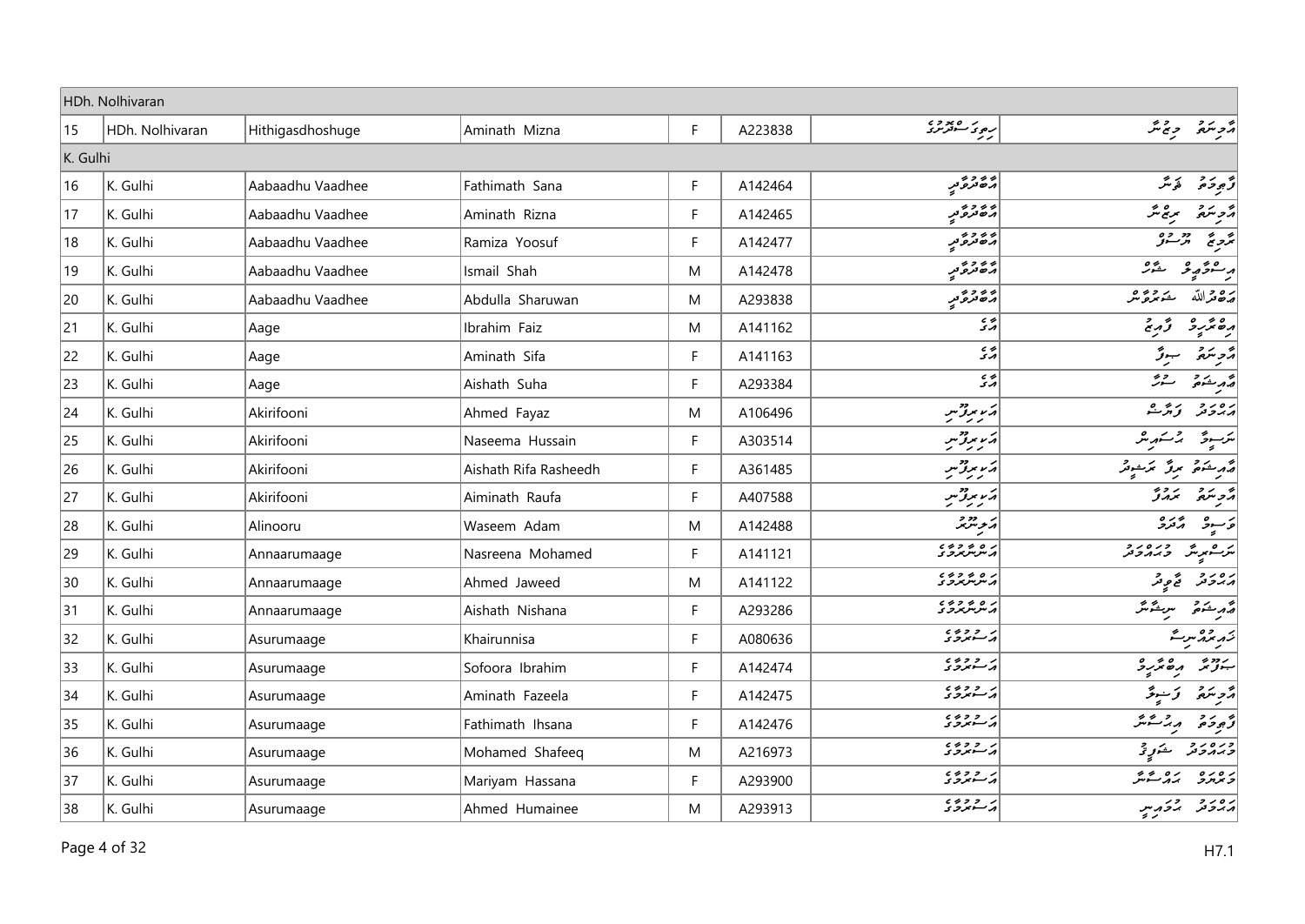| 39 | K. Gulhi | Asurumaage              | Ali Riffath           | M  | A293914 | بر و و د »<br>پرستوبرد د    | $510$<br>$593 - 59$                                 |
|----|----------|-------------------------|-----------------------|----|---------|-----------------------------|-----------------------------------------------------|
| 40 | K. Gulhi | Asurumaage              | Aishath Lubuna        | F. | A293915 | ر و و د »<br>پرسه پرو د     | و دره دور<br>مارستور موه ش                          |
| 41 | K. Gulhi | Asurumaage Irumatheebai | Shamsunnisa           | F. | A142507 |                             | شۇ ئەر قىرىس ئىس                                    |
| 42 | K. Gulhi | Bageechaage             | Aminath Rahuma        | F. | A091758 | ته په تنځ د<br>             | ىر ە بە<br>ئىرىرى<br>أثرم يترة                      |
| 43 | K. Gulhi | Bageechaage             | Hussain Rameez        | M  | A103394 | ے پر پر ہ<br> صح پر پر پ    | بر سکر مرکز مرکز پر ج                               |
| 44 | K. Gulhi | Bageechaage             | Ali Husaam            | M  | A119879 | ے پر پچ<br>م                | $rac{1}{2^{2}-2}$ $rac{1}{2}$                       |
| 45 | K. Gulhi | Bageechaage             | Naeema Moosa          | F  | A142406 | ے پر پڑی<br> صح پہ          | $\frac{2}{2}$ $\frac{3}{2}$ $\frac{2}{3}$           |
| 46 | K. Gulhi | Bageechaage             | Hassan Riyaz          | M  | A142407 | ر<br>صي گري                 | ىر ئەش بىر ئۈرگ                                     |
| 47 | K. Gulhi | Bageechaage             | Ahmed Nizam           | M  | A142408 | <br>  ته په گرۍ             | رەر دەرد                                            |
| 48 | K. Gulhi | Bageechaage             | Aishath Rooma         | F. | A142409 | لى بەتىمى<br>مەسىمى         | ود پر<br>مرگ<br>و گهر شوه <sub>و</sub>              |
| 49 | K. Gulhi | Bageechaage             | Ibrahim Fairooz       | M  | A142410 | <br>  خونځۍ                 | وه مر ده و در دره                                   |
| 50 | K. Gulhi | Bageechaage             | Asaad Abdul Sathaar   | M  | A293634 | <br>  خونځۍ                 | ره وه ره د و<br>پره ترو سوړه د<br>ر ۱۹۴۵<br>در سرور |
| 51 | K. Gulhi | Bageechaage             | Suad Abdul Sathaar    | M  | A293636 | <br>  خونوي                 | כיב נסכם נסיבים                                     |
| 52 | K. Gulhi | <b>Beach Coral</b>      | Aminath Sharmeela     | F  | A064921 | پەنزىر ئەر                  | أأوبتم فكالمروغ                                     |
| 53 | K. Gulhi | <b>Beach Coral</b>      | Ahmed Saudulla        | M  | A142527 | ەم كىرىدە<br>مەكرىم تىرىخە  | رەرو سەرولله                                        |
| 54 | K. Gulhi | <b>Beach Coral</b>      | Mohamed Saadhin Ahmed | M  | A347043 | چې ته تر و                  | ورەرو گورى كەرو                                     |
| 55 | K. Gulhi | <b>Beach House</b>      | Ahmed Asim            | M  | A125825 | ئەمخەر جەشىر                | أرور ومبور                                          |
| 56 | K. Gulhi | <b>Beach Side</b>       | Ahmed Nazim           | M  | A104265 | <br>  په محر سندر ؟<br>     | رەر د شرە                                           |
| 57 | K. Gulhi | <b>Beach Side</b>       | Aminath Mirasa        | F  | A350234 | ھەممەر ئە                   | ومحرسكم وبرسة                                       |
| 58 | K. Gulhi | Beach Villa             | Humaida Waleed        | F  | A142439 | جو محرمو محر                | برْدَمْرِ مَّرْ<br>ءَ وِدْ                          |
| 59 | K. Gulhi | Beach Villa             | Waleed Adam           | M  | A142455 | ھەتچرە ئۇ                   | كروثر المزرو                                        |
| 60 | K. Gulhi | Beach Villa             | Hamdha Hassan         | F  | A335856 | ھەتمۇھەقتە                  | پر ۱۹ پی<br>برسەيىتىر                               |
| 61 | K. Gulhi | <b>Blue Star</b>        | Badhoora Adam         | F  | A142416 | ه دو ۱۵ پور<br>  حو شريع تر | ردو به بره<br><i>م</i> حتر <i>بر</i> گرو            |
| 62 | K. Gulhi | <b>Blue Star</b>        | Azra Mohamed          | F  | A142417 | ە دەھەر<br>ھۈسىۋىر          | ر ہ<br>مرمگر<br>و ره ر د<br><i>د ب</i> رگرفر        |
| 63 | K. Gulhi | <b>Blue Star</b>        | Aminath Mohamed       | F. | A142418 | ە دەھەر<br>ھۈسىۋىر          | و رە ر د<br>تر پر تر تر<br>أرمز                     |
| 64 | K. Gulhi | <b>Blue Star</b>        | Ahmed Nadeem          | M  | A142419 | ەددە يە د                   | رەر ئىبرۇ                                           |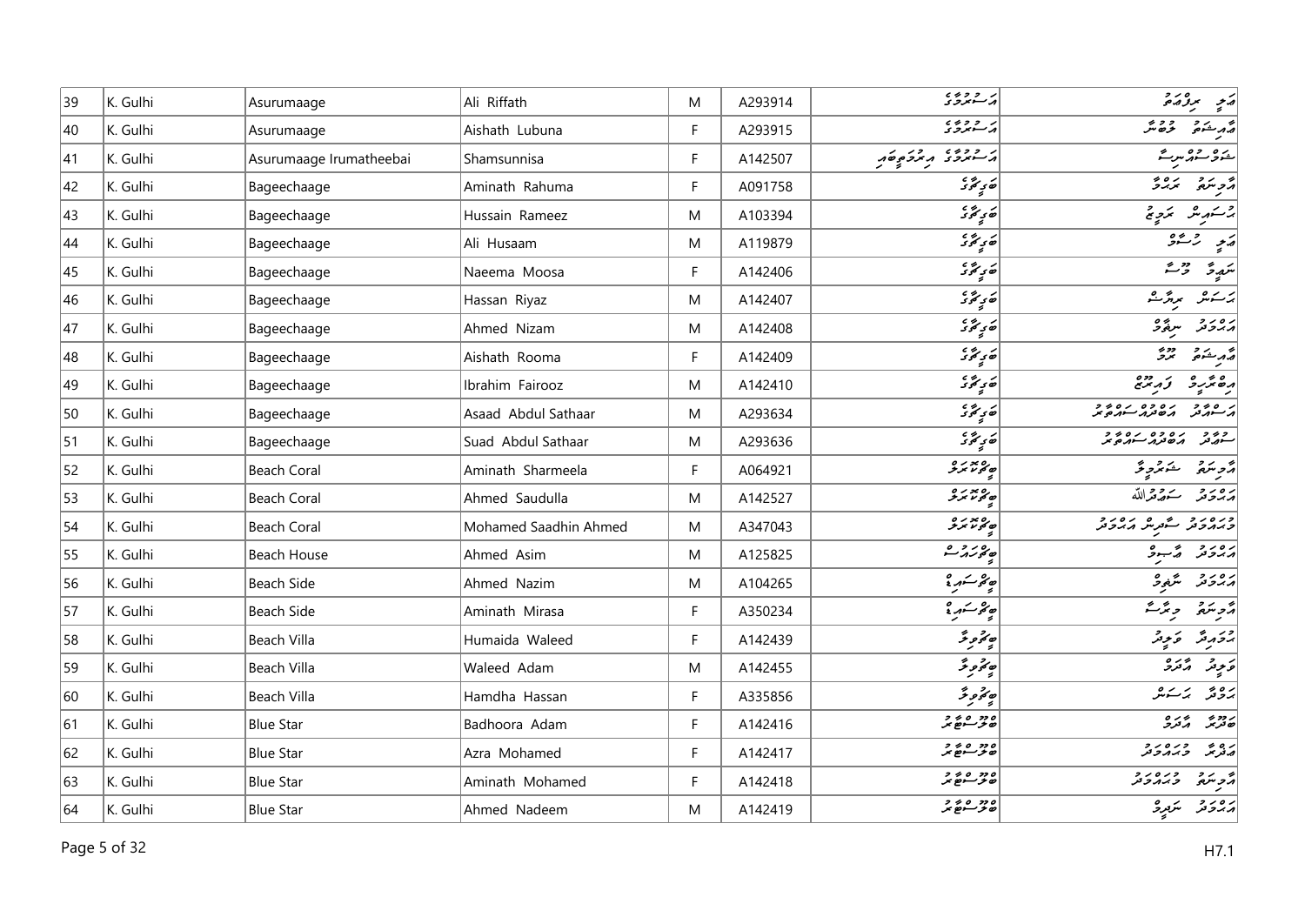| 65 | K. Gulhi | <b>Blue Star</b> | Ibrahim Rizam       | M           | A142420 | ە دەھ بەر                                   | ىمرەنچە<br>د ه پژر د<br>د                                                                                                                                                       |
|----|----------|------------------|---------------------|-------------|---------|---------------------------------------------|---------------------------------------------------------------------------------------------------------------------------------------------------------------------------------|
| 66 | K. Gulhi | <b>Blue Star</b> | Moosa Fazeem        | M           | A142421 | ە دەھەر<br>ھۈسىۋىر                          | الرحم ترىپى 3                                                                                                                                                                   |
| 67 | K. Gulhi | <b>Blue Star</b> | Hassan Nishaam      | M           | A142422 | ە دەھەر<br>ھىرىسىۋىر                        | بركسكر سريقو                                                                                                                                                                    |
| 68 | K. Gulhi | <b>Blue Star</b> | Hussain Azeem       | M           | A142423 | ە دەھەر<br>ھىرىسىۋىر                        | يز سکه شه مکم کرد که در                                                                                                                                                         |
| 69 | K. Gulhi | <b>Blue Star</b> | Mohamed Zakariyya   | M           | A142442 | ه دو ۱۵ پور<br>  حو شريع تر                 | כנסנכ נגבית                                                                                                                                                                     |
| 70 | K. Gulhi | <b>Blue Star</b> | Aishath Khalidha    | $\mathsf F$ | A284232 | ە دو مەر                                    | أقهر مشترة المتحرقة                                                                                                                                                             |
| 71 | K. Gulhi | <b>Blue Star</b> | Mamdhooh Mohamed    | M           | A293738 | ە دوم بور<br>ھۈسىۋىمە                       | ر ס כם פי פי כל<br><mark>ק</mark> רנקוק בי הרבית                                                                                                                                |
| 72 | K. Gulhi | <b>Blue Star</b> | Abdulla Nawaz       | M           | A293742 | ە دەھەر<br>ھۈسىۋىر                          | مَرْحَدِ اللّه<br>ىر ئەر<br>سرە ئى                                                                                                                                              |
| 73 | K. Gulhi | <b>Blue Star</b> | Ali Shaif           | M           | A293744 | ە دەھەر<br>ھىرىسىۋىر                        | أتذمي المشمروقر                                                                                                                                                                 |
| 74 | K. Gulhi | <b>Blue Star</b> | Mohamed Anoof Ahmed | M           | A293747 | ەددە يە د                                   | כנסגב גדום גסגב<br>בגמבת מייטל, מגבת                                                                                                                                            |
| 75 | K. Gulhi | <b>Blue Star</b> | Ali Ziaam           | M           | A293751 | ە دورە ئە ج<br>ھۆرسىۋىر                     | $\begin{array}{cc} 2\overset{\circ}{\mathcal{A}}_{\mathcal{C}} & \overset{\circ}{\mathcal{A}}_{\mathcal{A}} \\ \end{array}$                                                     |
| 76 | K. Gulhi | Bluege           | Mariyam Faiza       | F           | A141164 | ه دد ›<br>حور                               | وبودو<br>توگريج                                                                                                                                                                 |
| 77 | K. Gulhi | Bluege           | Fathimath Nazneen   | F           | A141165 | ه دد ><br>ن م                               | ۇي <sub>م</sub> وڭ ئىتى بېرىتر                                                                                                                                                  |
| 78 | K. Gulhi | Chanbeyleege     | Mohamed Sameer      | M           | A073631 | كوسكة ويح                                   | ورەرو سكوپر                                                                                                                                                                     |
| 79 | K. Gulhi | Chanbeyleege     | Mohamed Shahir      | M           | A103604 | ى<br>كۆس <sub>تە</sub> ئو ئ                 | وره دو شرح                                                                                                                                                                      |
| 80 | K. Gulhi | Chanbeyleege     | Mariyam Sharafiyya  | $\mathsf F$ | A142499 | ىمەستەم .<br>ئ                              | בינות ביותר הי                                                                                                                                                                  |
| 81 | K. Gulhi | Chanbeyleege     | Shareefa Ismail     | F           | A142513 | كوسكة وتح                                   | شمېر مەدەپ                                                                                                                                                                      |
| 82 | K. Gulhi | Chanbeyleege     | Hasena Hussain      | F           | A142516 | كوس تفود                                    | ىزىيەنىڭ بۇسكىرىش                                                                                                                                                               |
| 83 | K. Gulhi | Chandhanee House | Ahmed Niyaz         | M           | A059240 | مۇسترى <i>پرىدى</i><br>مۇسترى <i>پرىدى</i>  | גם גב תוצב                                                                                                                                                                      |
| 84 | K. Gulhi | Chandhanee House | Ali Shiyaz          | ${\sf M}$   | A103701 | ڭۇس <sub>ل</sub> ىرىدىرگەش                  | $\begin{array}{cc} \mathcal{O} \overset{\sigma}{\rightarrow} & \mathcal{O} \overset{\sigma}{\rightarrow} & \mathcal{O} \overset{\sigma}{\rightarrow} & \mathcal{O} \end{array}$ |
| 85 | K. Gulhi | Chandhanee House | Faiza Mohamed       | F           | A142351 | ڭۇسىترىس <i>رى</i> گە <sup>م</sup>          | وٌ مع العراق وراد                                                                                                                                                               |
| 86 | K. Gulhi | Chandhanee House | Aminath Ibrahim     | F           | A142352 | ى<br>ئۆستىر س <sub>ىر</sub> رىمى            | ە ھەمرىر 2<br>م<br>أرمر وسرة                                                                                                                                                    |
| 87 | K. Gulhi | Chandhanee House | Hassan Shifaz       | M           | A142353 | ڭۇس <sub>ل</sub> ىرىرىدىش                   | ىز سەنگە ئىسىر <i>ۇ ج</i>                                                                                                                                                       |
| 88 | K. Gulhi | Chandhanee House | Aishath Nasheeda    | F           | A142354 | ڭمەستەس <i>رى</i> گە ئە                     | وكرم شكوكر الكر شوقكر                                                                                                                                                           |
| 89 | K. Gulhi | Chandhanee House | Mariyam Siyadha     | F           | A142374 | ڭۇس <sub>ل</sub> ىرىدىرگەن<br>مۇسىرىرىدىكەن | سىدە<br>سىدىگە<br>ر ه ر ه<br><del>ر</del> بربرو                                                                                                                                 |
| 90 | K. Gulhi | Chandhanee House | Fathimath Suwaidha  | F           | A151595 | ڭۇس <sub>ل</sub> رىتىرىش                    | أقرموه متقرمة                                                                                                                                                                   |
|    |          |                  |                     |             |         |                                             |                                                                                                                                                                                 |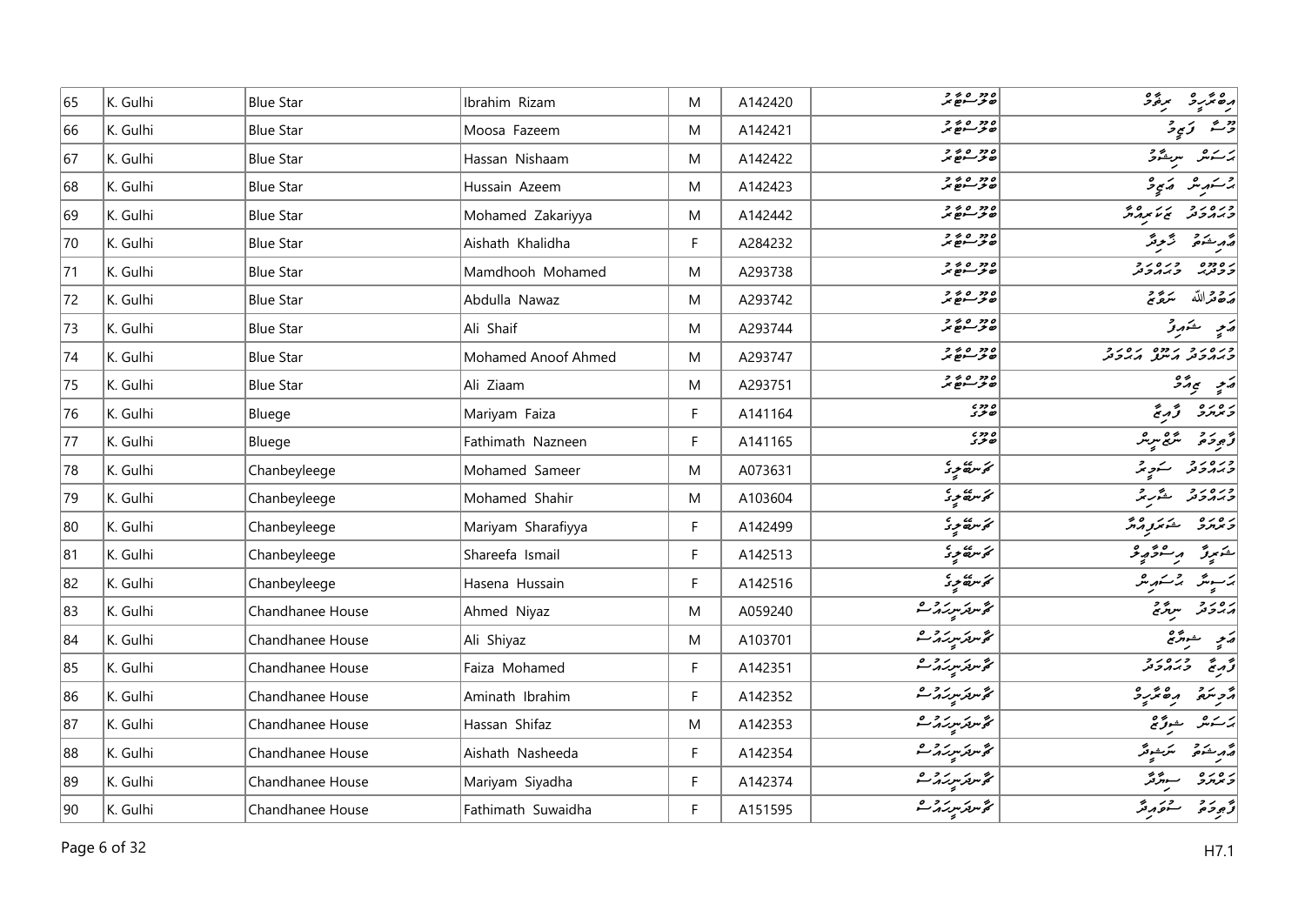| 91  | K. Gulhi | Chandhanee House | Mohamed Sofwan            | M | A293526 | ڭۇس <sub>ل</sub> رىرىدىكى م                 | ىبەد ۋىتر<br>و رە ر د<br><i>د بر</i> بر تر       |
|-----|----------|------------------|---------------------------|---|---------|---------------------------------------------|--------------------------------------------------|
| 92  | K. Gulhi | Chandhanee House | Ibrahim Fathih            | M | A293527 | ڭۇس <sub>ل</sub> ىرىدىرگەش                  | ەھ ئ <sup>ۆ</sup> ر ۋ<br>ۇ ئەر                   |
| 93  | K. Gulhi | Chandhanee House | Ismail Anim               | M | A293528 | ڭۇس <sub>ل</sub> ىرىدىرگەن<br>مۇسىرىرىدىكەن |                                                  |
| 94  | K. Gulhi | Chandhanee House | Hawwa Amanee              | F | A293529 | ڭۇس <sub>ل</sub> ىرىدىرگە <sup>م</sup>      |                                                  |
| 95  | K. Gulhi | Chandhanee Villa | Mohamed Saeed             | M | A024664 | ڭۇسىتر س <sub>ى</sub> رىتى<br>مەسىر         | و ر ه ر د<br>تر پر ژ تر<br>سكورقر                |
| 96  | K. Gulhi | Cherry House     | Aishath Ibrahim           | F | A089762 | ىم بىر ئەرگە<br>سىم بىر ئەرگە               | دە ئەرد<br>ۇ مەشىرە<br>مەم                       |
| 97  | K. Gulhi | Cherry House     | Ibrahim Haisham           | M | A141193 | ىج بىر ئەرمى<br>سى                          | رە ئرىر ئىرىشكى                                  |
| 98  | K. Gulhi | Cherry House     | Fathimath Warudha         | F | A141194 | ىج بىر ئەرمى<br>سى                          | و در درور                                        |
| 99  | K. Gulhi | Cherry House     | Hawwa Ibrahim             | F | A141195 | ىج بىر ئەر شە                               |                                                  |
| 100 | K. Gulhi | Cherry House     | Ismail Haisham            | M | A141572 | كخ برر تر شه                                | راعتور و المراجو                                 |
| 101 | K. Gulhi | Cherry House     | Ahmed Haisam              | M | A143805 | ىج بېرىر ئەشە                               |                                                  |
| 102 | K. Gulhi | Cherry House     | Aminath Naseem            | F | A293492 | ىج بىر ئەر <sup>م</sup> شە                  | وحريرة الترسوم                                   |
| 103 | K. Gulhi | Cherry House     | Mariyam Iraadha           | F | A293497 | ىج بىر ئەرمى<br>سى                          | رەرە مەگە                                        |
| 104 | K. Gulhi | Cherry House     | Mohamed Haisam            | M | A293499 | ىج بىر ئەرمى<br>سى                          | ورەرو كەنجى                                      |
| 105 | K. Gulhi | Cherry House     | Anas Ismail               | M | A293501 | ىج بىر ئەم <sup>ر ھ</sup>                   | ړ ټر مه پر عرکوړنځ                               |
| 106 | K. Gulhi | Cherry House     | Amaan Ismail              | M | A293503 | ې <sub>مو</sub> ر ته <sup>و</sup>           | أرومه برعوقوفه                                   |
| 107 | K. Gulhi | Day Light        | Abdul Raheem Dawood       | M | A047862 | پر خرچ                                      | پر دو و<br>تئرپر تئر<br>ره وه ره<br>مگافرو نربرد |
| 108 | K. Gulhi | Day Light        | Mohamed Amir              | M | A060526 | ۽ تزريح                                     |                                                  |
| 109 | K. Gulhi | Day Light        | Abdul Gafoor Shihad       | M | A138895 | بمخرج                                       | ره وه پردو و شورگور<br>های فرخ د تورگور          |
| 110 | K. Gulhi | Day Light        | Hawwa Sameena             | F | A150596 | بمخرج                                       | پەر ئەر ئىكى ئىگەن ئىگر                          |
| 111 | K. Gulhi | Day Light        | Abdul Raheem Mafrooz Amir | M | A390610 | ۽ خرم ه                                     | גם כם גם בנית בים הבית.<br>הסתה הגב בנית הבית    |
| 112 | K. Gulhi | Dhekunuasseyri   | Mauroof Hussain           | M | A046752 | ، د دره ».<br>در سرد د شوبر                 | נגרדים רביתית                                    |
| 113 | K. Gulhi | Dhekunuasseyri   | Ahmed Sawad               | M | A052439 | پر و بر ده به په<br>  تر با متر پر رشوبر    | ره ر و د و و<br>پرېرو تر مسکونتر                 |
| 114 | K. Gulhi | Dhekunuasseyri   | Jaufar Naseem             | M | A095547 | پر و و پر ه عه<br>  تر را سرو د سه سر       | د در بر سر سر د                                  |
| 115 | K. Gulhi | Dhekunuasseyri   | Asiya Naseem              | F | A141174 | <br>  قریبا متمد پر شوسی                    | أأرسوا المراسوة                                  |
| 116 | K. Gulhi | Dhekunuasseyri   | Hussain Zidaan            | M | A149825 | پر و وړه غومر<br>  فرما مترور شومر          | برستنز متحريرها                                  |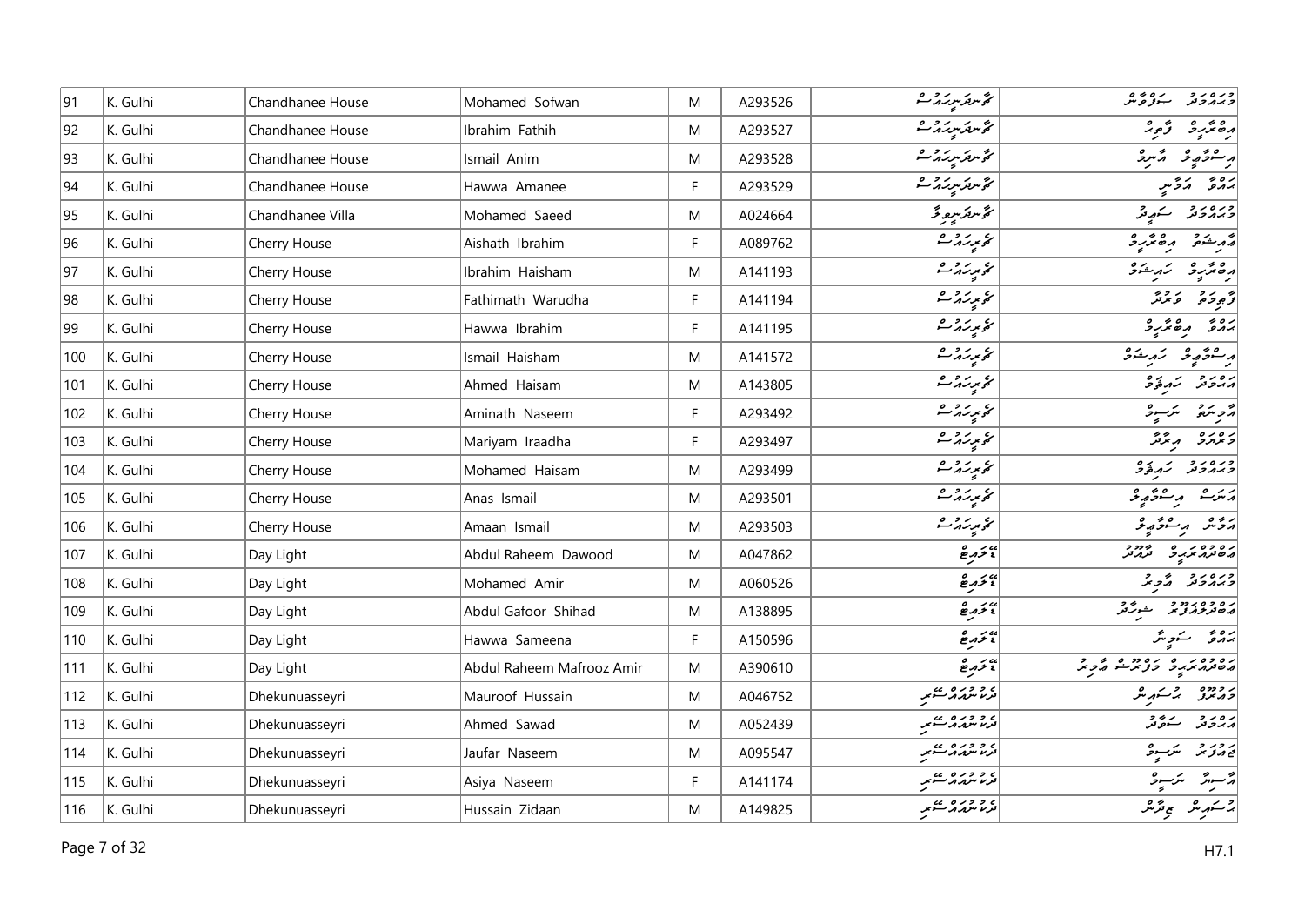| 117 | K. Gulhi | Dhekunuasseyri        | Fathimath Naishan Shahir | F  | A293405 | ه د د د ه عه<br>در ما مرد د ک                              | توجوجتم تتر مشركة لتقرير                     |
|-----|----------|-----------------------|--------------------------|----|---------|------------------------------------------------------------|----------------------------------------------|
| 118 | K. Gulhi | Dhekunuasseyri        | Mohamed Shidhad Ahmed    | M  | A293406 | ، د دره می به د                                            | ورەر د مەن دەر د<br>دېرمەدىر شەنگىر مەردىر   |
| 119 | K. Gulhi | Dhekunuasseyri        | Ali Mamnoon Shahir       | M  | A293407 | ه د د ده عه د                                              | أربح ووجهي المحربة                           |
| 120 | K. Gulhi | Dhekunuasseyri        | Aminath Maaeen Shahir    | F  | A293409 | ۍ د د پره عه<br>فرمانندن شم                                | أأوسكم وأرباه لمؤربر                         |
| 121 | K. Gulhi | Dheyliyaamaage        | Mohamed Hussain          | M  | A125667 | ائدوپژوي                                                   | כנים ניבי הליית יית                          |
| 122 | K. Gulhi | Dheyliyaamaage        | Hawwa Zeena              | F  | A142515 | م<br>مرگردگر                                               | پره مخ سمج مگر                               |
| 123 | K. Gulhi | Dheyliyaamaage        | Hussain Hassaan          | M  | A142519 | ن پر دی.<br>تر پر پر د                                     | بر سکر سر بره محمد ش                         |
| 124 | K. Gulhi | Dheyliyaamaage        | Fareedha Ismail          | F. | A142520 | ەي بەر بەر<br>قرىر تەرى                                    | دَىرِمَد رېستوگرېدى                          |
| 125 | K. Gulhi | Dheyliyaamaage        | Ahmed Ihsaan             | M  | A160940 | مُدْمِرةً دُ دُ                                            | رەرد مەشقىر                                  |
| 126 | K. Gulhi | Dheyliyaamaage        | Mohamed Wadheef          | M  | A294123 | تۇجەدىرى<br>  تۈجەدىرى                                     | وره ر و در و<br>  <i>و پر پر د</i> و د عربی  |
| 127 | K. Gulhi | Dhilshaadhuge         | Mohamed Mukhuthar        | M  | A141626 | و ه شگ <sup>و</sup> و <sup>ج</sup>                         | כנסני ככלי<br><i>כג</i> וכני כני <i>פ</i> א  |
| 128 | K. Gulhi | Dhoalhanbugasdhoshuge | Hassan Aslam             | M  | A141126 | ہ پر برد پر و ۽<br>تري سرج <sub>ک</sub> سوتر <i>پر</i> ي   | برسەش برسىۋو                                 |
| 129 | K. Gulhi | Dhoalhanbugasdhoshuge | Mariyam Mohamed          | F  | A141127 | ہ ر در در ہے د د ،<br>تونوسرے <sub>ک</sub> سوتو <i>ر</i> و | נסנס כנסנכ<br><i>כאתב בג</i> ובע             |
| 130 | K. Gulhi | Dhoalhanbugasdhoshuge | Hussain Ashraf           | M  | A141128 | ہ ر پر در ہے د د د<br>تونو سرحاتی سسوتوری                  | برستهر شركت برده بره                         |
| 131 | K. Gulhi | Dhoalhanbugasdhoshuge | Ahmed Athif              | M  | A142501 | ہ ر در در ہے دی۔<br>تونو سرحاتی سے توسری                   | رەرد ئەر                                     |
| 132 | K. Gulhi | Dhoalhanbugasdhoshuge | Ibrahim Naaif            | M  | A293296 | ہ ر پر در ہے د د ۔<br>ترتو سرحاتی سے توسری                 | رە ئۈر ئىسىر ئىسىر                           |
| 133 | K. Gulhi | <b>Dhoores</b>        | Mohamed Areef            | M  | A076383 | دد ۽ ه                                                     | وره دو دره                                   |
| 134 | K. Gulhi | <b>Dhoores</b>        | Niuma Saeed              | F. | A141153 | دد ۽ ه                                                     | سرچرم سکوپنر                                 |
| 135 | K. Gulhi | <b>Dhoores</b>        | Ali Imran Mohamed        | M  | A294225 | ود ۽ ه<br>تريمر ڪ                                          | د د مرد ده دره د د                           |
| 136 | K. Gulhi | <b>Dhoores</b>        | Hussain Izuaan           | M  | A294229 | ود ۽ ه<br>تعريمر ڪ                                         | برستنه شرور مرفرها المرامز                   |
| 137 | K. Gulhi | <b>Dhoores</b>        | Ahmed Riuman Mohamed     | M  | A294232 | ود ۽ ه                                                     | גם גב בבים כגם גב<br>גגבת הגבלית בגבבת       |
| 138 | K. Gulhi | Elpaaso               | Abdul Shakoor Dawood     | M  | A073271 | ەر بۇرم                                                    | ره وه ردد د پردد د<br>پرده ترپر شونړ ترپر تر |
| 139 | K. Gulhi | Elpaaso               | Ahmed Shamil             | M  | A073586 | ە ۋېۋرى                                                    | رەرد شەرۋ                                    |
| 140 | K. Gulhi | Elpaaso               | Abdulla Samin            | M  | A125701 | پروپژ م                                                    | رەقمەللە گەرىر                               |
| 141 | K. Gulhi | Elpaaso               | Aishath Shamila          | F. | A142384 | پروبر م<br>  پروبر م                                       | ا پر مرکز د<br>اور مشوه<br>ستگرگر            |
| 142 | K. Gulhi | Elpaaso               | Ibrahim Sajid            | M  | A142385 | ەر ۋېچە م                                                  | رە ئرىر ئىستىمىز                             |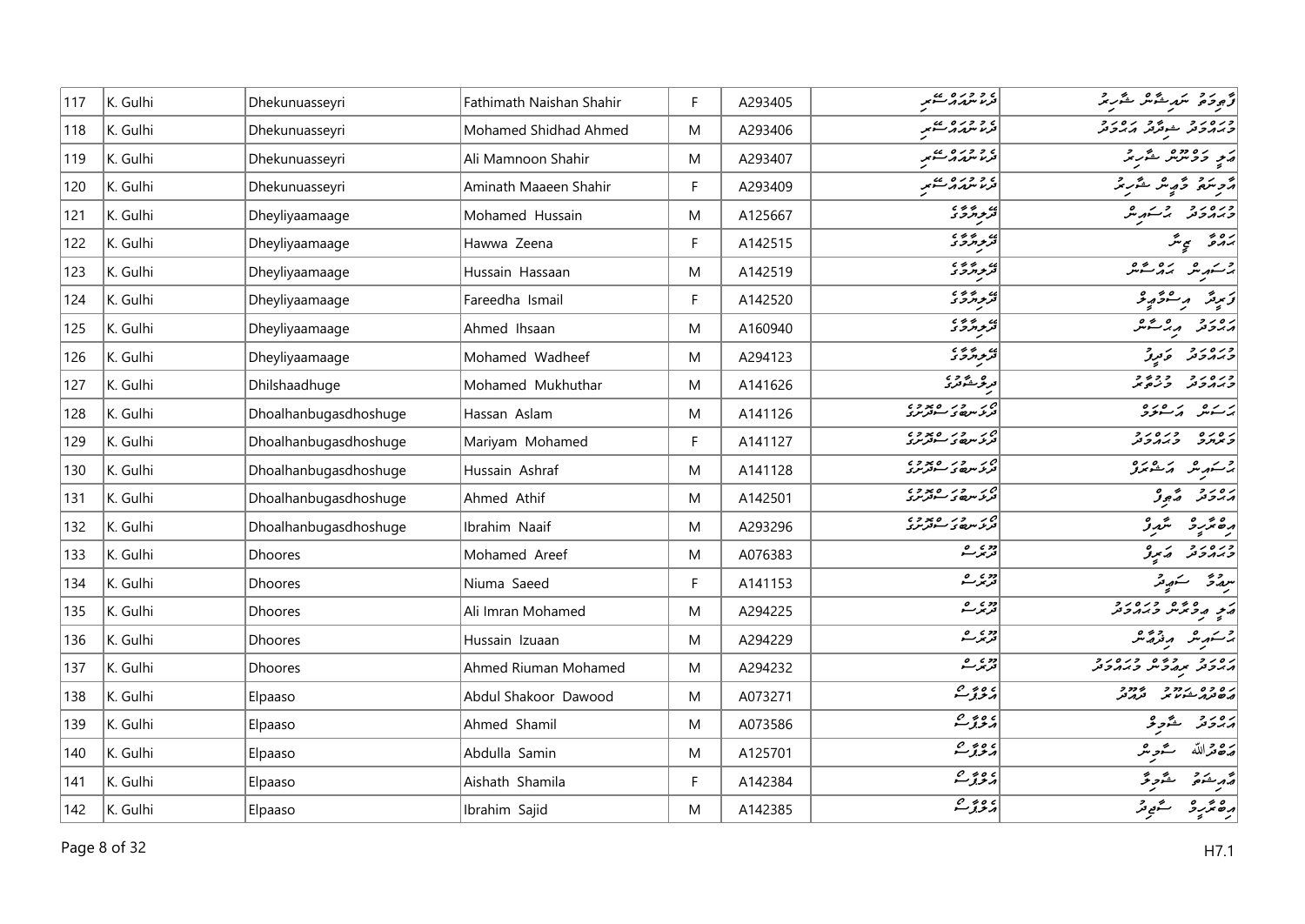| 143 | K. Gulhi | Endherimaage   | Mohamed Rashad     | M           | A051403 | ى مەمگە پەرى<br>مەمگە پرىرى                      | ورەر و پرشگانى                                                                                                                                                                                                                  |
|-----|----------|----------------|--------------------|-------------|---------|--------------------------------------------------|---------------------------------------------------------------------------------------------------------------------------------------------------------------------------------------------------------------------------------|
| 144 | K. Gulhi | Endherimaage   | Ahmed Shamshad     | M           | A096208 | پر مرکز برگری<br>  مرکز برگری                    | رەرە بەۋبۇر                                                                                                                                                                                                                     |
| 145 | K. Gulhi | Endherimaage   | Ummu Salma Hassan  | F           | A261451 | ې ه پر پر پر په په<br>م                          | دە دىرە ئەسەر                                                                                                                                                                                                                   |
| 146 | K. Gulhi | Endherimaage   | Ali Azhan Rashad   | M           | A293652 | ې وي په په<br>د سرپر پرد ک                       | ە ئەرەپى ئەرەپى                                                                                                                                                                                                                 |
| 147 | K. Gulhi | Fehifarudhaage | Mohamed Akram      | M           | A141138 | <br>دسرو ترویخ                                   | כנסנכ נסנס<br>כגמכת העיבב                                                                                                                                                                                                       |
| 148 | K. Gulhi | Fehifarudhaage | Aishath Wafira     | F           | A141145 | ې په د وي.<br>د برو مرمره                        | أمر المشمور والمحمور                                                                                                                                                                                                            |
| 149 | K. Gulhi | Fehifarudhaage | Mariyam Ramza      | F           | A142390 | ۇرۇپرىژى                                         |                                                                                                                                                                                                                                 |
| 150 | K. Gulhi | Fehifarudhaage | Abdulla Ahzam      | M           | A293367 | اء ري <i>ز ج</i> مع ته<br>  تو سر تر تر تر تر ته | ەھەراللە<br>ەرىبى                                                                                                                                                                                                               |
| 151 | K. Gulhi | Fehifarudhaage | Aminath Yasmeen    | F           | A293598 | <br> زىرىق بىرتىرى                               | ۇچرىنى ئۇسىچ                                                                                                                                                                                                                    |
| 152 | K. Gulhi | Fehivina       | Asima Ibrahim      | F.          | A142553 | ۇر <sub>ە</sub> بىر                              | برە ئۆرۈ<br>لەسبوقر                                                                                                                                                                                                             |
| 153 | K. Gulhi | Fehivina       | Naseem Adam        | M           | A142555 | ۇروپر                                            | پەر ە<br>مەنزۈ<br>ىئەسەۋ                                                                                                                                                                                                        |
| 154 | K. Gulhi | Fehivina       | Aminath Shazly     | $\mathsf F$ | A142556 | ۇروپر<br>مەم                                     | ۇ جە سىيىتى<br>مە<br>ے جمعے مح                                                                                                                                                                                                  |
| 155 | K. Gulhi | Fehivina       | Aishath Nazlee     | $\mathsf F$ | A294192 | ۇروپر                                            | و مشهور موجد موجد استرات استرات استرات استرات المرات المرات المرات المرات المرات المرات المرات المرات المرات ا<br>مرات المرات المرات المرات المرات المرات المرات المرات المرات المرات المرات المرات المرات المرات المرات المرات |
| 156 | K. Gulhi | Fehivina       | Yoosuf Rayyan      | M           | A294193 | ۇروپر<br>مەم                                     | מ כם גם מם.<br>תודוב המתית                                                                                                                                                                                                      |
| 157 | K. Gulhi | Fehivina       | Ahmed Rayyan       | M           | A294194 | ۇر <sub>جو</sub> ىتر                             | גם גם גם בם<br>הגבע <mark>גה</mark> תית                                                                                                                                                                                         |
| 158 | K. Gulhi | Finifenmaage   | Fathimath Naseem   | $\mathsf F$ | A142361 | ى <sub>ر س</sub> وڭرىگە ئ                        | تو پر دو سرب و                                                                                                                                                                                                                  |
| 159 | K. Gulhi | Finifenmaage   | Ibrahim Naseem     | M           | A142362 | ر سرز مرد <sup>ی</sup>                           |                                                                                                                                                                                                                                 |
| 160 | K. Gulhi | Finifenmaage   | Aminath Anoosha    | F.          | A142369 | ى <sub>ر س</sub> وڭرىگە ئ                        |                                                                                                                                                                                                                                 |
| 161 | K. Gulhi | Finifenmaage   | Adnan Shahudee     | M           | A142370 | و سرڈ شرچ کا                                     | ر و عرفر شکره در                                                                                                                                                                                                                |
| 162 | K. Gulhi | Finifenmaage   | Mariyam Nasha      | F.          | A142490 | اربىر ئەھمىي                                     | ر ه ر ه<br><del>ر</del> بربرگ<br>سترينتم                                                                                                                                                                                        |
| 163 | K. Gulhi | Finifenmaage   | Hawwa Usha         | F           | A293559 | وسؤء مح                                          | ره و در د                                                                                                                                                                                                                       |
| 164 | K. Gulhi | Finifenmaage   | Adam Afuwan        | M           | A293563 | ى <sub>ر س</sub> وڭرىگە ئ                        | پوره ده په م                                                                                                                                                                                                                    |
| 165 | K. Gulhi | Finihiyaage    | Ibrahim Imad       | M           | A078781 | و سربر پژی<br>بر بر برگ                          | גם <i>ג'י</i> ב גבע                                                                                                                                                                                                             |
| 166 | K. Gulhi | Finihiyaage    | Ahmed Hassan Fulhu | M           | A090070 | و سربر پژی<br>مربر برگ                           | رەرد كەكتىر <u>دى</u>                                                                                                                                                                                                           |
| 167 | K. Gulhi | Finihiyaage    | Fareeda Moosa      | F.          | A142393 | و سربر پژی<br>تر بر بردی                         | أَوَ يَرِمَّزُ الْمَرْ شُرْ                                                                                                                                                                                                     |
| 168 | K. Gulhi | Finihiyaage    | Aminath Fareesha   | F           | A142394 | و سربر پر د<br>بر سربر دی                        | أأوشي وتبريث                                                                                                                                                                                                                    |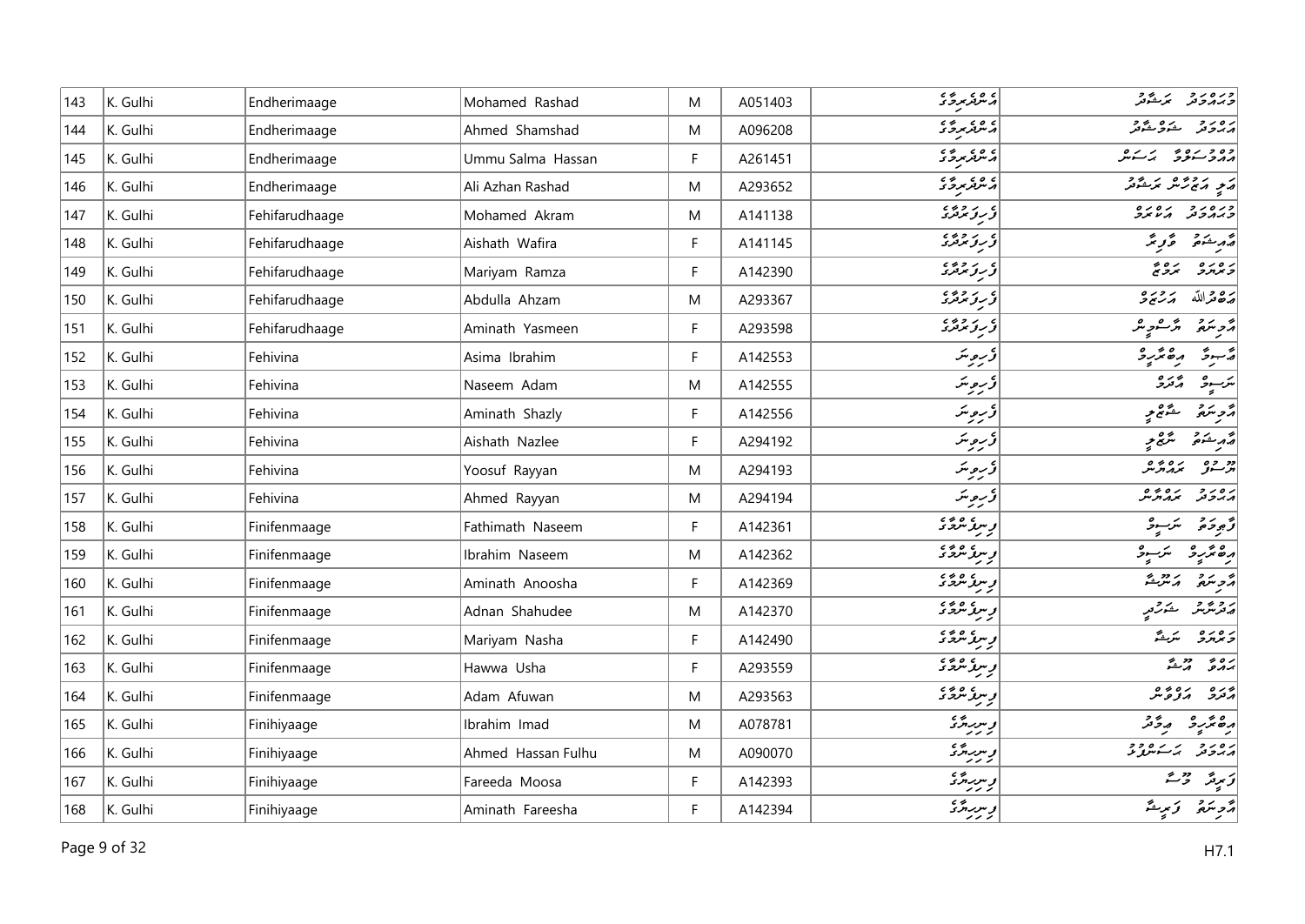| K. Gulhi<br>F<br>A142395<br>Aishath Wirasha<br>169<br>Finihiyaage<br>او مدر پرچ<br>او مدر پرچ<br>K. Gulhi<br>Hussain Samah<br>A293607<br>170<br>Finihiyaage<br>M<br>رەرد ۋىرى<br>و سربر پر د<br>زیر بر<br>K. Gulhi<br>Ahmed Farish<br>A293608<br>171<br>Finihiyaage<br>M<br>او سره څه<br><u>سب</u><br>Waheeda Dawood<br>K. Gulhi<br>Finivilu<br>F.<br>A105480<br>172<br>اوسعد څه<br><u>ست</u><br>Shakeela Ibrahim<br>F<br>A229301<br>173<br>K. Gulhi<br>Finivilu<br>$\overline{\mathcal{Z}}$<br>Mohamed Haneef<br>174<br>K. Gulhi<br>A141157<br>Gahaa<br>M<br>ر 2 مەند<br>K. Gulhi<br>Fathimath Salma<br>F<br>A027638<br>175<br>Gaskara<br>ر 2 ئەرىر<br>ئ<br>K. Gulhi<br>Hussain Solah<br>A068166<br>176<br>Gaskara<br>M<br>ى سەندىكە<br>K. Gulhi<br>Ismail Zahid<br>A072265<br>177<br>Gaskara<br>M<br>ى سەندىكە<br>K. Gulhi<br>Mohamed Ahsan<br>A142459<br>Gaskara<br>178<br>M<br>ى سەرىمىر<br>A293895<br>179<br>K. Gulhi<br>Zoona Ismail<br>F<br>Gaskara<br>ا ہے ور ہے وی در<br>  ی <del>م</del> ربح سمائی محرج س<br>سموم<br>A293383<br>K. Gulhi<br>Golden Flower<br>Ibrahim Nabith<br>180<br>M<br>مەر ئە ئەبر<br>  ئ <sub>ەسپى</sub> شر <sub>ىپ</sub> ە<br>Ibrahim Aiman Arif<br>K. Gulhi<br>Green Peas<br>A293836<br>181<br>M<br>دىمە پىر<br>ئەسمە پىر<br>و ره ر د<br>ر حد رح<br>K. Gulhi<br>Green Villa<br>Ahmed Mohamed<br>A080270<br>182<br>M<br>ۇ بېرىئر <sub>ى</sub> ر ئە<br>K. Gulhi<br>Green Villa<br>Faruhaadh Ahmed<br>A142424<br>183<br>M<br>د<br>دىموسرە دېگر<br>184<br>K. Gulhi<br>Green Villa<br>Najuma Ibrahim<br>F<br>A142428<br>  ئ <sup>ى</sup> مەيىرىمىزىگە<br>K. Gulhi<br>Green Villa<br>A142429<br>Ali Nisad<br>185<br>M<br>  ئ <sup>ى</sup> مەيىرىمىزىگە<br>K. Gulhi<br>Green Villa<br>Hussain Naushad<br>A142430<br>186<br>M<br>ۇ بېرىئر <sub>ى</sub> ر ئە<br>K. Gulhi<br>Green Villa<br>Mariyam Nisaama<br>F<br>A142443<br>187<br>ۇ بېرىئر <sub>ى</sub> ر ئە<br>K. Gulhi<br>Green Villa<br>Aminath Shiunee<br>A142444<br>188<br>F<br>د بر بر <sub>عوم</sub> وً<br>سەۋىر<br>Aishath Samha<br>F<br>K. Gulhi<br>Green Villa<br>A293800<br>189<br>و ه بر _ه پر و<br>پر موتر سعیږ<br>K. Gulhi<br>Thuththu Manike<br>$\mathsf F$<br>A126175<br>190<br>Guldhasthaage<br>و ه د ره پو و<br>د <del>ن</del> رتر شوی<br>سنكورتمي<br>K. Gulhi<br>A141166<br>191<br>Guldhasthaage<br>Mohamed Shaugee<br>M<br>و ه بر _ه پ <sub>ر</sub> ب <sub>ا</sub><br>بر <del>م</del> رتور — ده بر<br>192<br>K. Gulhi<br>Guldhasthaage<br>Moosa Suhail<br>A141167<br>M<br>و ه بر _ه پ <sub>ر</sub> ب <sub>ا</sub><br>بر <del>م</del> رتور — ده بر<br>K. Gulhi<br>A141172<br>193<br>Guldhasthaage<br>Ali Manik<br>M<br>ر و پر پر قح<br>Happy Night<br>Fathimath Surfa<br>F<br>A076160<br>194<br>K. Gulhi |  |  |  |                         |                                        |
|--------------------------------------------------------------------------------------------------------------------------------------------------------------------------------------------------------------------------------------------------------------------------------------------------------------------------------------------------------------------------------------------------------------------------------------------------------------------------------------------------------------------------------------------------------------------------------------------------------------------------------------------------------------------------------------------------------------------------------------------------------------------------------------------------------------------------------------------------------------------------------------------------------------------------------------------------------------------------------------------------------------------------------------------------------------------------------------------------------------------------------------------------------------------------------------------------------------------------------------------------------------------------------------------------------------------------------------------------------------------------------------------------------------------------------------------------------------------------------------------------------------------------------------------------------------------------------------------------------------------------------------------------------------------------------------------------------------------------------------------------------------------------------------------------------------------------------------------------------------------------------------------------------------------------------------------------------------------------------------------------------------------------------------------------------------------------------------------------------------------------------------------------------------------------------------------------------------------------------------------------------------------------------------------------------------------------------------------------------------------------------------------------------------------------------------------------------------------------------------------------------------------------------------------------------------------------------------------------------------------------------------------------------------------------------------------------------|--|--|--|-------------------------|----------------------------------------|
|                                                                                                                                                                                                                                                                                                                                                                                                                                                                                                                                                                                                                                                                                                                                                                                                                                                                                                                                                                                                                                                                                                                                                                                                                                                                                                                                                                                                                                                                                                                                                                                                                                                                                                                                                                                                                                                                                                                                                                                                                                                                                                                                                                                                                                                                                                                                                                                                                                                                                                                                                                                                                                                                                                        |  |  |  | و سربر پر می<br>مربر بر | م دارد و محمد المستقر<br>محمد المستقر  |
|                                                                                                                                                                                                                                                                                                                                                                                                                                                                                                                                                                                                                                                                                                                                                                                                                                                                                                                                                                                                                                                                                                                                                                                                                                                                                                                                                                                                                                                                                                                                                                                                                                                                                                                                                                                                                                                                                                                                                                                                                                                                                                                                                                                                                                                                                                                                                                                                                                                                                                                                                                                                                                                                                                        |  |  |  |                         | ج سمهر شرح در محمد ج                   |
|                                                                                                                                                                                                                                                                                                                                                                                                                                                                                                                                                                                                                                                                                                                                                                                                                                                                                                                                                                                                                                                                                                                                                                                                                                                                                                                                                                                                                                                                                                                                                                                                                                                                                                                                                                                                                                                                                                                                                                                                                                                                                                                                                                                                                                                                                                                                                                                                                                                                                                                                                                                                                                                                                                        |  |  |  |                         |                                        |
|                                                                                                                                                                                                                                                                                                                                                                                                                                                                                                                                                                                                                                                                                                                                                                                                                                                                                                                                                                                                                                                                                                                                                                                                                                                                                                                                                                                                                                                                                                                                                                                                                                                                                                                                                                                                                                                                                                                                                                                                                                                                                                                                                                                                                                                                                                                                                                                                                                                                                                                                                                                                                                                                                                        |  |  |  |                         | ءَ ٻير سمجھڻو                          |
|                                                                                                                                                                                                                                                                                                                                                                                                                                                                                                                                                                                                                                                                                                                                                                                                                                                                                                                                                                                                                                                                                                                                                                                                                                                                                                                                                                                                                                                                                                                                                                                                                                                                                                                                                                                                                                                                                                                                                                                                                                                                                                                                                                                                                                                                                                                                                                                                                                                                                                                                                                                                                                                                                                        |  |  |  |                         | شورقر برەتمرىر                         |
|                                                                                                                                                                                                                                                                                                                                                                                                                                                                                                                                                                                                                                                                                                                                                                                                                                                                                                                                                                                                                                                                                                                                                                                                                                                                                                                                                                                                                                                                                                                                                                                                                                                                                                                                                                                                                                                                                                                                                                                                                                                                                                                                                                                                                                                                                                                                                                                                                                                                                                                                                                                                                                                                                                        |  |  |  |                         | ورەر دىر                               |
|                                                                                                                                                                                                                                                                                                                                                                                                                                                                                                                                                                                                                                                                                                                                                                                                                                                                                                                                                                                                                                                                                                                                                                                                                                                                                                                                                                                                                                                                                                                                                                                                                                                                                                                                                                                                                                                                                                                                                                                                                                                                                                                                                                                                                                                                                                                                                                                                                                                                                                                                                                                                                                                                                                        |  |  |  |                         | ژ <sub>بو د</sub> ُ پروژ               |
|                                                                                                                                                                                                                                                                                                                                                                                                                                                                                                                                                                                                                                                                                                                                                                                                                                                                                                                                                                                                                                                                                                                                                                                                                                                                                                                                                                                                                                                                                                                                                                                                                                                                                                                                                                                                                                                                                                                                                                                                                                                                                                                                                                                                                                                                                                                                                                                                                                                                                                                                                                                                                                                                                                        |  |  |  |                         | چە يەر ئەنبە                           |
|                                                                                                                                                                                                                                                                                                                                                                                                                                                                                                                                                                                                                                                                                                                                                                                                                                                                                                                                                                                                                                                                                                                                                                                                                                                                                                                                                                                                                                                                                                                                                                                                                                                                                                                                                                                                                                                                                                                                                                                                                                                                                                                                                                                                                                                                                                                                                                                                                                                                                                                                                                                                                                                                                                        |  |  |  |                         | ر جۇرچە ئىچ بۇر                        |
|                                                                                                                                                                                                                                                                                                                                                                                                                                                                                                                                                                                                                                                                                                                                                                                                                                                                                                                                                                                                                                                                                                                                                                                                                                                                                                                                                                                                                                                                                                                                                                                                                                                                                                                                                                                                                                                                                                                                                                                                                                                                                                                                                                                                                                                                                                                                                                                                                                                                                                                                                                                                                                                                                                        |  |  |  |                         | ورەرو رەكش                             |
|                                                                                                                                                                                                                                                                                                                                                                                                                                                                                                                                                                                                                                                                                                                                                                                                                                                                                                                                                                                                                                                                                                                                                                                                                                                                                                                                                                                                                                                                                                                                                                                                                                                                                                                                                                                                                                                                                                                                                                                                                                                                                                                                                                                                                                                                                                                                                                                                                                                                                                                                                                                                                                                                                                        |  |  |  |                         | ى ئىر بەستىۋە يې                       |
|                                                                                                                                                                                                                                                                                                                                                                                                                                                                                                                                                                                                                                                                                                                                                                                                                                                                                                                                                                                                                                                                                                                                                                                                                                                                                                                                                                                                                                                                                                                                                                                                                                                                                                                                                                                                                                                                                                                                                                                                                                                                                                                                                                                                                                                                                                                                                                                                                                                                                                                                                                                                                                                                                                        |  |  |  |                         | رە ئۈرۈ                                |
|                                                                                                                                                                                                                                                                                                                                                                                                                                                                                                                                                                                                                                                                                                                                                                                                                                                                                                                                                                                                                                                                                                                                                                                                                                                                                                                                                                                                                                                                                                                                                                                                                                                                                                                                                                                                                                                                                                                                                                                                                                                                                                                                                                                                                                                                                                                                                                                                                                                                                                                                                                                                                                                                                                        |  |  |  |                         | رە ئ <sup>ۆ</sup> رۈ                   |
|                                                                                                                                                                                                                                                                                                                                                                                                                                                                                                                                                                                                                                                                                                                                                                                                                                                                                                                                                                                                                                                                                                                                                                                                                                                                                                                                                                                                                                                                                                                                                                                                                                                                                                                                                                                                                                                                                                                                                                                                                                                                                                                                                                                                                                                                                                                                                                                                                                                                                                                                                                                                                                                                                                        |  |  |  |                         | ر ه ر د<br>پر ژونر                     |
|                                                                                                                                                                                                                                                                                                                                                                                                                                                                                                                                                                                                                                                                                                                                                                                                                                                                                                                                                                                                                                                                                                                                                                                                                                                                                                                                                                                                                                                                                                                                                                                                                                                                                                                                                                                                                                                                                                                                                                                                                                                                                                                                                                                                                                                                                                                                                                                                                                                                                                                                                                                                                                                                                                        |  |  |  |                         | ر وه و بره ر و.<br>تو برگتر به مرکز مر |
|                                                                                                                                                                                                                                                                                                                                                                                                                                                                                                                                                                                                                                                                                                                                                                                                                                                                                                                                                                                                                                                                                                                                                                                                                                                                                                                                                                                                                                                                                                                                                                                                                                                                                                                                                                                                                                                                                                                                                                                                                                                                                                                                                                                                                                                                                                                                                                                                                                                                                                                                                                                                                                                                                                        |  |  |  |                         | يروو مقبرو                             |
|                                                                                                                                                                                                                                                                                                                                                                                                                                                                                                                                                                                                                                                                                                                                                                                                                                                                                                                                                                                                                                                                                                                                                                                                                                                                                                                                                                                                                                                                                                                                                                                                                                                                                                                                                                                                                                                                                                                                                                                                                                                                                                                                                                                                                                                                                                                                                                                                                                                                                                                                                                                                                                                                                                        |  |  |  |                         | أەسمج سرىستىقر                         |
|                                                                                                                                                                                                                                                                                                                                                                                                                                                                                                                                                                                                                                                                                                                                                                                                                                                                                                                                                                                                                                                                                                                                                                                                                                                                                                                                                                                                                                                                                                                                                                                                                                                                                                                                                                                                                                                                                                                                                                                                                                                                                                                                                                                                                                                                                                                                                                                                                                                                                                                                                                                                                                                                                                        |  |  |  |                         | جر کے مرکز میں شوقر                    |
|                                                                                                                                                                                                                                                                                                                                                                                                                                                                                                                                                                                                                                                                                                                                                                                                                                                                                                                                                                                                                                                                                                                                                                                                                                                                                                                                                                                                                                                                                                                                                                                                                                                                                                                                                                                                                                                                                                                                                                                                                                                                                                                                                                                                                                                                                                                                                                                                                                                                                                                                                                                                                                                                                                        |  |  |  |                         | رەرە س <sup>ەھ</sup>                   |
|                                                                                                                                                                                                                                                                                                                                                                                                                                                                                                                                                                                                                                                                                                                                                                                                                                                                                                                                                                                                                                                                                                                                                                                                                                                                                                                                                                                                                                                                                                                                                                                                                                                                                                                                                                                                                                                                                                                                                                                                                                                                                                                                                                                                                                                                                                                                                                                                                                                                                                                                                                                                                                                                                                        |  |  |  |                         | أأتر سكون الشوراكسير                   |
|                                                                                                                                                                                                                                                                                                                                                                                                                                                                                                                                                                                                                                                                                                                                                                                                                                                                                                                                                                                                                                                                                                                                                                                                                                                                                                                                                                                                                                                                                                                                                                                                                                                                                                                                                                                                                                                                                                                                                                                                                                                                                                                                                                                                                                                                                                                                                                                                                                                                                                                                                                                                                                                                                                        |  |  |  |                         | و گهر شکه د<br>مرگه                    |
|                                                                                                                                                                                                                                                                                                                                                                                                                                                                                                                                                                                                                                                                                                                                                                                                                                                                                                                                                                                                                                                                                                                                                                                                                                                                                                                                                                                                                                                                                                                                                                                                                                                                                                                                                                                                                                                                                                                                                                                                                                                                                                                                                                                                                                                                                                                                                                                                                                                                                                                                                                                                                                                                                                        |  |  |  |                         | وه ور<br>موړه <del>و</del> سربا        |
|                                                                                                                                                                                                                                                                                                                                                                                                                                                                                                                                                                                                                                                                                                                                                                                                                                                                                                                                                                                                                                                                                                                                                                                                                                                                                                                                                                                                                                                                                                                                                                                                                                                                                                                                                                                                                                                                                                                                                                                                                                                                                                                                                                                                                                                                                                                                                                                                                                                                                                                                                                                                                                                                                                        |  |  |  |                         | و ر ه ر د<br>تر پر ژ تر                |
|                                                                                                                                                                                                                                                                                                                                                                                                                                                                                                                                                                                                                                                                                                                                                                                                                                                                                                                                                                                                                                                                                                                                                                                                                                                                                                                                                                                                                                                                                                                                                                                                                                                                                                                                                                                                                                                                                                                                                                                                                                                                                                                                                                                                                                                                                                                                                                                                                                                                                                                                                                                                                                                                                                        |  |  |  |                         | الرحيح المتكهري                        |
|                                                                                                                                                                                                                                                                                                                                                                                                                                                                                                                                                                                                                                                                                                                                                                                                                                                                                                                                                                                                                                                                                                                                                                                                                                                                                                                                                                                                                                                                                                                                                                                                                                                                                                                                                                                                                                                                                                                                                                                                                                                                                                                                                                                                                                                                                                                                                                                                                                                                                                                                                                                                                                                                                                        |  |  |  |                         | وسموخة سررته                           |
|                                                                                                                                                                                                                                                                                                                                                                                                                                                                                                                                                                                                                                                                                                                                                                                                                                                                                                                                                                                                                                                                                                                                                                                                                                                                                                                                                                                                                                                                                                                                                                                                                                                                                                                                                                                                                                                                                                                                                                                                                                                                                                                                                                                                                                                                                                                                                                                                                                                                                                                                                                                                                                                                                                        |  |  |  |                         | و ده دوه                               |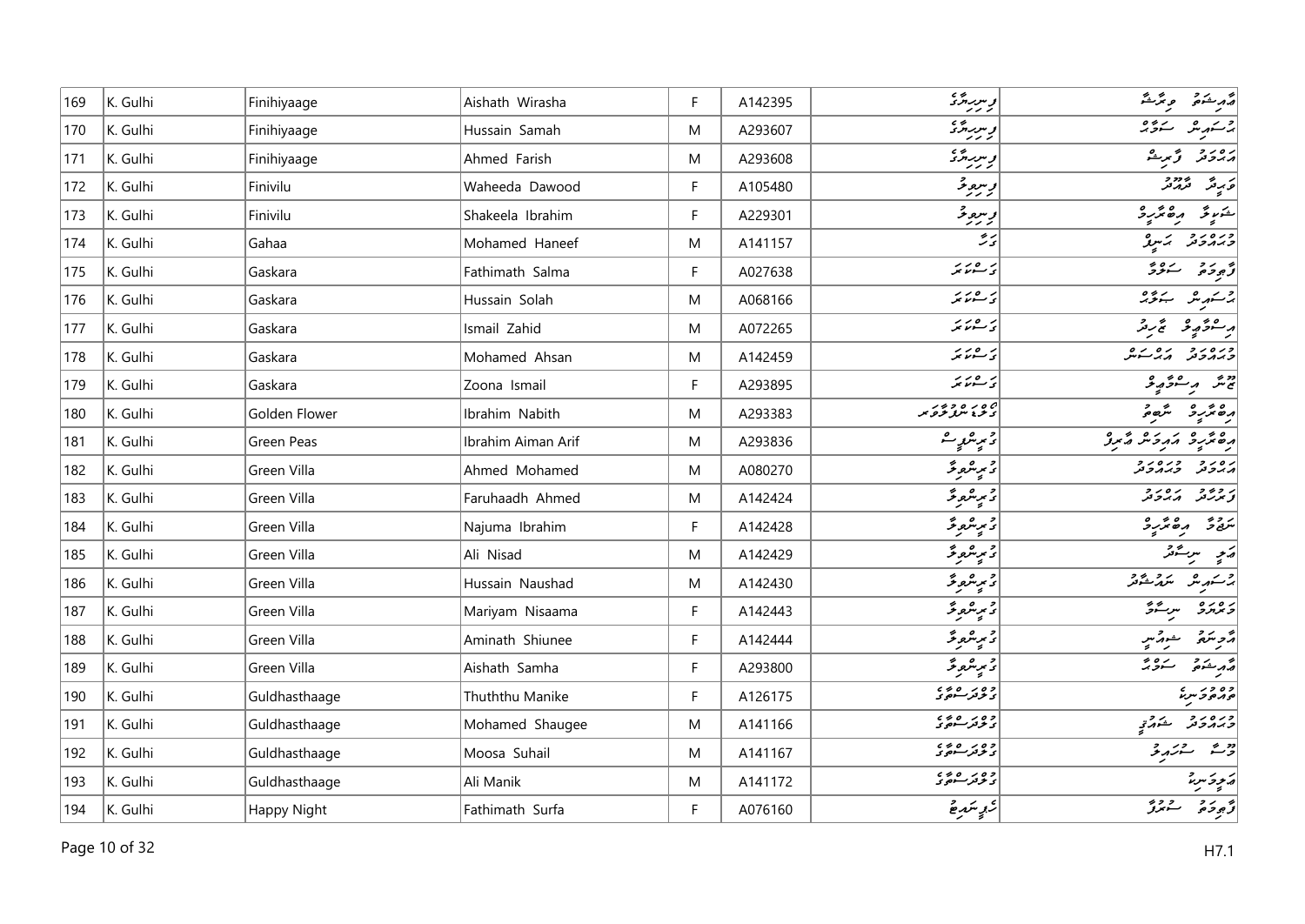| 195 | K. Gulhi | Happy Night       | Mohamed Shakeeb   | M           | A115730 | ژېږېدغ                         | ورەرو شەرە                                                                                                                                                                                                                          |
|-----|----------|-------------------|-------------------|-------------|---------|--------------------------------|-------------------------------------------------------------------------------------------------------------------------------------------------------------------------------------------------------------------------------------|
| 196 | K. Gulhi | Happy Night       | Aishath Hafsa     | F           | A122870 | ع بو سَر <sub>م</sub> ح        | ۇرىشكى برۇپ                                                                                                                                                                                                                         |
| 197 | K. Gulhi | Happy Night       | Aminath Nahula    | $\mathsf F$ | A258189 | ر و پر پر قح                   | أأروبتهم الترمر                                                                                                                                                                                                                     |
| 198 | K. Gulhi | Heenamaage        | Mariyam Nazeefa   | F.          | A142511 | رېژونه<br>په مرد د             | ر ه ر ه<br><del>د</del> بربرد<br>سَمَوِرَّ                                                                                                                                                                                          |
| 199 | K. Gulhi | Hiyaa             | Fathimath Saheefa | $\mathsf F$ | A142496 | رېژ                            | ىبە ئەرۇ<br>نژ جو <del>ز</del> حر                                                                                                                                                                                                   |
| 200 | K. Gulhi | Hudhu Villa       | Adam Naseer       | M           | A070522 | 2فرع قر                        | أرده مكرسوند                                                                                                                                                                                                                        |
| 201 | K. Gulhi | Hudhu Villa       | Aishath Seema     | F           | A070523 | ر د په وگ                      | وگهرڪو جو                                                                                                                                                                                                                           |
| 202 | K. Gulhi | Hudhu Villa       | Mohamed Zuhair    | M           | A073688 | 2قرە ئۇ                        | CLOLE 31017                                                                                                                                                                                                                         |
| 203 | K. Gulhi | Hudhu Villa       | Ahmed Simad       | M           | A142433 | رقرعر محر                      | دەر دەسەۋىر                                                                                                                                                                                                                         |
| 204 | K. Gulhi | Hudhu Villa       | Mariyam Husama    | F           | A142434 | رقره ومح                       | رەرە دېر                                                                                                                                                                                                                            |
| 205 | K. Gulhi | Hudhu Villa       | Hawwa Riyaza      | F           | A142457 | رقره ومحر                      | دەپر بىرگە شە                                                                                                                                                                                                                       |
| 206 | K. Gulhi | Hudhu Villa       | Hussain Farhan    | M           | A293826 | رقره ومح                       | بر سندر و محمد بر                                                                                                                                                                                                                   |
| 207 | K. Gulhi | Hudhu Villa       | Hussain Shahuban  | M           | A293827 | ر در و گ                       | جر شر مرض شوره مر                                                                                                                                                                                                                   |
| 208 | K. Gulhi | Hudhufas          | Mohamed Azaadh    | M           | A067690 | ژ ترې شه                       | وره رو په دو<br>د پروتر مځن                                                                                                                                                                                                         |
| 209 | K. Gulhi | Irudheymaage      | Shaheema Adam     | F           | A101123 | د وړ، د ،<br>د مرکز د          | أحدرته ومرو                                                                                                                                                                                                                         |
| 210 | K. Gulhi | Irumathee aage    | Ali Nasheed       | M           | A073632 | پر ټر ځو مړي<br>  په ټر څو مړي | أركمني المتراكيبي والمحر                                                                                                                                                                                                            |
| 211 | K. Gulhi | Irumathee aage    | Hussain Nasheed   | M           | A120006 | ە بەر ئەرەپى<br>ب              | چر کے مرکز میں اس کے مقدم کر اس کے مقدم کر اس کے مقدم کر اس کے مقدم کر کے لیے ان کے مقدم کے مقدم کے لیے ان کے<br>مقدم کر کے مقدم کے مقدم کے مقدم کر کے مقدم کر کے مقدم کر کے مقدم کر کر کے مقدم کر کر کے مقدم کر کر کر کر کر کے<br> |
| 212 | K. Gulhi | Irumathee aage    | Hassan Nasheed    | M           | A142498 | ە بەر ئەرەپى<br>ب              | ر<br>  پرسکور سرڪونر                                                                                                                                                                                                                |
| 213 | K. Gulhi | Javaahiru Vaadhee | Ahmed Zahir       | M           | A094689 | ئە ئۇ يە تە ئەتر               | ورود ويحرقه                                                                                                                                                                                                                         |
| 214 | K. Gulhi | Javaahiru Vaadhee | Ibrahim Anil      | M           | A142469 | بر گرېره گور                   | ەر ھەتتەر 2<br>ر<br>ىرسوپى                                                                                                                                                                                                          |
| 215 | K. Gulhi | Javaahiru Vaadhee | Shakeela Hassan   | $\mathsf F$ | A293840 | ئەقرىر قەمر                    | ڪيائي گرڪيل<br>پ                                                                                                                                                                                                                    |
| 216 | K. Gulhi | Javaahiru Vaadhee | Mohamed Ziyan     | M           | A293849 | ر قرير قرقر<br>محمد ترگر قر    | ورەرو بەر                                                                                                                                                                                                                           |
| 217 | K. Gulhi | Javaahiru Vaadhee | Hussain Sunil     | M           | A330095 | ر و برگرور<br>ما گريمرگور      | ىر شەر شەھىر ئىسىر ئىسىر ئىسىر ئىسىر ئىسىر ئىسىر ئىسىر ئىسىر ئىسىر ئىسىر ئىسىر ئىسىر ئىسىر ئىسىر ئىس<br>مەسىر                                                                                                                       |
| 218 | K. Gulhi | Javaahiru Vaadhee | Fathimath Reena   | F           | A330116 | پر گرېرگە تېر                  | ومودة بريز                                                                                                                                                                                                                          |
| 219 | K. Gulhi | Karankaage        | Hussain Saamee    | M           | A120084 | ر ره و ،<br>ما ندس             | جرستمبرىثنه                                                                                                                                                                                                                         |
| 220 | K. Gulhi | Karankaage        | Khadeeja Moosa    | F.          | A141180 | ر ر ه و د ،<br>ما بر سرد د     | زَمرِيَّ وَ"سُدَّ                                                                                                                                                                                                                   |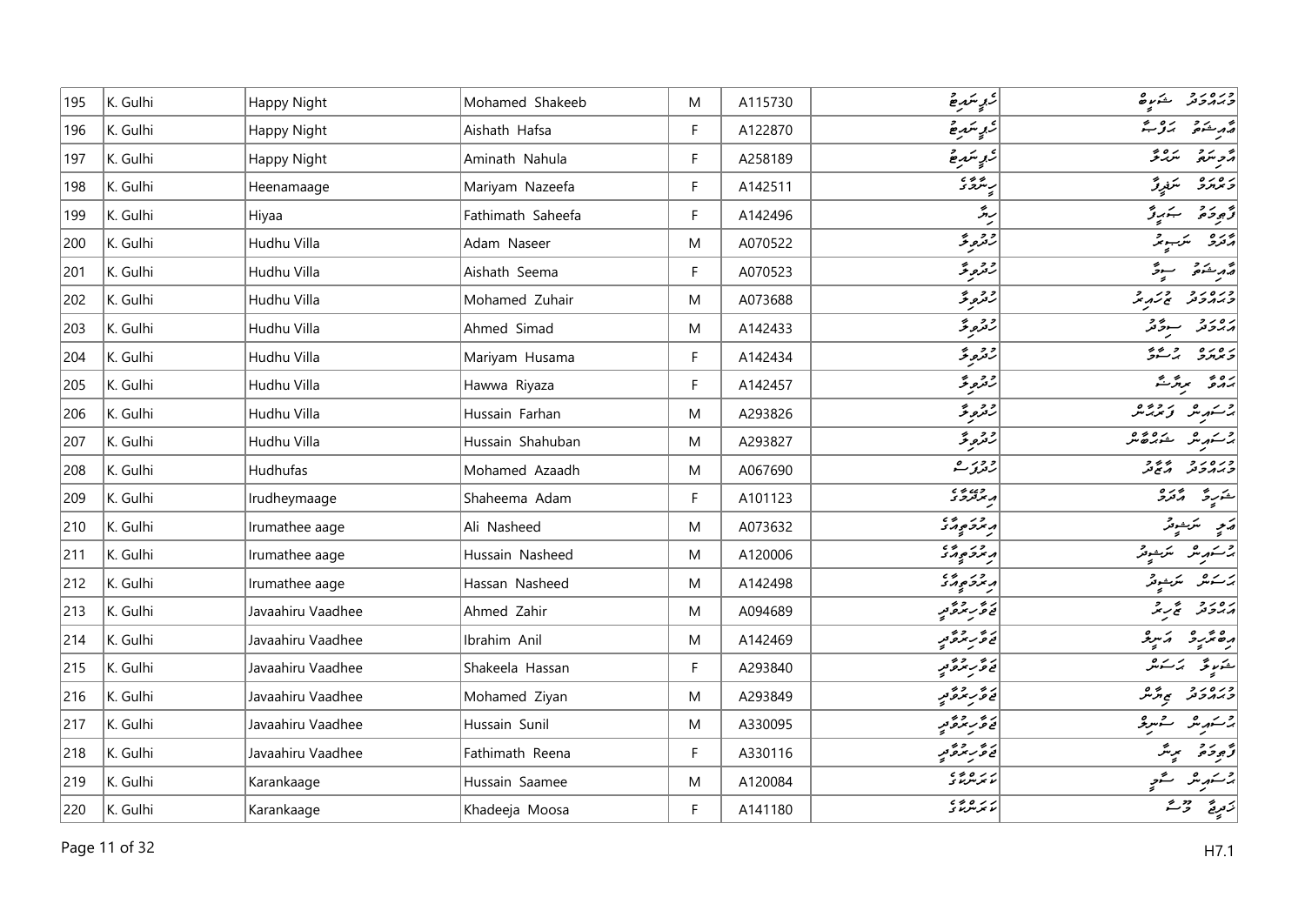| 221 | K. Gulhi | Karankaage      | Mariaym Shahiya   | $\mathsf F$ | A141181 | ر ر ه و د ،<br>ما مرس                           | شەر بۇ<br>ر ه بر ه<br><del>د</del> بربر و                 |
|-----|----------|-----------------|-------------------|-------------|---------|-------------------------------------------------|-----------------------------------------------------------|
| 222 | K. Gulhi | Karankaage      | Fathimath Shadiya | F.          | A141183 | ر ر ه و د ،<br>ما مرس                           | ستگورنگر<br>ا تو بر در<br>ا                               |
| 223 | K. Gulhi | Karankaage      | Hawwa Najudha     | F           | A293460 | ر ر ه و د ،<br>ما <del>ب</del> رمبر <i>دا</i> د | $rac{20}{200}$<br>ىر 3 قر                                 |
| 224 | K. Gulhi | Karankaage      | Aminath Juwaidha  | F           | A293462 | ر ر ه و د ،<br>ما بر سرد د                      | أأوسكم فيحارش                                             |
| 225 | K. Gulhi | Karankaage      | Mohamed Rifhaan   | M           | A293468 | ر ر ه و د ،<br>ما مرس د د                       | ورەرو بورمە                                               |
| 226 | K. Gulhi | Kinaaraa Manzil | Aminath Risfa     | F.          | A142470 | ى <sub>ر</sub> ئىز ئەڭرىمى ئى                   | ە ئە ئىرىنى ئىر ئىسى                                      |
| 227 | K. Gulhi | Kinaaraa Manzil | Aishath Asfa      | F           | A142479 | بېشتە ئىقبو                                     | وكرمشكم وكالمستوشح                                        |
| 228 | K. Gulhi | Kinaaraa Manzil | Fathimath Nisfa   | F           | A142480 | ى <sub>ر</sub> ئىرىگە ئىرى<br>ئى                | أوالمجافيرة والمستراثة                                    |
| 229 | K. Gulhi | Kinaaraa Manzil | Mariyam Azlifa    | F           | A142481 | ىر ئى <i>ر ئىر ئىر بى</i> ر ئىر                 | وحدو برورو                                                |
| 230 | K. Gulhi | Kinaaraa Manzil | Arifa Ali         | $\mathsf F$ | A142483 | ر ئىر <i>ئىر ئى</i> ر ئىر ئىر                   | أشعرتى الأميم                                             |
| 231 | K. Gulhi | Kinaaraa Manzil | Mohamed Igbal     | M           | A142484 | بېشە ئەھمىي ۋ                                   | כנסנכ הבשב<br><i>כג</i> ובט ובשב                          |
| 232 | K. Gulhi | Light House     | Mohamed Haleem    | M           | A080504 | ئەرەبەر م                                       |                                                           |
| 233 | K. Gulhi | Light House     | Aminath Sobira    | F           | A142375 | خرم قائرة مشر                                   | أردينهم يتور                                              |
| 234 | K. Gulhi | Light House     | Hussain Fahudh    | M           | A142376 | الخدع تروح                                      | يز ستهر شد و تر تر                                        |
| 235 | K. Gulhi | Light House     | Ahmed Yasir       | M           | A154847 | خرج ئەجمى                                       | גם ג'ב הציייבר                                            |
| 236 | K. Gulhi | Light House     | Hawwa Shaleen     | F           | A293567 | خەرەر ئەر                                       | برە ئەھمەر ئىگە ئەسىر                                     |
| 237 | K. Gulhi | Light House     | Aishath Shiuna    | F.          | A293568 | ا ئەرەپەر <i>ج</i>                              | أقرم شوق الشورقينس                                        |
| 238 | K. Gulhi | Lilymaage       | Ahmed Mujuthaba   | M           | A132408 | ووڈ ڈ<br>ری                                     | ים יכי יידי<br>היכני כניפים                               |
| 239 | K. Gulhi | Lilymaage       | Mariyam Hudha     | F.          | A141152 | ووودٌ ءَ<br>پڻ                                  | رەرە دېر                                                  |
| 240 | K. Gulhi | Luboamaage      | Hussain Risal     | M           | A073793 | و <i>0 ہ</i> ے<br>موضو ت                        | يزخير شهر سيرتقو                                          |
| 241 | K. Gulhi | Luboamaage      | Naseema Mohamed   | F           | A141154 | و <i>0 ه</i> ء<br>موھ <del>و</del> و            | و ر ه ر د<br>تر بر بر تر<br>ىئەسىدۇ                       |
| 242 | K. Gulhi | Luboamaage      | Mariyam Shabana   | F           | A141155 | وج ء ۽<br>موھ وي                                | رەرە يەشر                                                 |
| 243 | K. Gulhi | Luboamaage      | Nasreena Adam     | F           | A141156 | وج ء ۽<br>موھ وي                                | ىئرىشمىرىنى مەترى                                         |
| 244 | K. Gulhi | Luboamaage      | Ahmed Fuad        | M           | A141158 | و <i>0 ه</i> ي<br>مون و ي                       | بره رو و وو                                               |
| 245 | K. Gulhi | Luboamaage      | Hassan Mufeed     | M           | A141159 | وه و ،<br>مون و د                               | ر در مار در در محمد می باشد.<br>ایر سندس الله الله موالید |
| 246 | K. Gulhi | Luboamaage      | Ahmed Mihad       | M           | A141160 | وه و ،<br>مون و د                               | پره پر ورتو                                               |
|     |          |                 |                   |             |         |                                                 |                                                           |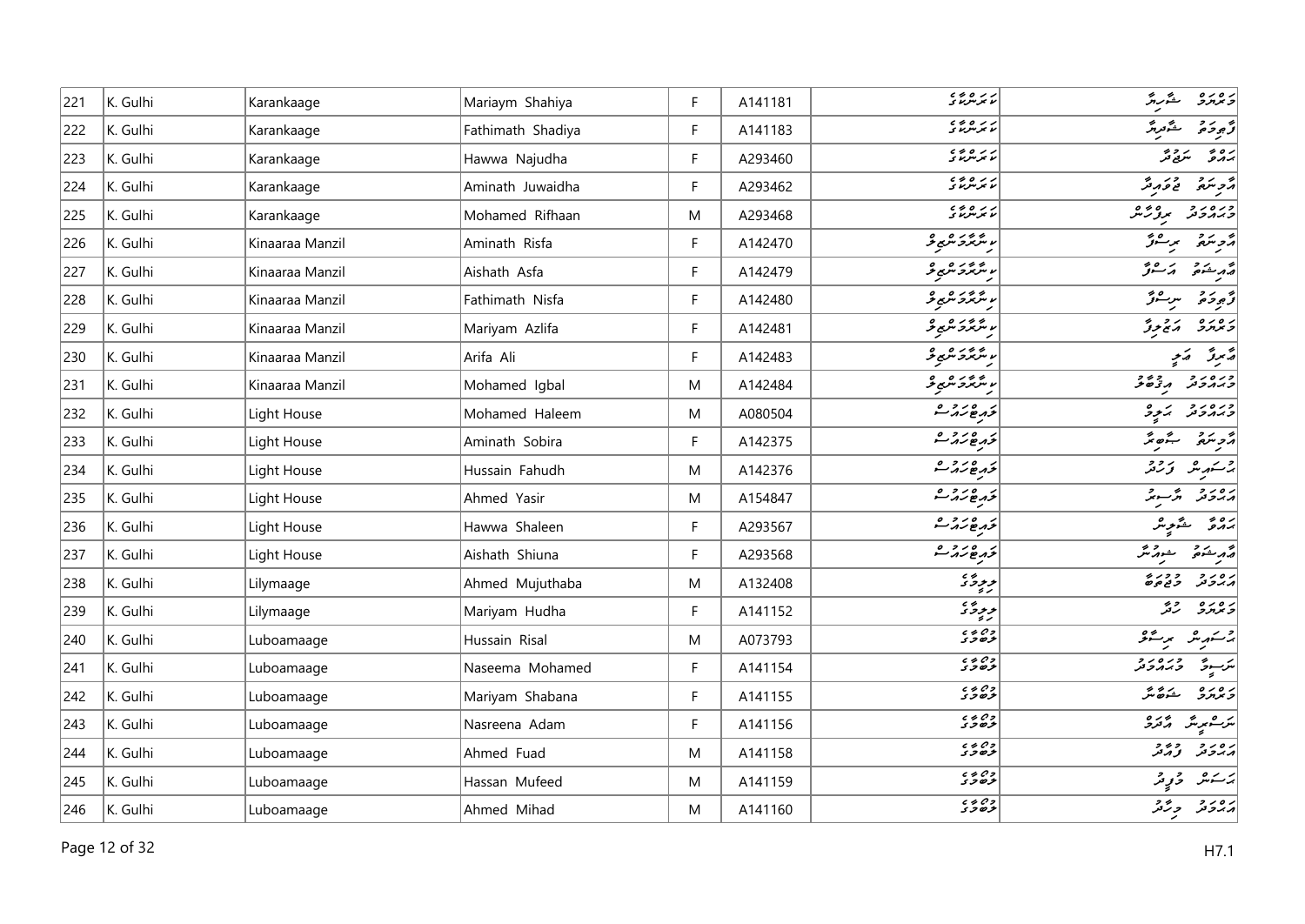| 247 | K. Gulhi     | Luboamaage   | Ahmed Nasih      | M           | A141161 | و <i>0 ه</i> ء<br>موھ <del>و</del> ي | أرەر بە شبەر                                                                          |
|-----|--------------|--------------|------------------|-------------|---------|--------------------------------------|---------------------------------------------------------------------------------------|
| 248 | K. Gulhi     | Luboamaage   | Aminath Nuha     | F.          | A214796 | و <i>0 ه</i> ء<br>موھ <del>و</del> ي | ىترتر<br>أثر حريثهمج                                                                  |
| 249 | K. Gulhi     | Luboamaage   | Abdulla Wildan   | M           | A275122 | و <i>0 ه</i> ء<br>موھ <del>و</del> ي | أرجع قرالله ووقرشر                                                                    |
| 250 | K. Gulhi     | Luboamaage   | Fathimath Razana | $\mathsf F$ | A293373 | و <i>0 ه</i> ی<br>مون و ی            | و بر د<br>از مرد م<br>ىر پەيتر                                                        |
| 251 | K. Gulhi     | Luboamaage   | Milna Haneef     | F           | A293374 | و <i>0 ه</i> ی<br>موړه و ک           | دوعثر برسور                                                                           |
| 252 | K. Gulhi     | Luboamaage   | Moosa Juman      | M           | A293375 | وج ء ۽<br>موھ وي                     | $\begin{array}{cc} & \circ & \circ & \circ \\ & \circ & \circ & \circ \\ \end{array}$ |
| 253 | K. Gulhi     | Luboamaage   | Ali Muan Hassan  | M           | A293376 | و <i>0 ه</i> ء<br>موھ <del>و</del> ي | و دوه در ده                                                                           |
| 254 | K. Gulhi     | Lucky Corner | Hussain Zareer   | M           | A069472 | الخەرجىتىد                           | چە سەر سىر ئەسىر بىر<br>ئاسىسىر                                                       |
| 255 | K. Gulhi     | Lucky Corner | Dhon Thuththu    | M           | A080443 | ائەرەتىد                             | بره وه و<br>ترسموړمو                                                                  |
| 256 | K. Gulhi     | Lucky Corner | Adam Vishah      | M           | A141187 | ئەرەئەتىد                            | أرتره ويشرح                                                                           |
| 257 | $ $ K. Gulhi | Lucky Corner | Abdulla Shuzain  | M           | A141188 | الخەر تىكىد                          | مَ صَعْرَاللَّهُ شَوْيَمْ مِرْسَر                                                     |
| 258 | K. Gulhi     | Lucky Corner | Agleema          | $\mathsf F$ | A141189 | الخەر تىكىد                          | ره د دره<br>مرگورگر                                                                   |
| 259 | K. Gulhi     | Lucky Corner | Aminath Hasma    | $\mathsf F$ | A293476 | الخەرشىد                             |                                                                                       |
| 260 | K. Gulhi     | Lucky Corner | Aishath Hanan    | $\mathsf F$ | A293477 | الخەرجىتىد                           | ۇرىشكى كەنگە                                                                          |
| 261 | K. Gulhi     | Maafahi      | Mohamed Shareef  | M           | A071330 | وتخرسه                               | ورەرو شەرو                                                                            |
| 262 | K. Gulhi     | Maafahi      | Mohamed Ibrahim  | M           | A105587 | ې ترکوب<br>مرک                       | כנים נים ליב                                                                          |
| 263 | K. Gulhi     | Maafahi      | Aminath Hushooma | F.          | A142546 | 3 تۇپ                                | أأروبتهم المشوقة                                                                      |
| 264 | K. Gulhi     | Maafahi      | Haleema Ibrahim  | F.          | A142552 | څونر                                 |                                                                                       |
| 265 | K. Gulhi     | Maafahi      | Aishath Nuzuha   | F.          | A294237 | 33 س                                 | $rac{2}{3}$<br>سرچ ش                                                                  |
| 266 | K. Gulhi     | Maafahi      | Ibrahim Simah    | M           | A294240 | را تو تو سر                          | $25 - 3100$                                                                           |
| 267 | K. Gulhi     | Maafiya      | Aishath Rizla    | $\mathsf F$ | A142530 | څوپر                                 |                                                                                       |
| 268 | K. Gulhi     | Maafiya      | Aminath Lathasa  | F           | A142549 | څوړ                                  | أأروبتهم وتأريح                                                                       |
| 269 | K. Gulhi     | Maafiya      | Ahmed Riza       | M           | A142550 | څوړنه                                | أرەر بەرگە                                                                            |
| 270 | K. Gulhi     | Maafiya      | Leela Hassan     | $\mathsf F$ | A142551 | څوړنه                                | يونۇ   ئەسكەنلە                                                                       |
| 271 | K. Gulhi     | Maafiya      | Mohamed Afrah    | M           | A154652 | څوړ                                  | כנסנכ נסשם<br>כממכת הציגה                                                             |
| 272 | K. Gulhi     | Maafiya      | Hussain Simrah   | M           | A294190 | ءً و <sub>م</sub> ر                  | جر شهر شهر استره کرد.<br>مرسکور میل                                                   |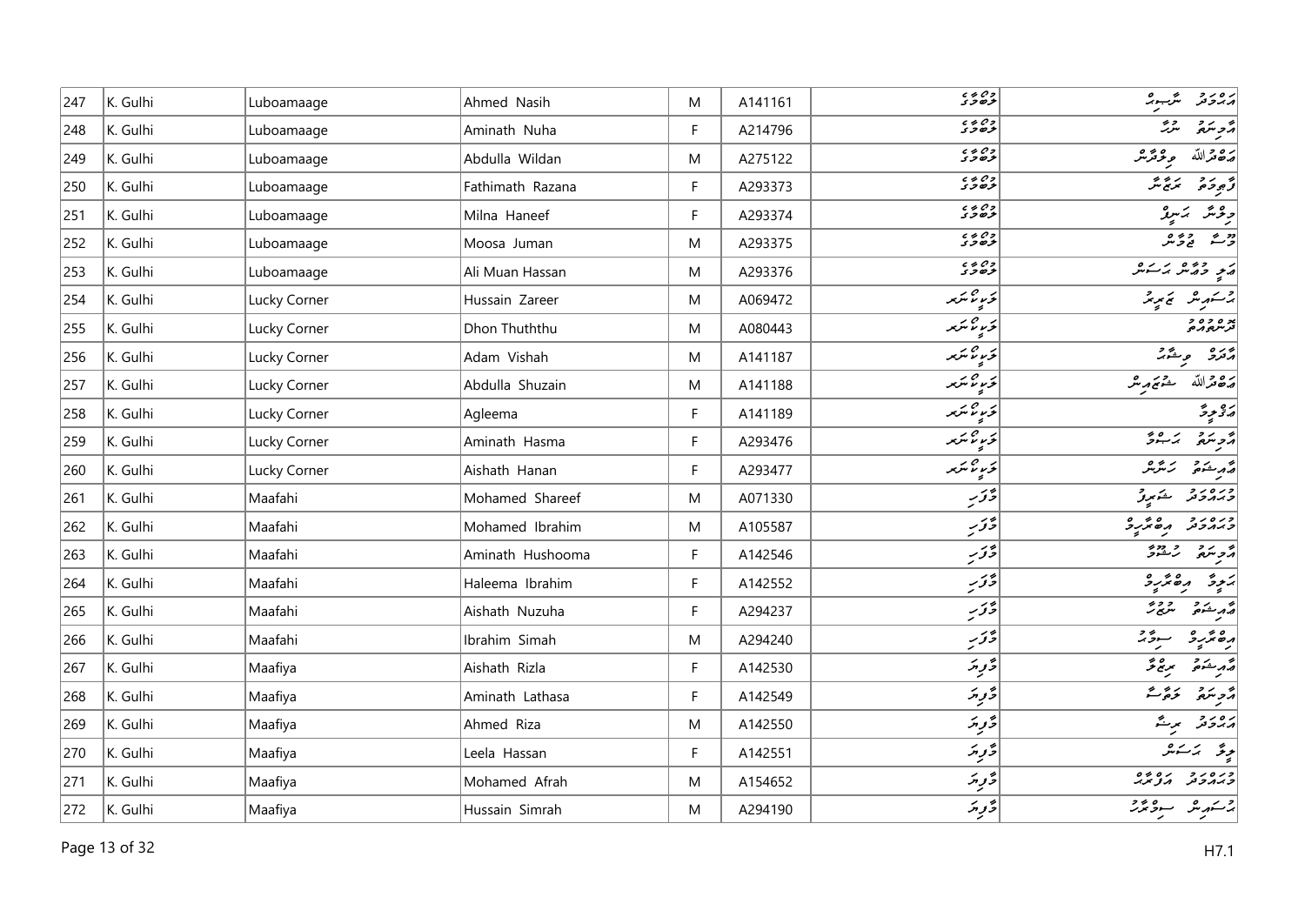| 273 | K. Gulhi | Maahaa Manzil | Aminath Minhaa    | F  | A355512 | ۇ <i>ئەۋىترىپ</i> بۇ                      | حر مثررته<br>أأدمتهم                                                |
|-----|----------|---------------|-------------------|----|---------|-------------------------------------------|---------------------------------------------------------------------|
| 274 | K. Gulhi | Magumatheege  | Shaheem Adam      | M  | A100837 | ر ور<br>5 د د م <sub>و</sub> د            | ڪمني جي<br>پر ہ<br>مرکز                                             |
| 275 | K. Gulhi | Magumatheege  | Mariyam Wisama    | F. | A142413 | ر ور<br>5 د د حو د                        | دەرە وگە                                                            |
| 276 | K. Gulhi | Magumatheege  | Mohamed Ahsam     | M  | A142414 | ر ور<br>5 د د مړي                         | ەرەبە<br>و رە ر د<br><i>د بر</i> پر تر                              |
| 277 | K. Gulhi | Magumatheege  | Shiyama Adam      | F  | A142415 | ر ور<br>5 د د م <sub>و</sub> د            | پور ہ<br>مرکز ژ<br>شووگر گر                                         |
| 278 | K. Gulhi | Magumatheege  | Fathmath Suhaila  | F  | A293714 | ر ور<br>5 د د حود                         | ۇپروتو سىزىرۇ                                                       |
| 279 | K. Gulhi | Magumatheege  | Aminath Shiyaza   | F  | A293715 | ر ور<br>5 د 5 ج <sub>و</sub> ر            | أأرد الملح المستورج                                                 |
| 280 | K. Gulhi | Magumatheege  | Aishath Ruhushana | F  | A293716 | ر در<br>5 د د هو د                        | و در در دولت میگر<br>میگر میکن میگر میگر                            |
| 281 | K. Gulhi | Mahinooru     | Aminath Samahath  | F  | A294252 | بر دو د<br>تر سرچر                        | ر بر د د<br>ستوگرده<br>أرمز                                         |
| 282 | K. Gulhi | Mahinooru     | Aishath Firasha   | F  | A294257 | بر رود د<br>تر سرچر                       | لأرشكم ولأمث                                                        |
| 283 | K. Gulhi | Mala          | Ibrahim Hussain   | M  | A142521 | ىزى                                       | رەترىر ئىسكىرىش                                                     |
| 284 | K. Gulhi | Mala          | Mariyam Nazna     | F  | A142532 | ىز                                        | رەرە بەھ                                                            |
| 285 | K. Gulhi | Mala          | Hassan Ihusaan    | M  | A142533 | رىز                                       | ير شهر مار مركبه شهر                                                |
| 286 | K. Gulhi | Mala          | Fazeena Hussain   | F  | A142534 | ۇت                                        | <mark>ز</mark> ىي ئىر بر سىمەر ئىر                                  |
| 287 | K. Gulhi | Mala          | Fathmath Shizna   | F  | A149576 | ۇت                                        | أراوح فالمستعملة                                                    |
| 288 | K. Gulhi | Mala          | Fazna Ibrahim     | F  | A150299 | ىزى                                       |                                                                     |
| 289 | K. Gulhi | Mala          | Hussain Rukhushan | M  | A294126 | رىز                                       | ر مسكور مىر ئىستىگىر<br>مەسكەرلىر                                   |
| 290 | K. Gulhi | Mala          | Ali Shaam         | M  | A294127 | رىز                                       | $\begin{vmatrix} 2 & 2 & 1 \\ 2 & 2 & 3 \\ 3 & 4 & 5 \end{vmatrix}$ |
| 291 | K. Gulhi | Marine Corner | Nahula Adam       | F  | A008282 | اء بەرەم ئىرىد<br>–                       | رەپە ئەرە                                                           |
| 292 | K. Gulhi | Marine Corner | Ali Rasheed       | M  | A070154 | اء به پیدائش کرد.<br>افریقرینگرنگریند     | ەكىم ئىم ئىشىمىتىگى<br>ئىستىمىسى                                    |
| 293 | K. Gulhi | Marine Corner | Aishath Haroon    | F  | A142458 | د سر مرکز مرکز کر                         |                                                                     |
| 294 | K. Gulhi | Marine Corner | Abdulla Jaleel    | M  | A142494 | اءِ په پېژندن <sub>گ</sub> ېر             | برە داللە     يې د يې                                               |
| 295 | K. Gulhi | Marine Corner | Ahmed Rasheed     | M  | A142495 | ې ده پېړۍ<br>خ <sup>م</sup> ر مربع متر پر | رەر ئەسىمىسى<br>مەركى گەنسى                                         |
| 296 | K. Gulhi | Marine Corner | Ibrahim Sinan     | M  | A142497 | ې په <i>۵۵ مر</i><br>د سرمرما مرمد        | سەئ <i>ىرى</i><br>سە<br>ەر ھەتتەر 2<br>ر                            |
| 297 | K. Gulhi | Marine Corner | Abdulla Rasheed   | M  | A142502 | ې په <i>۹۵ مرګ</i> ر                      | بر <b>ە ت</b> راللە<br>ىگە بىشەقىر<br>ئ                             |
| 298 | K. Gulhi | Marine Corner | Aishath Zeeniya   | F  | A142510 | اء به پیدائش کاربرد.<br>افزید میرسند      |                                                                     |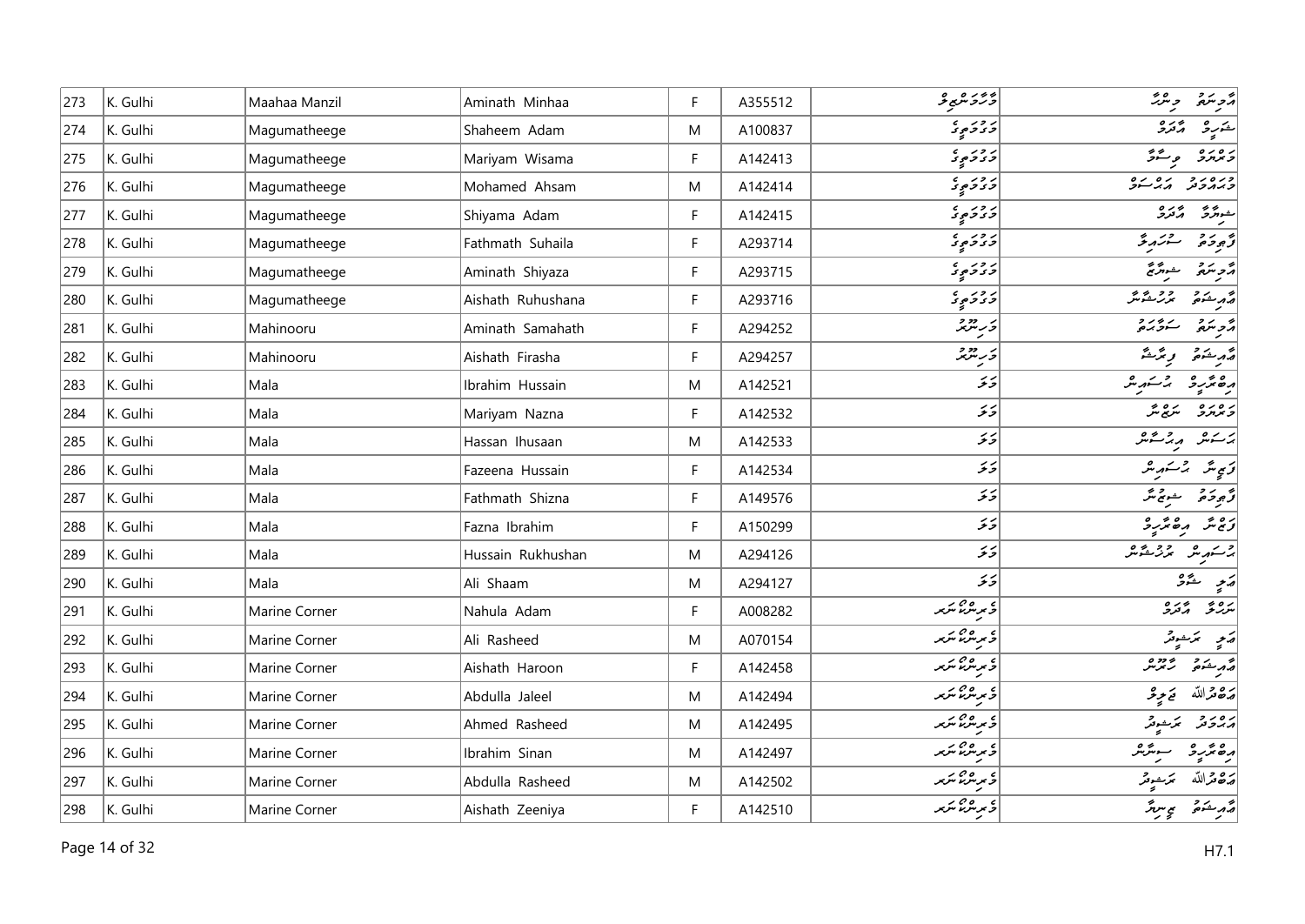| 299 | K. Gulhi | Marine Corner | Mohamed Rishwan     | M           | A293953 | ې په <i>۵۵ مربر</i>              | ورەرو برخوشر                                                                                                            |
|-----|----------|---------------|---------------------|-------------|---------|----------------------------------|-------------------------------------------------------------------------------------------------------------------------|
| 300 | K. Gulhi | Marine Corner | Ismail Mahudhee     | M           | A293962 | ى بەر بىرى <sub>ن</sub> ئىزىر    | ر عۇر ئەر ئە                                                                                                            |
| 301 | K. Gulhi | Marine Corner | Aminath Saigaa      | F.          | A293966 | د سرچين مترسه                    | ړ وسره سنه د                                                                                                            |
| 302 | K. Gulhi | Marine Corner | Mariyam Lamha       | F.          | A293971 | د بریره تمه                      | ويوبره<br>ر ه و.<br>مرد بر                                                                                              |
| 303 | K. Gulhi | Marine Corner | Ibrahim Zayaan      | M           | A293972 | د پرېژندنگر<br>  د پرېژندنگرنگر  | رە ئەر ئى ئاھا                                                                                                          |
| 304 | K. Gulhi | Mathares      | Ahmed Faisal        | M           | A101962 | ر ر ، مه ه<br><del>ر</del> هر سه | ورود ورباد                                                                                                              |
| 305 | K. Gulhi | Mathares      | Aishath Semeena     | F           | A142355 | ىر ر <sub>ى</sub> ھ              | قهر منده كمستجو متر                                                                                                     |
| 306 | K. Gulhi | Mathares      | Hawwa Safeena       | F           | A142356 | ىر ر <sub>ى</sub> ھ              | برە ئەسكىمى ئىگەن ئىگەن ئىگەن كەنتىكە كەنتىكە ئاستىكە ئاستىكە ئاستىكە ئاستىكە ئاستىكە ئاستىكە ئەستىكە ئەزەت كە<br>مەنبە |
| 307 | K. Gulhi | Mathares      | Aishath Rishana     | $\mathsf F$ | A142357 | ىر رىم يە<br>جەنبۇرىشە           | و د شود موستوسر                                                                                                         |
| 308 | K. Gulhi | Mathares      | Aminath Mohamed     | F.          | A142367 | ىر ر <sub>ى ھ</sub>              | 21012 2012                                                                                                              |
| 309 | K. Gulhi | Mathares      | Mariyam Reena       | F.          | A142368 | ىر ب <sub>ە</sub> مە             | دەرە بېر                                                                                                                |
| 310 | K. Gulhi | Meenaaz       | Abdulla Afeef       | M           | A142435 | حريثرمج                          | پرې قرالله کړې تو                                                                                                       |
| 311 | K. Gulhi | Meenaaz       | Hassan Mohamed      | M           | A142436 | حريثره                           | ير کشور ورورو                                                                                                           |
| 312 | K. Gulhi | Meenaaz       | Gamarunnisa         | F           | A142438 | حريثي                            | تەكە <i>ئەمەسرى</i> گە                                                                                                  |
| 313 | K. Gulhi | Meenaaz       | Fathimath Azleena   | F.          | A142448 | جرىترچ                           | توجوجو برە يېڭر                                                                                                         |
| 314 | K. Gulhi | Meenaaz       | Mohamed Razeef      | M           | A142449 | حريثرمج                          | دبره دبر پرېږگر                                                                                                         |
| 315 | K. Gulhi | Meenaaz       | Aminath Fazmeena    | F           | A142450 | حريثره                           | أزويتمو وتجويثر                                                                                                         |
| 316 | K. Gulhi | Meenaaz       | Hussain Razeef      | M           | A142451 | حريثره                           | 2سىمەشىر ئىرىپى ق                                                                                                       |
| 317 | K. Gulhi | Meenaaz       | Ahmed Zakee         | M           | A142452 | جريثي                            | أرور و سما                                                                                                              |
| 318 | K. Gulhi | Meenaaz       | Aishath Shafga      | F.          | A293875 | حريثره                           | أقرم شووتخ                                                                                                              |
| 319 | K. Gulhi | Meezaan       | Hawwa Aboobakuru    | F           | A056104 | جەنچىر                           |                                                                                                                         |
| 320 | K. Gulhi | Meezaan       | Abdulla Naeem       | M           | A088502 | حەيچ مىگە                        | مَەمْرَاللَّهُ سَمَّدٍ وَ                                                                                               |
| 321 | K. Gulhi | Meezaan       | Fathimath Haifa     | F           | A293542 | <br>دېڅ مګر                      | وموجود بمدوق                                                                                                            |
| 322 | K. Gulhi | Meezaan       | Aiminath Afaa       | $\mathsf F$ | A361595 | <br>دېڅ مګر                      | أزوينه أمائى                                                                                                            |
| 323 | K. Gulhi | Moon Fish     | <b>Abdul Haseeb</b> | M           | A010476 | لتشعر يحم                        | ره وه ر<br>پره ترور سره                                                                                                 |
| 324 | K. Gulhi | Moon Fish     | Fathimath Shamiya   | F.          | A141184 | لتشعريه                          | أَوْجِرْهُمْ شُرْحِرْدٌ                                                                                                 |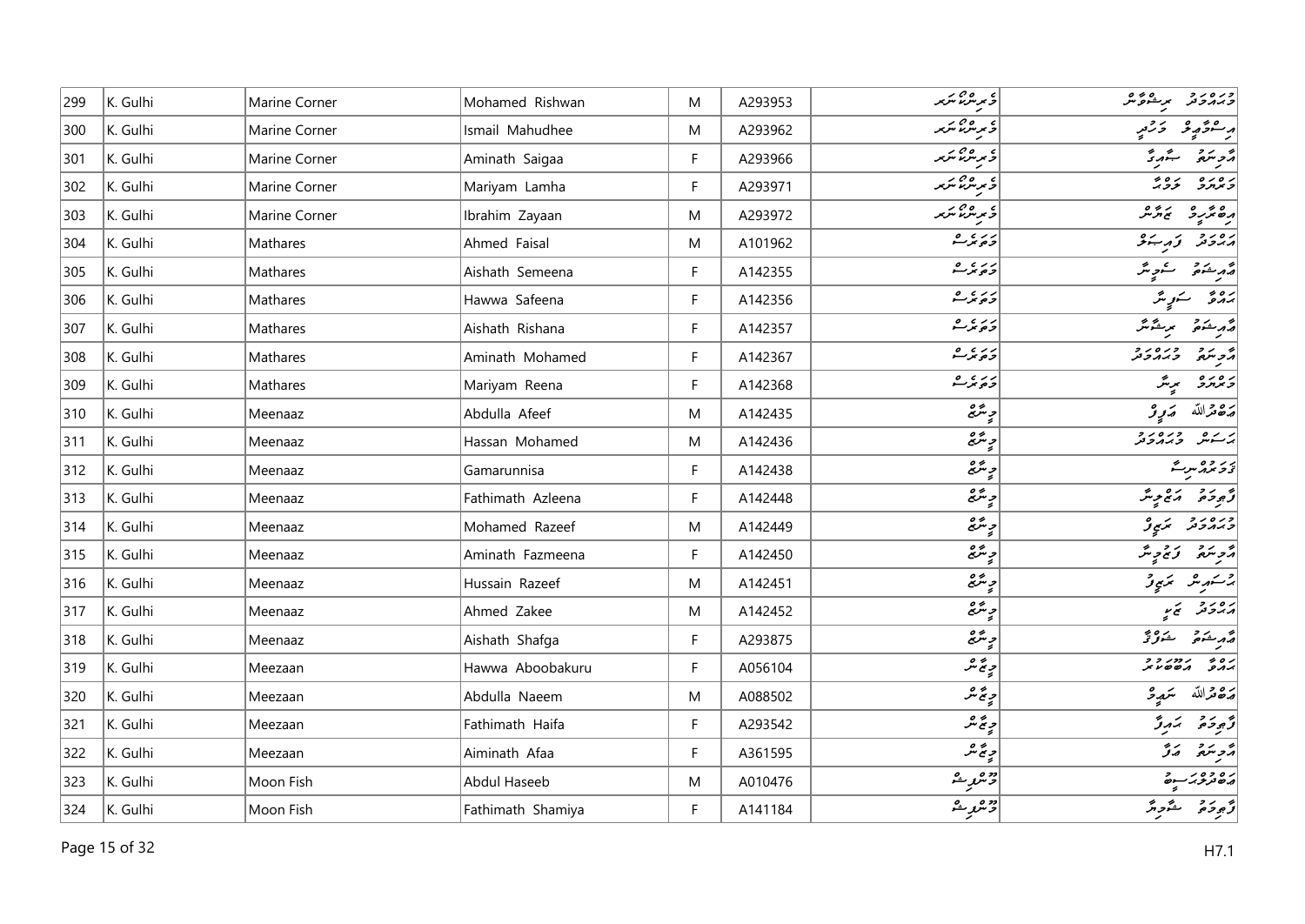| 325 | K. Gulhi | Moon Fish       | Hawwa Shaikha    | F  | A293466 | رژ عربه ه                                       | برەپچ<br>ڪورڙ                                            |
|-----|----------|-----------------|------------------|----|---------|-------------------------------------------------|----------------------------------------------------------|
| 326 | K. Gulhi | Moonlight House | Ahmed Zareer     | M  | A073285 | وه و د و د و و                                  | بر 2 د ج<br>م <i>ر</i> بر <del>د</del> تر<br>ىج ئىچە تىر |
| 327 | K. Gulhi | Moonlight House | Athifa Ibrahim   | F  | A142379 | ده ور مرد م                                     | رحمبوقر<br>ەر ھەترىر <i>3</i>                            |
| 328 | K. Gulhi | Moonlight House | Mariyam Sameera  | F  | A142381 | دوه در ۱۳۵۵ و.<br>د مرغ بر د ک                  | ر ه ر ه<br><del>ر</del> بربرو<br>سكرحر                   |
| 329 | K. Gulhi | Moonlight House | Moosa Asif       | M  | A293591 | دوه بر ۱۳۵۵ میلی<br>مرکز <sub>مر</sub> فتر میلی | دیں مش<br>ېژ سوژ                                         |
| 330 | K. Gulhi | Moonlight Villa | Aminath Sabeena  | F. | A142386 | در مركز <sub>مرك</sub> فورگر                    | سەھ بىر<br>أرمز بنرو                                     |
| 331 | K. Gulhi | Moonlight Villa | Abdulla Shameem  | M  | A142387 | ومشرقه وغوقه                                    | وكافرالله<br>ستكور                                       |
| 332 | K. Gulhi | Moonlight Villa | Ameena           | F  | A142388 | دە ەبەر ق <sub>ەھ</sub> مۇ                      | ىز جە ئىگە<br>كەنبە                                      |
| 333 | K. Gulhi | Moonlight Villa | Shareefa Easa    | F  | A142392 | در مرکز مرکز مرکز<br>حسن کرد مرکز               | شەمبەرى<br>سەمبەرى<br>وت<br>م                            |
| 334 | K. Gulhi | Moonlight Villa | Aishath Saniyya  | F  | A293593 | در مر <sub>کو</sub> ر قح مرگز                   | ومرشوق كالمرمر                                           |
| 335 | K. Gulhi | Moonlight Villa | Mohamed Humaid   | M  | A293595 | دوه بر مرضع مرځه<br>حسن مرغ مرغ                 | و ر ه ر د<br>تر بر بر تر<br>برىز مەتر                    |
| 336 | K. Gulhi | Moonlight Villa | Fathimath Shauna | F  | A293596 | دە ەبەر قىم ئىگە<br>مەسىر ئىمىس                 | شەرقىر<br>وٌجوحهُ                                        |
| 337 | K. Gulhi | Naseemee Villa  | Hussain Shujau   | M  | A099274 | ىئەسىپ <sub>ى</sub> رىدۇ.<br>مەسىر              | جر سەر شەھ ھەم بە                                        |
| 338 | K. Gulhi | Naseemee Villa  | Naseema Mohamed  | F  | A112599 | ىئەسىرە بۇ<br>ئىستىقىنىشىشى                     | ىئەسەۋ<br>و ره ر و<br>تر پروتر                           |
| 339 | K. Gulhi | Naseemee Villa  | Ibrahim Asif     | M  | A141130 | ىئەسىرە دېگە<br>ئىستىقىلىقى                     | وە ئەر ئەسر                                              |
| 340 | K. Gulhi | Naseemee Villa  | Ahmed Nazeef     | M  | A141136 | ىئەسىپ <sub>ى</sub> رىدۇ.                       | برەر ئەترىرى                                             |
| 341 | K. Gulhi | Naseemee Villa  | Adam Misbah      | M  | A141185 | ىئەسىۋە <i>بە</i> مە                            | وره وبده.                                                |
| 342 | K. Gulhi | Naseemee Villa  | Aminath Looshiya | F  | A148433 | ىئز سوچە بۇ ئە                                  | ود<br>موسسه دگر<br>ړې سره                                |
| 343 | K. Gulhi | Naseemee Villa  | Ahmed Raheef     | M  | A293347 | ىئرسوچە بۇ<br>ئىستىقى بەر                       | ىر 2 > ><br>مەركى قىر<br>ىرىرو                           |
| 344 | K. Gulhi | Naseemee Villa  | Mohamed Naveen   | M  | A293350 | ىئەسىرە دېگە<br>ئىستىقىنىڭ                      | و ره ر د<br><i>د بر</i> د تر                             |
| 345 | K. Gulhi | Neel Villa      | Ahmed Naseem     | M  | A047157 | ىيرىۋىرگە<br>ئە                                 | رەر ئەسر                                                 |
| 346 | K. Gulhi | Neel Villa      | Muslima Saeed    | F  | A079649 | سرچە ئۇ                                         | ۇ سە <sub>م</sub> وۇ<br>ستهر تر                          |
| 347 | K. Gulhi | Neel Villa      | Aminath Samaa    | F  | A132171 | ىبرىۋە ئ <sup>ۇ</sup>                           | 5/2/2<br>ستەنتى                                          |
| 348 | K. Gulhi | Neel Villa      | Fathimath Rishma | F  | A294202 | سرچە ئۇ                                         | و و ده مرشو                                              |
| 349 | K. Gulhi | Neel Villa      | Hawwa Azma       | F. | A294203 | سروگروگر                                        | $rac{20}{200}$<br>ەسىم                                   |
| 350 | K. Gulhi | Neel Villa      | Aishath Ahmed    | F  | A294204 | سردگر د                                         | وكرمشكا وكالمرد                                          |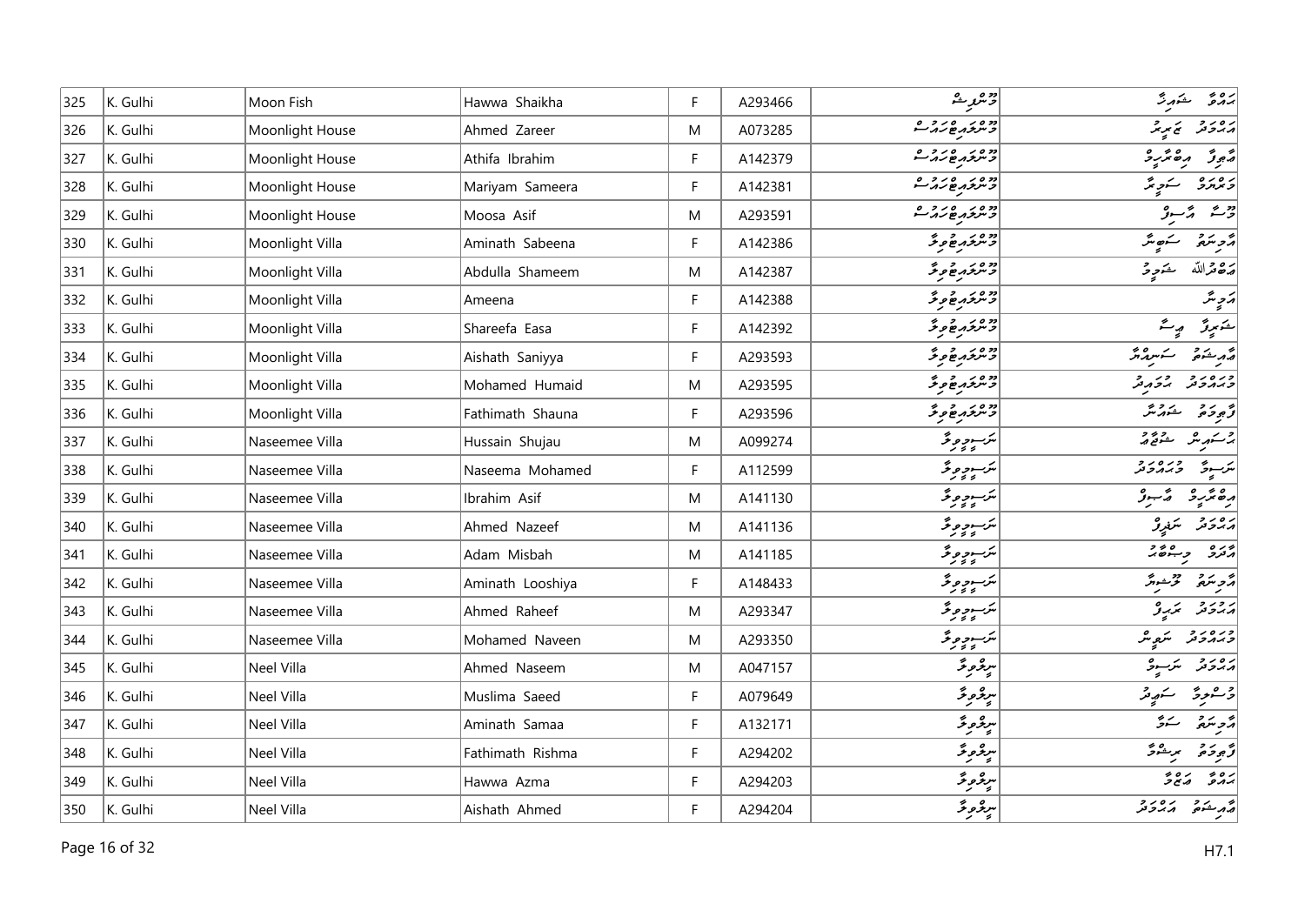| 351 | K. Gulhi | Neel Villa   | Mohamed Jailam       | M  | A294205 | سرچە ئ <sup>ۇ</sup>                                       | בגמגב בתוכל                  |
|-----|----------|--------------|----------------------|----|---------|-----------------------------------------------------------|------------------------------|
| 352 | K. Gulhi | Neeloafaruge | Mohamed Siraj        | M  | A142401 | ره د د د و د<br>سرپرو سرد                                 | ورەرو سەرى                   |
| 353 | K. Gulhi | Neeloafaruge | Hassan Arushad       | M  | A142402 | سرچونو پر د                                               | ىز سەش كە ئەشكەتل            |
| 354 | K. Gulhi | Neeloafaruge | Fathimath Shahida    | F. | A142403 | پېرغونو ترونې<br>  پېرغونو تېرنو                          | وٌ و دَمْ شَرْرَتَر          |
| 355 | K. Gulhi | Neeloafaruge | Aminath Majida       | F. | A142404 | ەر دې<br>سرچونو بىرى                                      | مٌ وِ سَرَمٌ _ وَّ مِ مَّرْ  |
| 356 | K. Gulhi | Neeloafaruge | Ibrahim Assad        | M  | A142405 | ەر دې<br>سرچونو بىرى                                      | תפתק החודב                   |
| 357 | K. Gulhi | Neeloafaruge | Ahmed Firag          | M  | A142487 | مریز د د ،<br>پرېژو ندې                                   | رورد وبرد                    |
| 358 | K. Gulhi | Neeloafaruge | Hafeeza Abdul Kareem | F  | A293616 | سرچور و ،<br>پیرچور پرې                                   | ر ده ده ده ده در د           |
| 359 | K. Gulhi | Neeloafaruge | Adam Amjad           | M  | A293622 | ەر دې<br>سرچونو بىرى                                      | وره ده دو.<br>محمد مروم مر   |
| 360 | K. Gulhi | Neeloafaruge | Hussain Naahid       | M  | A293624 | ەر دې<br>سرچونو بىرى                                      | برستهر شرير متزبر            |
| 361 | K. Gulhi | New Star     | Ahmed Shibau         | M  | A154884 | لىرە شەھۇسر                                               | دەرو خوڭە                    |
| 362 | K. Gulhi | New Star     | Amal Abdul Latheef   | F  | A293345 | ابره قصيحه                                                | ووه رەدەر و                  |
| 363 | K. Gulhi | Night Rose   | Mohamed Fathuhulla   | M  | A007173 | $\boxed{\mathcal{L} \mathcal{L} \mathcal{L} \mathcal{L}}$ | وره رو بروچ الله             |
| 364 | K. Gulhi | Night Rose   | Hassan Sharafulla    | M  | A142525 | بئروغير                                                   | ترسك مشاترة الله             |
| 365 | K. Gulhi | Night Rose   | Fathimath Yumna      | F  | A142526 | سَرە جوڭ ھ                                                | أوالمحتجم الروائر            |
| 366 | K. Gulhi | Night Rose   | Aishath Muna         | F. | A142540 | سَرَمٍ عَرْبٌ                                             | أمام المحمد المحتمد          |
| 367 | K. Gulhi | Night Rose   | Hussain Ibadhulla    | M  | A294157 | الترم عيث                                                 | جرسمريثر ويقترالله           |
| 368 | K. Gulhi | Night Star   | Ahmed Rifau          | M  | A071344 | يئد عامر ت-عُام                                           | برەر دىگە                    |
| 369 | K. Gulhi | Night Star   | Ibrahim Nashid       | M  | A142363 |                                                           | ەھ <i>ترى</i> رو شىشوتر<br>م |
| 370 | K. Gulhi | Night Star   | Sanfa Mohamed        | F. | A142365 | سَمه عْ مِر مْ مْ عَدْ مْر                                | سەھەر 2019-يو                |
| 371 | K. Gulhi | Night Star   | Hussain Simad        | M  | A142372 | سَمهِ هُورٍ مُسْتَقِيمَ                                   | جرسكور مسوقاته               |
| 372 | K. Gulhi | Night Star   | Mohamed Shahid       | M  | A293540 | سَمَدِ هِمْ بِرِ مَقَعَ مَد                               | ورەرو ئەرتى                  |
| 373 | K. Gulhi | Nirolhu      | Aminath Adam         | F  | A141169 | سرچري                                                     | ړ ده په پره د                |
| 374 | K. Gulhi | Nirolhu      | Ahmed Saneez         | M  | A141170 | سرپرېژ                                                    | رەرو شىرچ                    |
| 375 | K. Gulhi | Nirolhu      | Adam Manik           | M  | A141173 | سرپرېژ                                                    | پر ده ر<br>مرکز د کرر        |
| 376 | K. Gulhi | Niyagala     | Nooraddeen Ali       | M  | A113834 | سرپر بخه                                                  | دوره در کرد                  |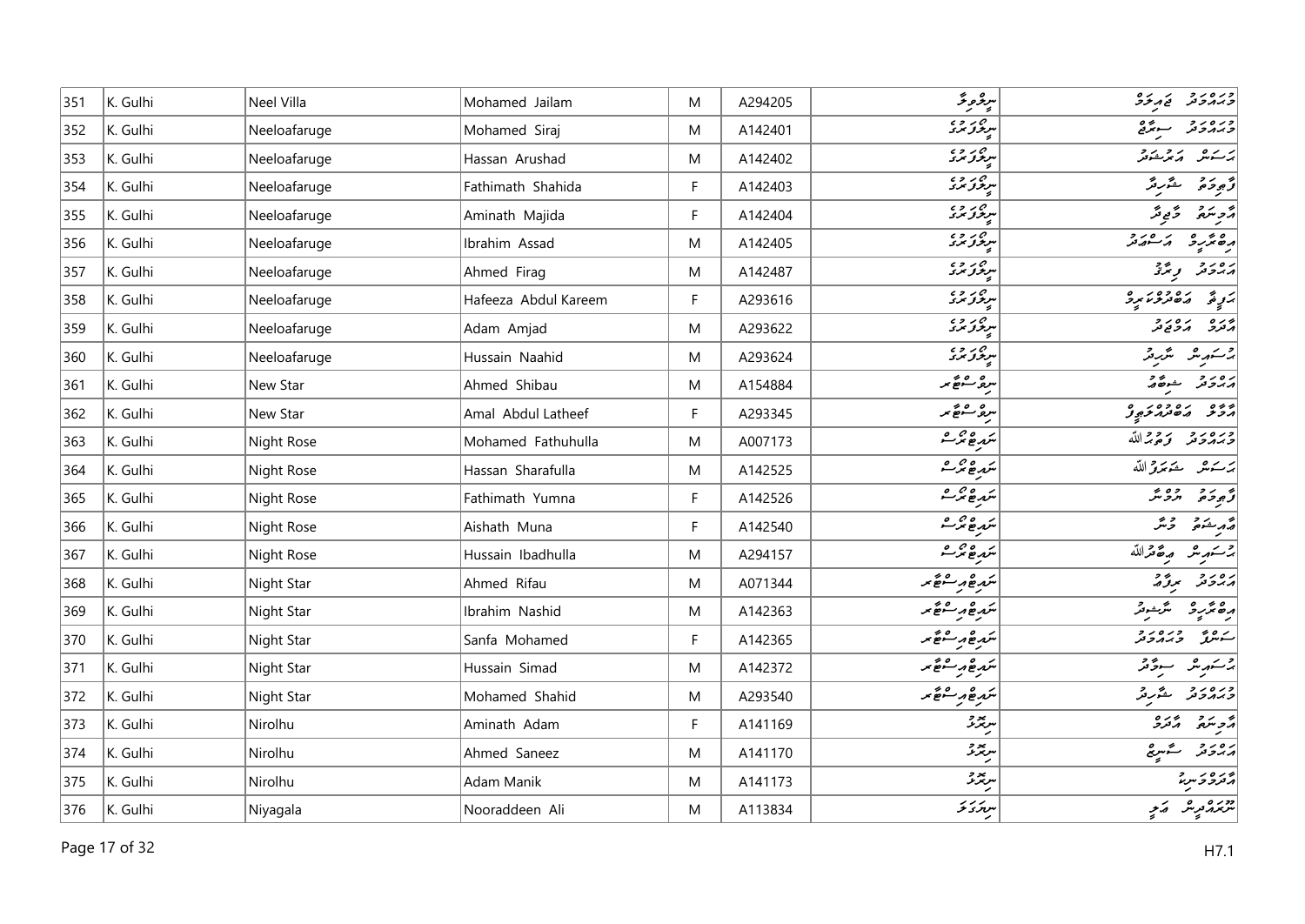| 377 | K. Gulhi | Niyagala       | Zuhuda Hussain          | $\mathsf F$ | A142531 | سرترىخە                                      | ح پر تئ <sub>ر جر</sub> سکتر میٹر<br> -<br>                |
|-----|----------|----------------|-------------------------|-------------|---------|----------------------------------------------|------------------------------------------------------------|
| 378 | K. Gulhi | Niyagala       | Aminath Maaya           | F           | A293981 | سردر                                         | رحيمر                                                      |
| 379 | K. Gulhi | Noovil         | Ali Shameem             | M           | A046163 | يتروعه                                       | ړې شود د                                                   |
| 380 | K. Gulhi | Noovil         | Aminath Aroosha         | F           | A156802 | يتر <sub>عر</sub> قر                         |                                                            |
| 381 | K. Gulhi | Noovil         | Mohamed Arushaad        | M           | A293474 | يتروعه                                       | ورەرو روشوو<br><mark>ورەر</mark> ونس <mark>م</mark> ىرشگەر |
| 382 | K. Gulhi | Noovilaage     | Mahdhiyya               | F           | A142536 | دد<br>متر <sub>جو</sub> بحری                 | ر و ره و.<br>د ر <sub>مر</sub> بر                          |
| 383 | K. Gulhi | Noovilaage     | Asiyath Siyana          | F           | A142537 | دو پرې<br>سرعر پرې                           | پ <sup>و</sup> سەدە.<br>ر<br>سەدىر ئىگر                    |
| 384 | K. Gulhi | Noovilaage     | Faula                   | F           | A142538 | دد<br>متر <sub>کو</sub> بخری                 | $\frac{2}{3}$ $\frac{7}{3}$                                |
| 385 | K. Gulhi | Noovilaage     | Aminath Maeesha         | F           | A142543 | دد<br>سره مرگ                                | أأدبتهم وأريثه                                             |
| 386 | K. Gulhi | Noovilaage     | Mariyam Lufsa           | F           | A142544 | دد<br>متر <sub>جو</sub> بخری                 | ر ه ر ه<br><del>و</del> بوبرو<br>ترتو شە                   |
| 387 | K. Gulhi | Noovilaage     | Saamath                 | F           | A142547 | دد<br>متر <sub>عر</sub> بر د                 | ستردمى                                                     |
| 388 | K. Gulhi | Noovilaage     | Aminath Nashaya         | F           | A142554 | دد<br>متر <sub>جو م</sub> حر <sub>ى</sub>    | سَرَحْشَرْتَر<br>أروسكو                                    |
| 389 | K. Gulhi | Noovilaage     | Aminath Ismail          | $\mathsf F$ | A294128 | دو پر ،<br>سر <sub>ج م</sub> حر <sub>ک</sub> | أأترسك                                                     |
| 390 | K. Gulhi | Noovilaage     | Mohamed Anoosh          | M           | A294139 | دد<br>متر <sub>کو</sub> بخری                 | و ر ه ر د<br>تر پر ژ تر<br>برجعيثه                         |
| 391 | K. Gulhi | Noovilaage     | Mariyam Inaya           | $\mathsf F$ | A294143 | دد<br>متر <sub>جو</sub> بحری                 | و ورو پر شر                                                |
| 392 | K. Gulhi | Noovilaage     | Ahmed Unaise            | M           | A294145 | دد<br>متر <sub>جو</sub> بحری                 | أرەرو وتىرگ                                                |
| 393 | K. Gulhi | Noovilaage     | Fathimath Faraha        | F           | A294146 | دد په په<br>سر <sub>گرم</sub> ونو            | قهودة وترز                                                 |
| 394 | K. Gulhi | Noovilaage     | Fathimath Raniya Rashid | F           | A294148 | رد په په<br>سرعر د                           | ؤودة لأسرأ لأحوار                                          |
| 395 | K. Gulhi | Orchid House   | Zulaikha Aboobakuru     | F           | A054698 | ە يەندىي<br>م                                | 77777<br>پر تر پر ش                                        |
| 396 | K. Gulhi | Orchid House   | Ibrahim Shaheen         | M           | A054699 | ه درون<br>در در در                           | ە ھەترىر <sup>ى</sup><br>رەھىرىرى<br>ڪ پڻ پيشر<br>ح        |
| 397 | K. Gulhi | Orchid House   | Abdul Hadhee Hussain    | M           | A054700 | چ په چر <u>یز م</u>                          |                                                            |
| 398 | K. Gulhi | Orchid House   | Ali Samir               | M           | A073225 | ە بەيز دەپ                                   | أرمو ستمحر بمر                                             |
| 399 | K. Gulhi | Orchid House   | Mohamed Rashid          | M           | A127792 | م ديرو م                                     | ورەرو گرىدوگ                                               |
| 400 | K. Gulhi | Orchid House   | Ahmed Shamil            | M           | A142373 | ە بەيز دەپ                                   | رەرو ھۇرى                                                  |
| 401 | K. Gulhi | Orchid House   | Moosa Safeel            | M           | A155615 | ېم ديرو ه<br>مر                              | ژئے گے دیگھ                                                |
| 402 | K. Gulhi | Passion Flower | Sharuda Ibrahim         | F           | A039671 | ،<br>بۇ خەملىر قرۇىر                         | يدونه مره نوره                                             |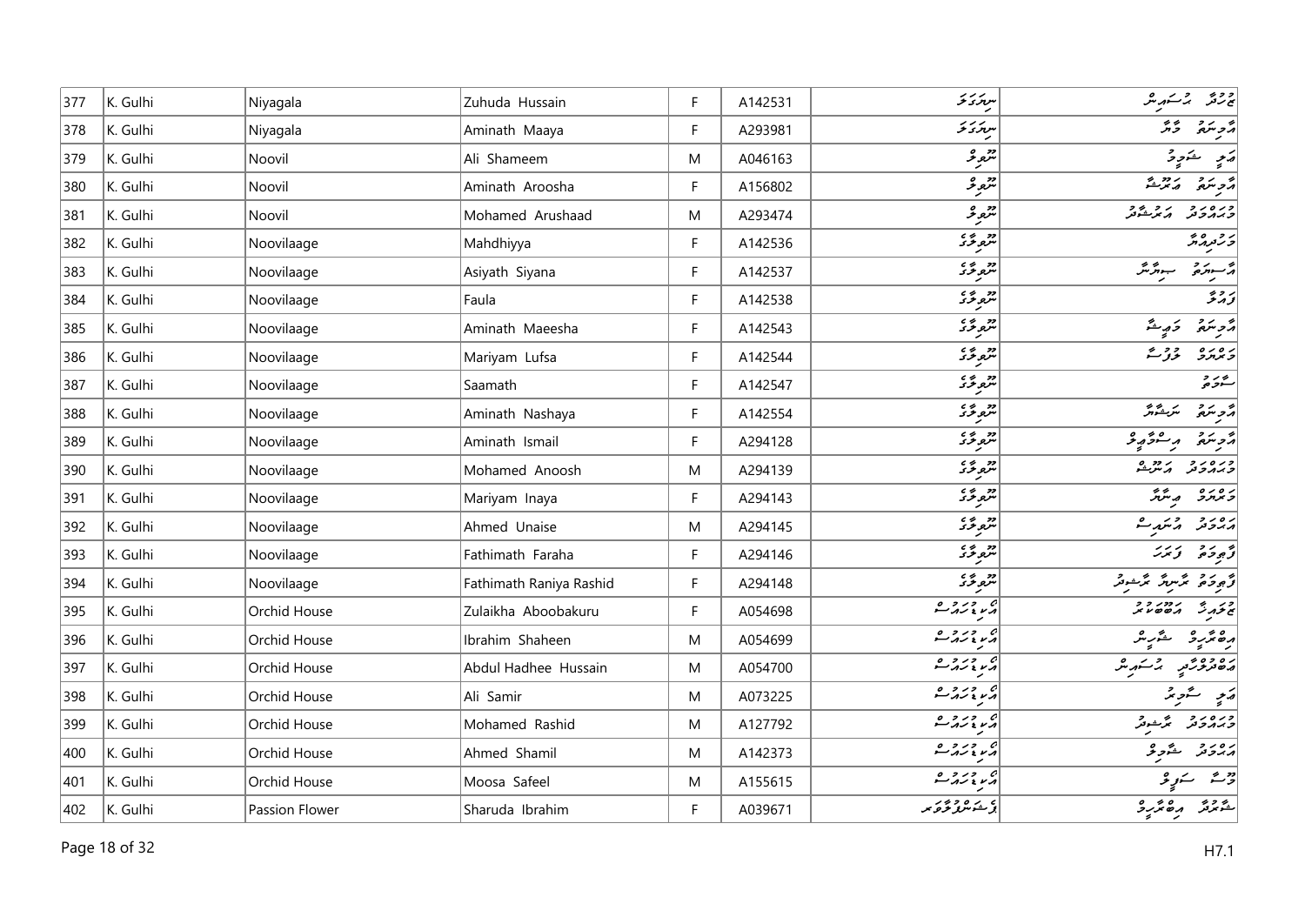| 403 | K. Gulhi | Pink Rose        | Mohamed Aafaag       | M         | A142358 | بويده ترعه                        | وره رو په و                                                                                                                                                                                                                    |
|-----|----------|------------------|----------------------|-----------|---------|-----------------------------------|--------------------------------------------------------------------------------------------------------------------------------------------------------------------------------------------------------------------------------|
| 404 | K. Gulhi | Pink Rose        | Nuzuhath Ahmed       | F         | A142359 | إرمرىزمىر                         | כני כן המקב<br>ת <u>א</u> יקים ההכנ                                                                                                                                                                                            |
| 405 | K. Gulhi | Pink Rose        | Maariyath Naseem     | F         | A142360 | وموروعة                           | كمحبر مراد والمحمد والمحمدة والمحمدة والمحمد والمحمد والمحمدة والمحمدة والمحمدة والمحمدة والمحمدة والمحمدة والمحمدة والمحمدة والمحمدة والمحمدة والمحمدة والمحمدة والمحمدة والمحمدة والمحمدة والمحمدة والمحمدة والمحمدة والمحمد |
| 406 | K. Gulhi | Pink Rose        | Ahmed Musthafa       | M         | A142491 | ارپرېږم                           | رەرد دەرد                                                                                                                                                                                                                      |
| 407 | K. Gulhi | Pink Rose        | Aishath Nashath      | F         | A293562 | ابوشده جيت                        | و دشتمو متر مدد د<br>مدر شتمو متر مدر                                                                                                                                                                                          |
| 408 | K. Gulhi | Pink Rose        | Nafhathu Ahmed       | F         | A293566 | و م <sup>وړ م</sup> ور م          | بره بر د بر د د<br>سرز بر جمانه د بر د تر                                                                                                                                                                                      |
| 409 | K. Gulhi | Raazdhaan        | Ahmed Rizhan Qasim   | M         | A294119 | پر ہ پر مر<br>بر بح <b>ت</b> ر مر | رور د مرور مراکب تخسیر د                                                                                                                                                                                                       |
| 410 | K. Gulhi | Raazdhaan        | Mohamed Rimhan Qasim | ${\sf M}$ | A294120 | ره <i>ه ه</i><br>مربع ترس         | ورەرو بروژنگر تخسود                                                                                                                                                                                                            |
| 411 | K. Gulhi | Raiy Villa       | Sanfa Ali            | F         | A141922 | برە وېڅر                          | سەئىدى ئەم                                                                                                                                                                                                                     |
| 412 | K. Gulhi | Raiy Villa       | Hawwa Nafsa          | F         | A142523 | برە وېڅه                          | برە ئەستى ئىستى                                                                                                                                                                                                                |
| 413 | K. Gulhi | Raiy Villa       | Aishath Ifasha       | F         | A142524 | برە وڭر                           | كمرخوش مركبة                                                                                                                                                                                                                   |
| 414 | K. Gulhi | Raiy Villa       | Fathimath            | F         | A142528 | برە وېڅ                           | و<br>ترجو حرم                                                                                                                                                                                                                  |
| 415 | K. Gulhi | Raiy Villa       | Dawood Ali           | M         | A142529 | برە وڭر                           | ودود کرم                                                                                                                                                                                                                       |
| 416 | K. Gulhi | Raiy Villa       | Mariyam Aleesha      | F         | A294176 | ترەپ ئۇ                           | ومروح كموية                                                                                                                                                                                                                    |
| 417 | K. Gulhi | Raiy Villa       | Rugiyya Miusha       | F         | A294178 | برە وېڅر                          | بر <sub>ق</sub> م مهم مرسم در در در میگر<br>مرب                                                                                                                                                                                |
| 418 | K. Gulhi | Randhoadhi       | Zaeema Adam          | F         | A142411 | برەم                              |                                                                                                                                                                                                                                |
| 419 | K. Gulhi | Rankokaage       | Ali Junad            | M         | A124890 | ر ۵ پر ۵ پر<br>برس را ر           | أەسمجد سمائع متركبر                                                                                                                                                                                                            |
| 420 | K. Gulhi | Rantharige       | Abida Dawood         | F         | A141178 | ىر ھەرىرى<br>ئىرىنزى <i>م</i> ىرى | ه ده دود و<br>مان ترمانر                                                                                                                                                                                                       |
| 421 | K. Gulhi | Rantharige       | Fathmath Nadha       | F         | A293410 | بجە يىگە ئىرى                     | وٌجِ وَ حَمَدٌ مَسَرَ مَرَ                                                                                                                                                                                                     |
| 422 | K. Gulhi | Red Cross        | Mohamed Fahmy        | M         | A138999 | ، د د بر ه<br>بر ، بر بر          | وره رو دو                                                                                                                                                                                                                      |
| 423 | K. Gulhi | <b>Red Cross</b> | Abdulla Shifau       | M         | A141190 | ، د د بر ه<br>بر ډير بر په        | چەقراللە ھەر <i>گە</i>                                                                                                                                                                                                         |
| 424 | K. Gulhi | <b>Red Cross</b> | Sara Ibrahim         | F         | A141191 | ، د د بر ه<br>بر ډير بر په        |                                                                                                                                                                                                                                |
| 425 | K. Gulhi | <b>Red Cross</b> | Ahmed Asfau          | M         | A141192 | ، د د بر ه<br>بر ډير بر           | גם גם הם ביב<br>הגבת ה-תו                                                                                                                                                                                                      |
| 426 | K. Gulhi | <b>Red Cross</b> | Adam Safraz          | M         | A142364 | ، د د بر ه<br>بر ډير بر په        | وره بروود<br>دندن بروندی                                                                                                                                                                                                       |
| 427 | K. Gulhi | <b>Red Cross</b> | Ismail Bahshaar      | M         | A293487 | ، د د بر ه<br>بر ډير بر           | ر موځمړ و هم شور                                                                                                                                                                                                               |
| 428 | K. Gulhi | Roashanee Villa  | Mohamed Ibrahim      | M         | A079551 | جرىئە <sub>مىرى</sub> مۇ ئە       | כמחכת השתנכ                                                                                                                                                                                                                    |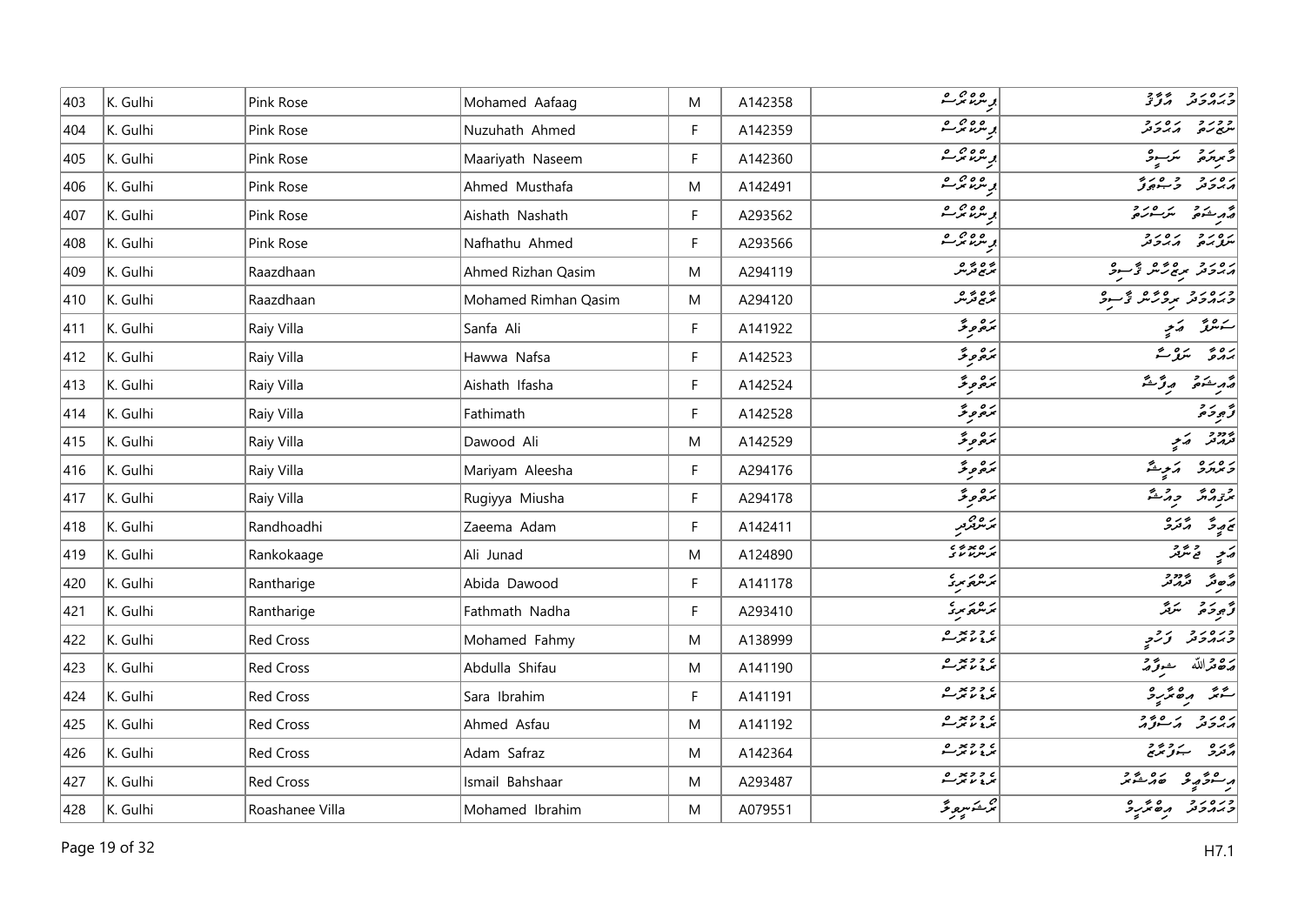| 429 | K. Gulhi | Roashanee Villa | Hussain Rasheed  | M | A142440 | ىرىشە بىرە ئ <sup>ۇ</sup><br>مەسىم |                                                                       |
|-----|----------|-----------------|------------------|---|---------|------------------------------------|-----------------------------------------------------------------------|
| 430 | K. Gulhi | Roashanee Villa | Hassan Rasheed   | M | A142456 | ترىئە يېرىدۇ                       | چرىكىرىش ئېرىشون<br>ئەسكىرىش ئېرىشونى<br>ئەسكىش ئېرىش <sub>و</sub> نى |
| 431 | K. Gulhi | Roashanee Villa | Ahmed Rasheed    | M | A142471 | ترىئەسرە قر                        | رەر تەرىپىدىگە<br>مەركى تەش <sub>ە</sub> ر                            |
| 432 | K. Gulhi | Roze Mead       | Ahmed Ibrahim    | M | A002015 | ەر ھ<br>ئىرىج ج                    | גפני גפיציב                                                           |
| 433 | K. Gulhi | Roze Mead       | Hussain Nishan   | M | A069655 | ە ە ھ<br>مرىخ ج <sub>و</sub> لا    | چاكىرىكى ئىرتىگىلى<br>ئەسكىرىكى ئىرتىگەن<br>ئەسكىلى ئىرتىگەنلى        |
| 434 | K. Gulhi | Roze Mead       | Hassan Nishan    | M | A078776 | ە ە ھ<br>ئىرىم جە يا               |                                                                       |
| 435 | K. Gulhi | Roze Mead       | Aminath Neesha   | F | A149603 | ە ھ<br>موج حوي                     |                                                                       |
| 436 | K. Gulhi | Roze Mead       | Ali Yameen       | M | A294199 | ە ھەم ھەم<br>مەنبى ھەم             | ړنو گرونگر                                                            |
| 437 | K. Gulhi | Roze Mead       | Ibrahim Jazlan   | M | A294200 | ە ھ<br>موج حوي                     | دە ئېرىۋ<br>تے بچ تر نثر                                              |
| 438 | K. Gulhi | Roze Mead       | Yoosuf Irumeen   | M | A294201 | ە ە<br>مرىخ ج                      | دو ده<br>مرسو<br>وېڅرچې شر                                            |
| 439 | K. Gulhi | Sady Corner     | Ismail Ali       | M | A045821 | ع و من مر بر<br>مسلم موسر          | برڪڙم وُ مَر                                                          |
| 440 | K. Gulhi | Sady Corner     | Ahmed Firash     | M | A141177 | سى <sub>ۋى</sub> ر ئەيرىر          | رەرد رېگى                                                             |
| 441 | K. Gulhi | Sady Corner     | Aminath Guraisha | F | A150448 | <u>عوبه</u> مؤيتر                  | و سرد و مرد                                                           |
| 442 | K. Gulhi | Sady Corner     | Mohamed Firas    | M | A160002 | سكوپە تەرىر<br>سىلمې ئىلگەنگەنلەر  | ورەرو پەر                                                             |
| 443 | K. Gulhi | Seroa Villa     | Abdul Jaleel     | M | A058523 | ينوعوقر                            | رە دەر دە                                                             |
| 444 | K. Gulhi | Simlaa          | Ahmed Shiham     | M | A026653 | سردعه                              | رەرە ھەرمى<br>مەدىر ھەر                                               |
| 445 | K. Gulhi | Simlaa          | Abdulla Shiham   | M | A042640 | اسەۋىۋ                             | مَدَّهْ مَدْ أَرْسَعْ مِنْ مَرْ حَرْ                                  |
| 446 | K. Gulhi | Simlaa          | Mohamed Shiham   | M | A070612 | سردعه                              | ورەر د شورگ <sup>9</sup>                                              |
| 447 | K. Gulhi | Simlaa          | Ali Jinah        | M | A079478 | سردعه                              | ړې وېژن                                                               |
| 448 | K. Gulhi | Simlaa          | Athika Ibrahim   | F | A124318 | اسوقو<br>استوق                     | وتمونني<br>ە ھەتئەر 2<br>برەنئەر 2                                    |
| 449 | K. Gulhi | Simlaa          | Adam Eman        | M | A142389 | سەۋىۋ                              | ر<br>پر تر ژ<br>ويزيتر                                                |
| 450 | K. Gulhi | Simlaa          | Mohamed Thasleem | M | A142486 | ىبوقە                              | ورەرو رەرو                                                            |
| 451 | K. Gulhi | Simlaa          | Nooma Mohamed    | F | A213360 | ببوقر                              | ממי כנסנים<br>יינדי כגורכנג                                           |
| 452 | K. Gulhi | Simlaa          | Ibrahim Iwaan    | M | A293581 | سردىژ                              | روتيو<br>دە ئەرد                                                      |
| 453 | K. Gulhi | Simlaa          | Abdulla Ishan    | M | A293583 | سوقر محر                           | <mark>حەق</mark> ىراللە<br>درشقيقر                                    |
| 454 | K. Gulhi | Simlaa          | Hassan Zaid      | M | A293584 | سوۋىۋ                              | يركسكر المجاورة                                                       |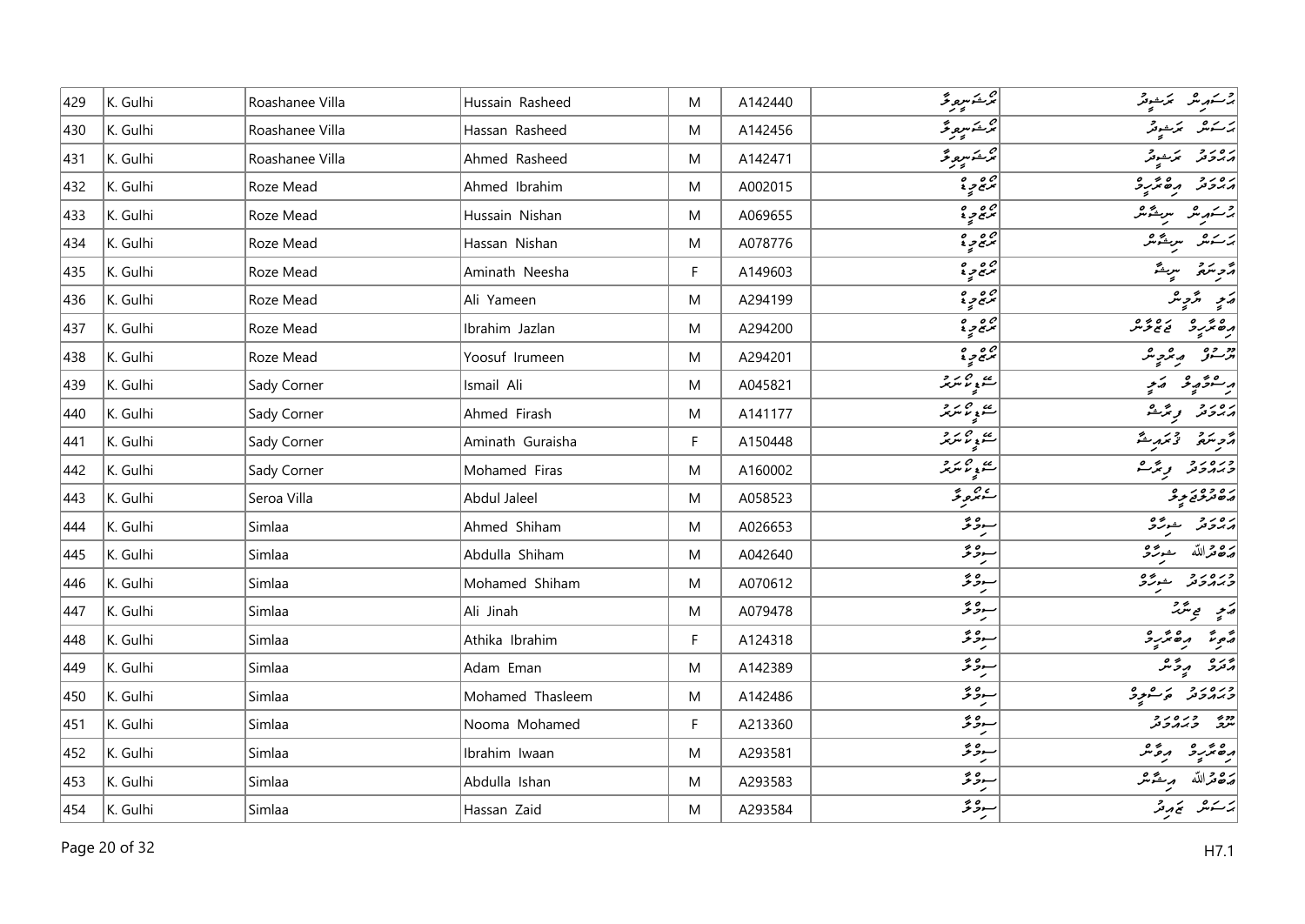| 455 | K. Gulhi | Siyana Manzil  | Ibrahim Naeem        | M  | A138130 | سەر ئىرىگە ئىرىمى ئى              | رە ئ <sup>ۆ</sup> رۈ<br>سَمِيرة             |
|-----|----------|----------------|----------------------|----|---------|-----------------------------------|---------------------------------------------|
| 456 | K. Gulhi | Siyana Manzil  | Ahmed Shabeen        | M  | A141135 | سەر ئەترىرى ئىچە ب <mark>ۇ</mark> | پروژبر<br>شەھ بىر                           |
| 457 | K. Gulhi | Siyana Manzil  | Mohamed Rilwan       | M  | A141137 | سە <i>رەڭ ئەربى</i> ر ئى          | و ره ر د<br><i>د بر</i> پر تر<br>ىر شەھ بىر |
| 458 | K. Gulhi | Siyana Manzil  | Fathimath Shiyana    | F  | A141144 |                                   | وٌمورَمٌ<br>ے وگر مگر                       |
| 459 | K. Gulhi | Siyana Manzil  | Aminath Shakira      | F  | A141147 |                                   | ىشقە ئەتتىر<br>أأترشي                       |
| 460 | K. Gulhi | Siyana Manzil  | Aishath Simana       | F  | A294215 | سەز ئىز ئىز ئىز ئىچە ئى           | ۇ مەشىرە<br>مەر شىم<br>سەۋىئر               |
| 461 | K. Gulhi | Sosun Villa    | Ahmed Saaneez        | M  | A094496 | مەسە يى <sub>رى</sub> موقە        | رەر ئەرچ                                    |
| 462 | K. Gulhi | Sosun Villa    | Hassan Zahir         | M  | A142467 | <u>ش ئەسرو ئە</u>                 | يرك يتجرير                                  |
| 463 | K. Gulhi | Sosun Villa    | Sofiyya Gasim        | F  | A142503 | ج ئەنگەرى <i>گە</i>               | سەرەھ قەسىۋ                                 |
| 464 | K. Gulhi | Sosunmaage     | Ahmed Shafeeq        | M  | A033798 | <u>م بەرە پە</u>                  | ره رو در در د                               |
| 465 | K. Gulhi | Sosunmaage     | Mohamed Shifaz       | M  | A142492 | <u>م بە ھەم</u>                   | ورەرو ئىدۇي                                 |
| 466 | K. Gulhi | Sosunmaage     | Ali Rasheed          | M  | A142506 | <u>م ئەشرىرى</u>                  | أوكمني المخرجون                             |
| 467 | K. Gulhi | Sosunmaage     | Mariyam Suhana       | F  | A142508 | <u>م بە پەرە</u>                  | رەرە ئەر                                    |
| 468 | K. Gulhi | Sosunmaage     | Ahmed Irushad        | M  | A149486 | <u>م بە ھەم</u>                   | גם גב הבלייב                                |
| 469 | K. Gulhi | Sosunmaage     | Fathimath Shazuleena | F  | A293943 | <u>م ئەيۋې ئ</u>                  | ژَهِ دَهُ صَنَّے دِینَر                     |
| 470 | K. Gulhi | Sosunmaage     | Mohamed Ilham        | M  | A293944 | <u>م بە پەرە</u>                  | ورەرو روپرو                                 |
| 471 | K. Gulhi | Sunny Side     | Ismail Naseem        | M  | A097349 |                                   | ر جۇرچە سەرج                                |
| 472 | K. Gulhi | Thadiraiymaage | Mohamed Shakir       | M  | A094709 | ر پره وي<br>موسم پر               | ورەرو شەرو                                  |
| 473 | K. Gulhi | Thadiraiymaage | Asrar Ibrahim        | M  | A111939 | ر بەرەپ<br>مۇبە ئىگەرى            | ړ ه پر د هغربه                              |
| 474 | K. Gulhi | Thadiraiymaage | Hawwa Shairaa        | F  | A141139 | <br>  پوځې پرې د تر               | رەپ شەرىر                                   |
| 475 | K. Gulhi | Thadiraiymaage | Hassan Wafir         | M  | A141141 | ر به ره و ،<br>مو برمونز د        | ىرىكىش قۇيەتتى                              |
| 476 | K. Gulhi | Thadiraiymaage | Ahmed Murushid       | M  | A141142 | <br>  پرېږې پرېږي                 | رەر د دە.<br>مەركى كەرشەن                   |
| 477 | K. Gulhi | Thadiraiymaage | Aminath Nasra        | F  | A141143 | ر بەرەپ،<br>مۇبىرە <i>دى</i>      | أأترجع أترجع                                |
| 478 | K. Gulhi | Thadiraiymaage | Fathuhiyya Adam      | F  | A141148 | ر بەرەپ<br>مۇبىر مۇجرى            | צובר ברי הבנב                               |
| 479 | K. Gulhi | Thadiraiymaage | Mariyam Samira       | F. | A293357 | ر بەرەپ<br>مۇبىرە <i>بەرى</i>     | ر ه ر ه<br><del>و</del> بربرو<br>سەّر بۇ    |
| 480 | K. Gulhi | Thadiraiymaage | Mariyam Shahudha     | F  | A293368 | ر بەرەپ<br>مۇبە ئىگەرى            | رەرە شەدىر                                  |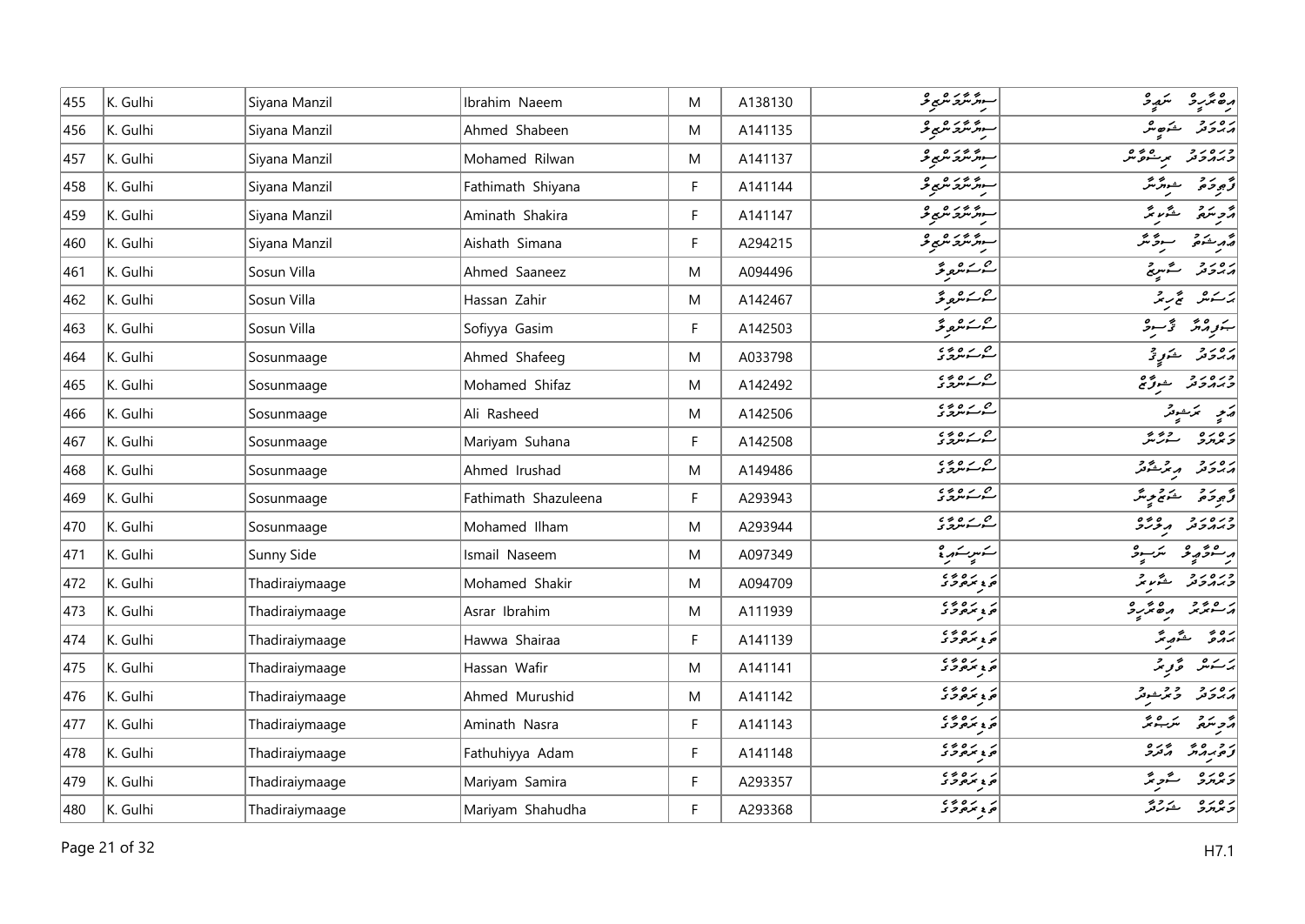| 481 | K. Gulhi | Thadiraiymaage         | Mohamed Yazeed         | M           | A293369 | ر به ره و ،<br>محمد مرهوم د            | כנסנב ת'תָבּ                                                                                                                                                                                                                                                                                                                                                                                                                                                                                    |
|-----|----------|------------------------|------------------------|-------------|---------|----------------------------------------|-------------------------------------------------------------------------------------------------------------------------------------------------------------------------------------------------------------------------------------------------------------------------------------------------------------------------------------------------------------------------------------------------------------------------------------------------------------------------------------------------|
| 482 | K. Gulhi | Thandinoomaage         | Aishath Sharuma        | F           | A104908 | ر<br>موسع مردم                         | $\begin{array}{c c}\n\hline\n\end{array}\n\qquad\n\begin{array}{c}\n\hline\n\end{array}\n\qquad\n\begin{array}{c}\n\hline\n\end{array}\n\hline\n\begin{array}{c}\n\hline\n\end{array}\n\hline\n\begin{array}{c}\n\hline\n\end{array}\n\hline\n\begin{array}{c}\n\hline\n\end{array}\n\hline\n\begin{array}{c}\n\hline\n\end{array}\n\hline\n\begin{array}{c}\n\hline\n\end{array}\n\hline\n\begin{array}{c}\n\hline\n\end{array}\n\hline\n\begin{array}{c}\n\hline\n\end{array}\n\h$<br>شە ئەرگ |
| 483 | K. Gulhi | Thandinoomaage         | Waseema                | $\mathsf F$ | A142460 | پر سوچوي<br>  پر سوچري                 |                                                                                                                                                                                                                                                                                                                                                                                                                                                                                                 |
| 484 | K. Gulhi | Thandinoomaage         | Aminath Mausooma       | F           | A142461 | ائر سو پېړۍ<br>———————                 | أأدبره<br>ر د دوءِ                                                                                                                                                                                                                                                                                                                                                                                                                                                                              |
| 485 | K. Gulhi | Thandinoomaage         | Hawwa Huzaima          | $\mathsf F$ | A142462 | ر<br>موسع مرچری                        | $5.62$ $50.2$                                                                                                                                                                                                                                                                                                                                                                                                                                                                                   |
| 486 | K. Gulhi | Thandinoomaage         | Mariyam Nadeema        | F           | A142463 | ر<br>موسع شر <del>چ</del> ری           | ر ه ر ه<br><del>د</del> بربرگ<br>سرورگ                                                                                                                                                                                                                                                                                                                                                                                                                                                          |
| 487 | K. Gulhi | Thandinoomaage         | Ibrahim Waheed         | M           | A142473 | ر<br>موسع مرچری                        | ە ھەترىر <sup>ە</sup><br>ءَ ٻه تر                                                                                                                                                                                                                                                                                                                                                                                                                                                               |
| 488 | K. Gulhi | Thandinoomaage         | Abdulla Inayath        | M           | A149489 | ر<br>مؤسو شرچری                        | <mark>بر22</mark> مرالله<br>ە ئىگەر 2                                                                                                                                                                                                                                                                                                                                                                                                                                                           |
| 489 | K. Gulhi | <b>Theesree Manzil</b> | Aishath Hussain        | F           | A098363 | <sub>م</sub> ې شمېرى <i>خ ن</i> ىرى ئى | ۇرىشكى برىكىرىگ                                                                                                                                                                                                                                                                                                                                                                                                                                                                                 |
| 490 | K. Gulhi | <b>Theesree Manzil</b> | Aminath Shifana        | F.          | A138673 | مو ڪمپر رَ سُريج ٿر                    | شور میگر<br>س<br>أثر دينهمج                                                                                                                                                                                                                                                                                                                                                                                                                                                                     |
| 491 | K. Gulhi | Thin Thari             | Sakeena Dawood         | F           | A142512 | موشركوسر                               | پر دو و.<br>تو <sub>م</sub> هر تور<br>سەر پىتىر                                                                                                                                                                                                                                                                                                                                                                                                                                                 |
| 492 | K. Gulhi | Thin Thari             | Aminath Razeefa        | F.          | A144510 | موسْرەتمىر                             | ۇ ئەسكە ئىستى ئە                                                                                                                                                                                                                                                                                                                                                                                                                                                                                |
| 493 | K. Gulhi | Thinfiya               | Hassan Areesh          | M           | A294243 | موشرو مر                               | يزكتها الاستعاثة                                                                                                                                                                                                                                                                                                                                                                                                                                                                                |
| 494 | K. Gulhi | Thinfiya               | Aminath Farusha        | $\mathsf F$ | A294245 | موشروبر                                | أزويتهم وترشأ                                                                                                                                                                                                                                                                                                                                                                                                                                                                                   |
| 495 | K. Gulhi | Thuniya                | Mohamed Naeem          | M           | A027001 | ەتبەر                                  | ورەر دىرە                                                                                                                                                                                                                                                                                                                                                                                                                                                                                       |
| 496 | K. Gulhi | Uduvilla               | Mohamed Adil           | M           | A023042 | وده وقر                                | ورەر دەري                                                                                                                                                                                                                                                                                                                                                                                                                                                                                       |
| 497 | K. Gulhi | Uduvilla               | Mariyam Nazmeena       | F.          | A142437 | وديموقر                                | د وړو شمځ د شگر                                                                                                                                                                                                                                                                                                                                                                                                                                                                                 |
| 498 | K. Gulhi | Uduvilla               | Aishath Shausan        | F           | A293631 | وديموقر                                | ۇرىشو شەرىسى                                                                                                                                                                                                                                                                                                                                                                                                                                                                                    |
| 499 | K. Gulhi | Uduvilla               | Ahmed Shaan Adil       | M           | A293639 | وديموقر                                | ره رو څر گريز                                                                                                                                                                                                                                                                                                                                                                                                                                                                                   |
| 500 | K. Gulhi | Vadhee                 | Aminath Wadeefa        | F           | A142427 | حٌسٍ                                   | أأدح مكتمر والمعرور                                                                                                                                                                                                                                                                                                                                                                                                                                                                             |
| 501 | K. Gulhi | Vadhee                 | Mohamed Rimaah         | M           | A293760 | ر<br>ح مر                              | כנסנב בס                                                                                                                                                                                                                                                                                                                                                                                                                                                                                        |
| 502 | K. Gulhi | Vadhee                 | Hassan Rashshaam Ahmed | M           | A355513 | ر<br>حومر                              | ر کے مگر شوی دورو                                                                                                                                                                                                                                                                                                                                                                                                                                                                               |
| 503 | K. Gulhi | Vaijeheyge             | Ibrahim Adam           | M           | A142431 | ر<br>تو در بی ری<br>ت                  | ە ئەرە ئەرە<br>بەھترى <sub>د</sub> ى مەر <i>ە</i>                                                                                                                                                                                                                                                                                                                                                                                                                                               |
| 504 | K. Gulhi | Vaijeheyge             | Yusau Ibrahim          | M           | A293834 | ر<br>تو د ق ری<br>ت                    | دو بر د<br>در سکه<br>دە ئەربى                                                                                                                                                                                                                                                                                                                                                                                                                                                                   |
| 505 | K. Gulhi | Vidhukani              | Hassan Zareer          | M           | A142377 | <sub>حو</sub> قرئما مبر                | يرسكش الجامريم                                                                                                                                                                                                                                                                                                                                                                                                                                                                                  |
| 506 | K. Gulhi | Vidhukani              | Ibrahim Unaish         | M           | A252697 | وقرئاسر                                | ופת כל היית ב                                                                                                                                                                                                                                                                                                                                                                                                                                                                                   |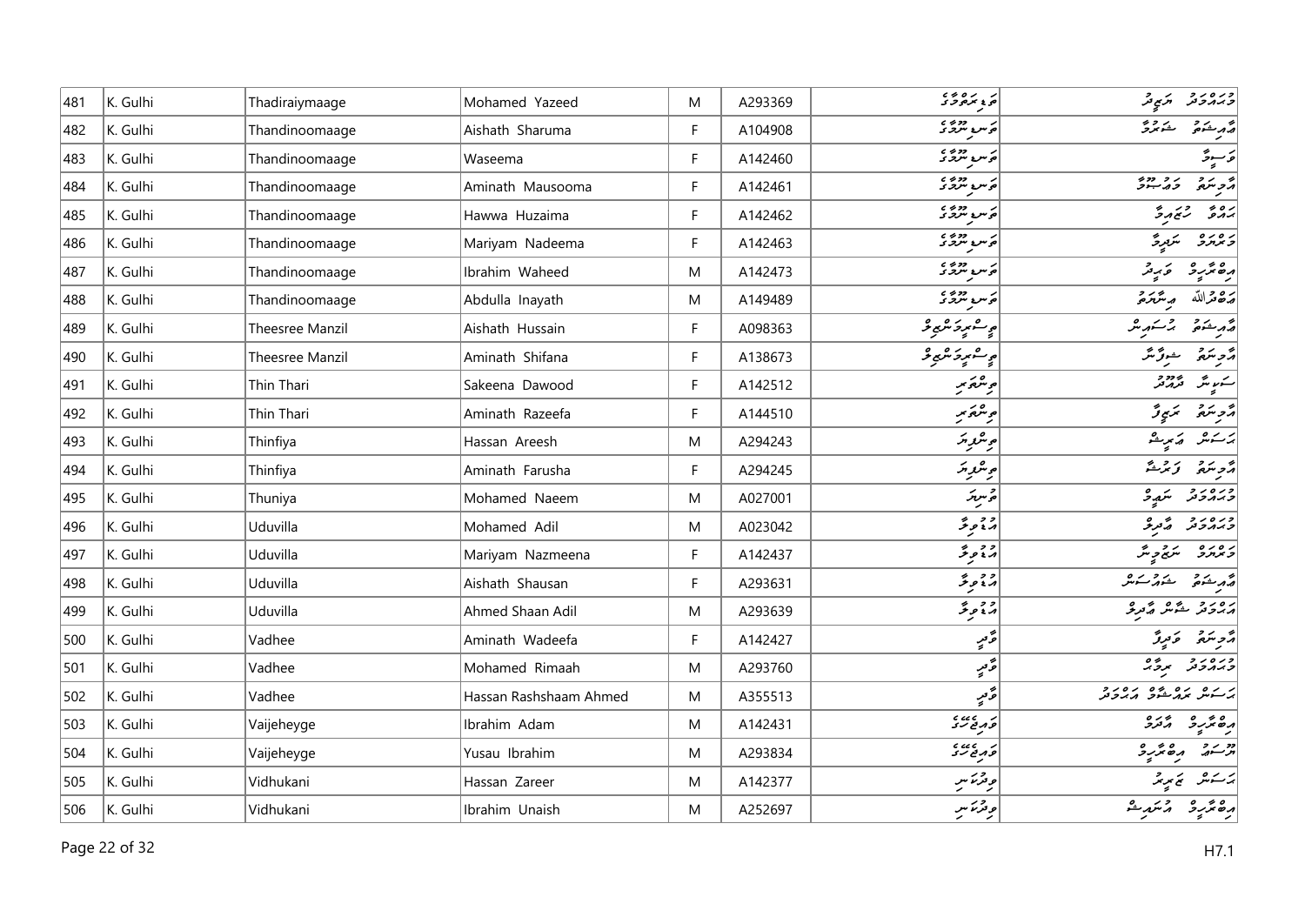| 507 | K. Gulhi | Vidhukani          | Fathimath Manike     | F         | A303282 | وقرئاسر                             | ا تو پر دې تر پارته<br>د سرچ پوځ تر پارت                        |
|-----|----------|--------------------|----------------------|-----------|---------|-------------------------------------|-----------------------------------------------------------------|
| 508 | K. Gulhi | Vidhukani          | Aminath Nizala Ahmed | F         | A329641 | ووژئمىز                             | أأدبتكم بتركيح أأبادته                                          |
| 509 | K. Gulhi | Vidhukani          | Aishath Didi         | F         | A333091 | وقرئدسر                             | ر<br>مرکز مشترکو تو تو                                          |
| 510 | K. Gulhi | West House         | Fathimath Shehenaz   | F         | A120608 | ې د د د د ه<br>و شوېر پر            | و مرد د<br>ره بر بر<br>مشرکتری                                  |
| 511 | K. Gulhi | West House         | Fathimath Nafeesa    | F         | A142426 | ې موږ د م                           | ۇ يەردە سىرىگە<br>ئۇ يورى سىرىگە<br>ئەسىرىگە                    |
| 512 | K. Gulhi | West House         | Zunaira              | F         | A142445 | ې د د بر د ه<br>مرگه شور ک          |                                                                 |
| 513 | K. Gulhi | West House         | Ibrahim Inaz         | ${\sf M}$ | A142447 | ې ده در د ه<br>مرگون کړ             | وەترىر ويترى                                                    |
| 514 | K. Gulhi | West House         | Ahmed Inaaz          | ${\sf M}$ | A142504 | ې موجود مه                          | أرور وبرمج                                                      |
| 515 | K. Gulhi | West House         | Mariyam Asifa        | F         | A293761 | ې ده در د ه<br>و شوم ته             | دەرە ئەسىر                                                      |
| 516 | K. Gulhi | <b>West House</b>  | Khadheeja Hassan     | F         | A344967 | ې ده در د ه<br>مرگون کړ             | كزمرقح الكاشكر                                                  |
| 517 | K. Gulhi | White House        | Ismail Naseer        | M         | A142472 | $\overline{\text{Ric}}$             | رىشۇر ئىر                                                       |
| 518 | K. Gulhi | <b>White House</b> | Hawwa Sahuma         | F         | A293831 | أقرم يؤرثه فسكر                     |                                                                 |
| 519 | K. Gulhi | White Rose         | Mohamed Ibrahim      | M         | A122899 | ورجوعه                              | כנים נכנים בינים                                                |
| 520 | K. Gulhi | White Rose         | Abdulla Warish       | M         | A142396 | ىر مەھتىرىشە<br>م                   | رەۋاللە ئۇمرۇ                                                   |
| 521 | K. Gulhi | White Rose         | Aminath Warisa       | F         | A142397 | أوربوع                              | أأزويتهم الأمراقي                                               |
| 522 | K. Gulhi | White Rose         | Hussain Rimal        | M         | A142398 | ا ئەرەتچە بە                        | 2سكەر مەردىمى                                                   |
| 523 | K. Gulhi | <b>White Rose</b>  | Hassan Rishal        | M         | A142399 | ورجوعه                              | بركش بريقى                                                      |
| 524 | K. Gulhi | White Rose         | Aminath Manike       | F         | A142400 | ورءٍ پر ہ                           | ۇ ئەستەدىسىدىكى                                                 |
| 525 | K. Gulhi | White Rose         | Abdul Wahid Mohamed  | M         | A293719 | ورجوعه                              | و ره ر د<br>تر پر ژنر<br>ر ه و ه بر بر<br>ه ه مرمر <i>ه ب</i> ر |
| 526 | K. Gulhi | White Rose         | Abdulla Waajid       | M         | A293722 | كروح ترعه                           | پرە قراللە ھەم قر                                               |
| 527 | K. Gulhi | White Rose         | Ahmed Samaal         | M         | A293725 | ەرە ئەر                             | رەرو سەرو                                                       |
| 528 | K. Gulhi | <b>White Sand</b>  | Aminath Fazeema      | F         | A142505 | أقرم هي عدة وق                      | د څر سره کام د کام                                              |
| 529 | K. Gulhi | <b>White Sand</b>  | Ahmed Shaikhaan      | M         | A293949 | ورقع سيموه                          | پروتر خهرتشر                                                    |
| 530 | K. Gulhi | Whitecoral         | Ibrahim Saleem       | M         | A011987 | ە مەھ ئىمىز                         | $\frac{3}{2}$                                                   |
| 531 | K. Gulhi | Whitecoral         | Ali Faruzan          | M         | A294207 | ە بەھ ئەيرو                         | ە ئەرەپچە                                                       |
| 532 | K. Gulhi | Yusra Manzil       | Aminath Yusra        | F         | A142500 | ى <sub>ر مە</sub> ر ئەر ئەر ئىچە ئى | أأروبتهم الرسائر                                                |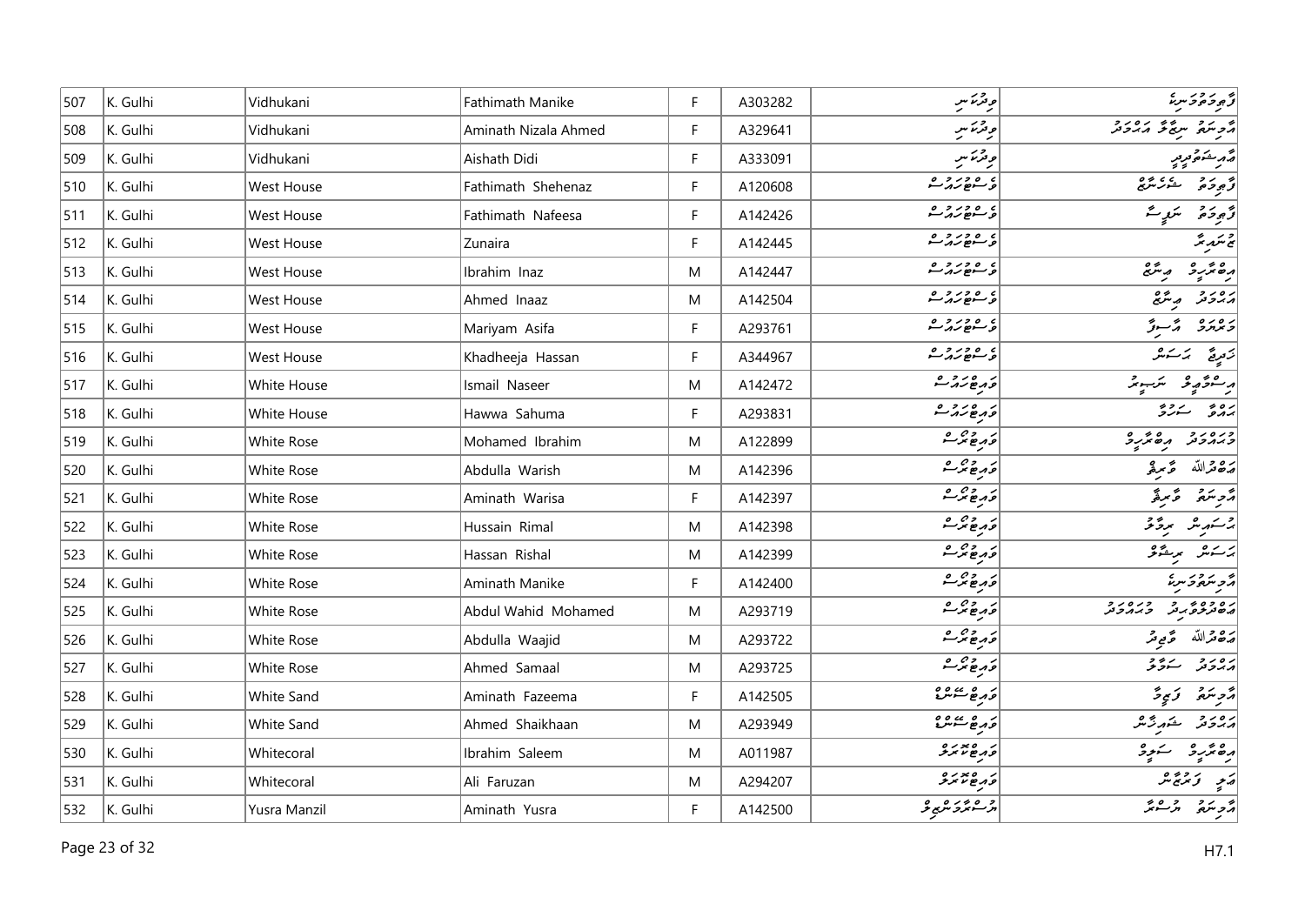| 533         | K. Gulhi           | Yusra Manzil          | Shafia Ismail            | F.        | A142514 | ى <i>ز شەنزە ئىرى</i> گى ئى              | شرورة وسودوع                                             |                         |
|-------------|--------------------|-----------------------|--------------------------|-----------|---------|------------------------------------------|----------------------------------------------------------|-------------------------|
| 534         | K. Gulhi           | Yusra Manzil          | Ishaq Mohamed            | M         | A205656 | -<br>پرېشمر د سر <sub>ک</sub> و          | ەر قەرەرد<br>مەسىرى تەمەدىر                              |                         |
| 535         | K. Gulhi           | Yusra Manzil          | Ahmed Asfag              | M         | A294118 | ې <sub>ر م</sub> وږې مو <sub>غ</sub> و   | رەرو بەرەپە                                              |                         |
| 536         | K. Gulhi           | Zamaanee House        | Fathimath Leeza          | F         | A124559 | ئە ئۇ سەر ئەر 2                          |                                                          | وٌجوحَ هَ سَبِيَّ       |
| 537         | K. Gulhi           | Zamaanee House        | Aishath Riuxa            | F.        | A153003 | ىر ئ <sup>ە</sup> سەر ئەرك               | وكرو مردح                                                |                         |
|             | K. Guraidhoo       |                       |                          |           |         |                                          |                                                          |                         |
| 538         | K. Guraidhoo       | <b>Red Rose</b>       | Ahmed Gudhrath           | ${\sf M}$ | A157237 | ، ە مەر ھ                                | ر ہ ر د د د د د<br>م.پروتر تختریزی                       |                         |
|             | K. Kaashidhoo      |                       |                          |           |         |                                          |                                                          |                         |
| 539         | K. Kaashidhoo      | Gahaa                 | Ahmed Adeel              | M         | A104411 | ىرچ                                      |                                                          | رەرو كېږى<br>مەدىر مەرى |
| 540         | K. Kaashidhoo      | Kethi                 | Mausoom Haleem           | M         | A290858 | ء<br>مو                                  | נג מם ג'קבר<br>בג' הרב ג'קבר                             |                         |
| 541         | K. Kaashidhoo      | Silinco               | Shuhooda Shakeeb         | F         | A144963 | اسوچين<br>ڪ                              | دوده شکره<br>شورتر شکره                                  |                         |
|             | Lh. Hinnavaru      |                       |                          |           |         |                                          |                                                          |                         |
| 542         | Lh. Hinnavaru      | Rose Mead             | Mariyam Mohamed          | F.        | A223457 | مرج حر ۽<br>  مرج حر ۽                   | נסנס כנסנב<br><i>כאתב ב</i> גובע                         |                         |
| Lh. Naifaru |                    |                       |                          |           |         |                                          |                                                          |                         |
| 543         | Lh. Naifaru        | Seeniyaage            | Ahmed Mohamed            | M         | A213285 | سە پەرەتى<br>ئاسىسى كەنتى<br>ئاسىسى      | נפנד בנסנד<br>גיבת בייתכת                                |                         |
| M. Muli     |                    |                       |                          |           |         |                                          |                                                          |                         |
| 544         | M. Muli            | Irumatheege           | Shahida Abdul Haadi      | F         | A071619 | وبردوء                                   | شررتر مەھىرورىر                                          |                         |
| Male'       |                    |                       |                          |           |         |                                          |                                                          |                         |
| 545         | Male'              | G. Kanditholhige      | Aishath Shazneen Naeem   | F         | A350205 | ، ئەسوغ دى                               | הוק בים בים ייקיית ייתוב                                 |                         |
|             | N. Kendhikulhudhoo |                       |                          |           |         |                                          |                                                          |                         |
| 546         | N. Kendhikulhudhoo | Kendhikolhu. Noothari | Abdul Samad Abdul Rahman | M         | A067935 | ئاس <sub>لىرىم</sub> ىتى ھەمبە           | ג ם כם גג כדי גם כם גם גם.<br>גם בקה היו כב הם בקה בגבית |                         |
| 547         | N. Kendhikulhudhoo | Kulhudhoo. Bluestone  | Mariyam Sifnaz           | F         | A204834 | و و دو او دو ۵ ۵ م<br>بربر دار دو سوم مر | גם גם בייתודים בייתודים<br>ביי <i>ת</i> ו <i>ד</i> ב     |                         |
| N. Maafaru  |                    |                       |                          |           |         |                                          |                                                          |                         |
| 548         | N. Maafaru         | <b>Blue Heaven</b>    | Fathmath Raufaa          | F         | A201373 | ه دد د ر ه<br>ح مورو س                   |                                                          | و ده دود                |
|             | R. Inguraidhoo     |                       |                          |           |         |                                          |                                                          |                         |
| 549         | R. Inguraidhoo     | Alimasge              | Hassan Mufeed            | M         | A157697 | ە ئەرىخ سىرى                             |                                                          | ىرىكىش ئۇيىتى           |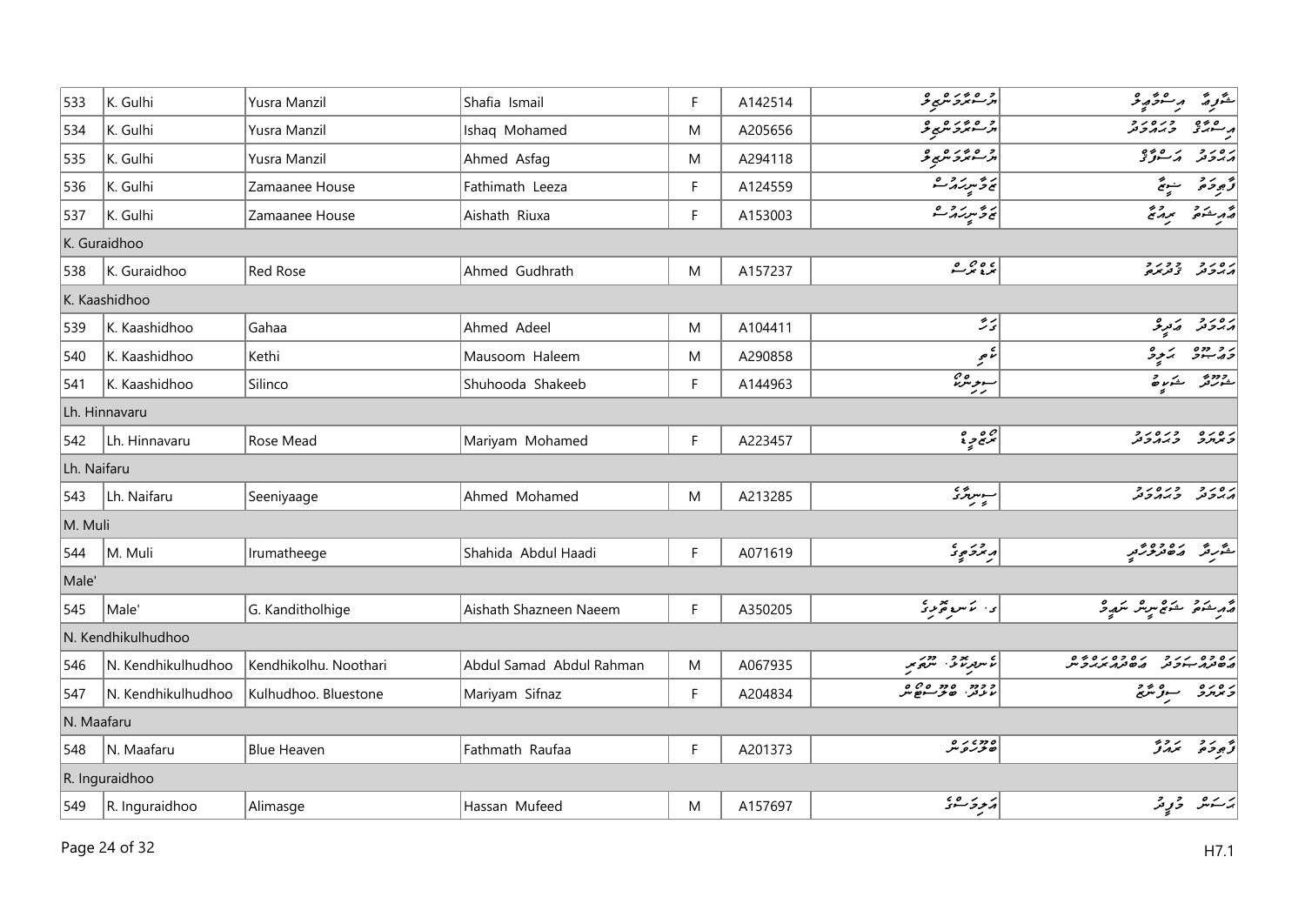|            | R. Innamaadhoo |                     |                |    |         |                                       |                                                                                                                    |
|------------|----------------|---------------------|----------------|----|---------|---------------------------------------|--------------------------------------------------------------------------------------------------------------------|
| 550        | R. Innamaadhoo | Riveli              | Hussain Reehan | M  | A240624 | لىمرغرمر                              | جاسكور مرتج مرتجر                                                                                                  |
|            | R. Maduvvari   |                     |                |    |         |                                       |                                                                                                                    |
| 551        | R. Maduvvari   | Kaanimaage          | Moosa Easa     | M  | A065725 | ش پېړۍ ته کا                          | ژے پٹ                                                                                                              |
|            | R. Rasmaadhoo  |                     |                |    |         |                                       |                                                                                                                    |
| 552        | R. Rasmaadhoo  | lvy                 | Aishath Nizama | F  | A316190 | مذمره                                 | $\begin{vmatrix} \hat{c}_1 & \hat{c}_2 & \hat{c}_3 \\ \hat{c}_1 & \hat{c}_2 & \hat{c}_3 & \hat{c}_4 \end{vmatrix}$ |
|            | S. Hithadhoo   |                     |                |    |         |                                       |                                                                                                                    |
| 553        | S. Hithadhoo   | <b>Evening Naaz</b> | Ahmed Shareef  | M  | A019726 | أروه سربندى مترجح                     | رەرد خىرو                                                                                                          |
|            | S. Hulhudhoo   |                     |                |    |         |                                       |                                                                                                                    |
| 554        | S. Hulhudhoo   | Abuhareege          | Zayaan Ibrahim | M  | A276042 | ىر قەئە ئىرى<br>مەھەر ئىرى            | اپر پر ہ<br>سی مرتبر<br>ە ھەترىرى                                                                                  |
| Sh. Feevah |                |                     |                |    |         |                                       |                                                                                                                    |
| 555        | Sh. Feevah     | Ginavelimaage       | Aminath Zoona  | F. | A262894 | ، ئەنگە ئەچرىقى<br>ئەنگىرىقى ئە       | أأز وسرة فلتحميض                                                                                                   |
|            | Sh. Milandhoo  |                     |                |    |         |                                       |                                                                                                                    |
| 556        | Sh. Milandhoo  | Filigasdhoshuge     | Abdulla Hassan | M  | A101124 | و و که ده پیو و ،<br>و و که سه تعریبی | ايرە قراللە                                                                                                        |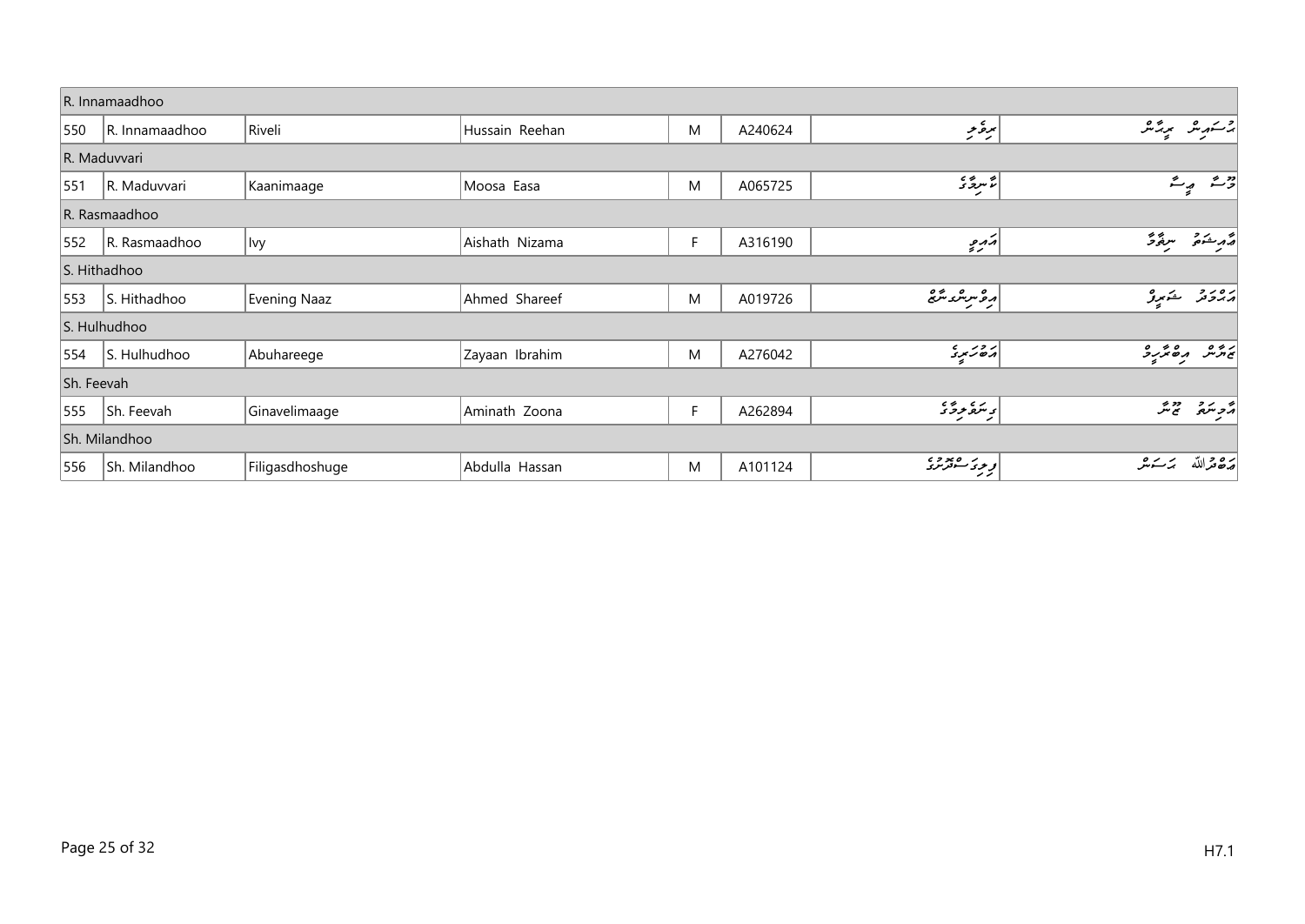## *w7qAn8m? sCw7mRo>u; wEw7mRw;sBo<*

| ' مرمر | 'يئرىثر: |
|--------|----------|
|        |          |
|        |          |
|        |          |

## *w7q9r@w7m> sCw7qHtFoFw7s; mAm=q7 w7qHtFoFw7s;*

| ىر تە | $\mathcal{O} \times$<br>$\sim$ | $\sim$<br>. . | لترنثر |
|-------|--------------------------------|---------------|--------|
|       |                                |               |        |
|       |                                |               |        |
|       |                                |               |        |

| $\frac{\partial}{\partial x}$ | $^{\circ}$ | $\frac{2}{n}$ | $^{\circ}$<br>سرسر. |
|-------------------------------|------------|---------------|---------------------|
|                               |            |               |                     |
|                               |            |               |                     |
|                               |            |               |                     |

| ىرتىر: | 。<br>سر سر | .,<br>مرسر |
|--------|------------|------------|
|        |            |            |
|        |            |            |
|        |            |            |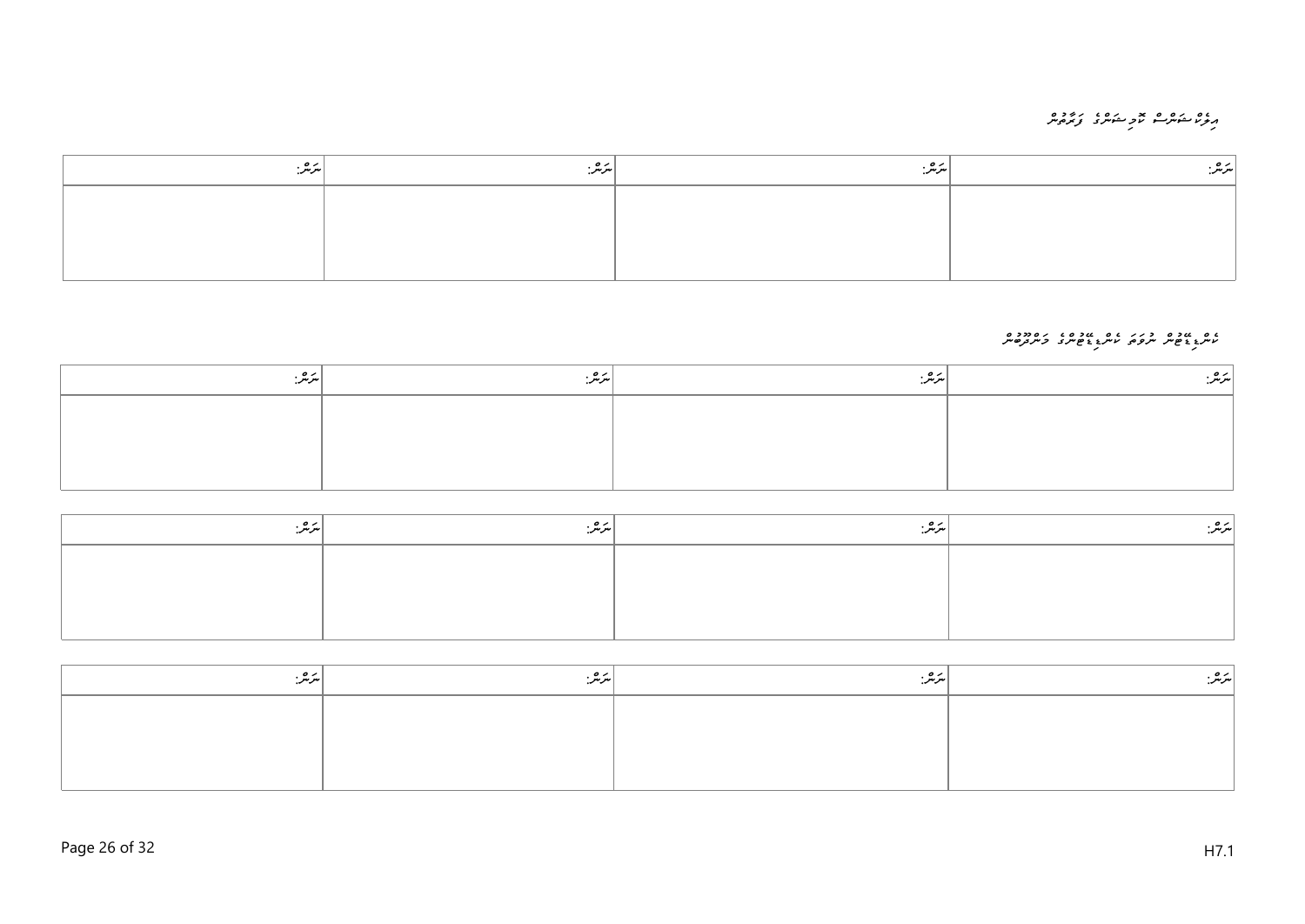| يره. | ο. | ا ير ه |  |
|------|----|--------|--|
|      |    |        |  |
|      |    |        |  |
|      |    |        |  |

| <sup>.</sup> سرسر. |  |
|--------------------|--|
|                    |  |
|                    |  |
|                    |  |

| ىئرىتر. | $\sim$ | ا بر هه. | لىرىش |
|---------|--------|----------|-------|
|         |        |          |       |
|         |        |          |       |
|         |        |          |       |

| 。<br>مرس. | $\overline{\phantom{a}}$<br>مر مىر | يتريثر |
|-----------|------------------------------------|--------|
|           |                                    |        |
|           |                                    |        |
|           |                                    |        |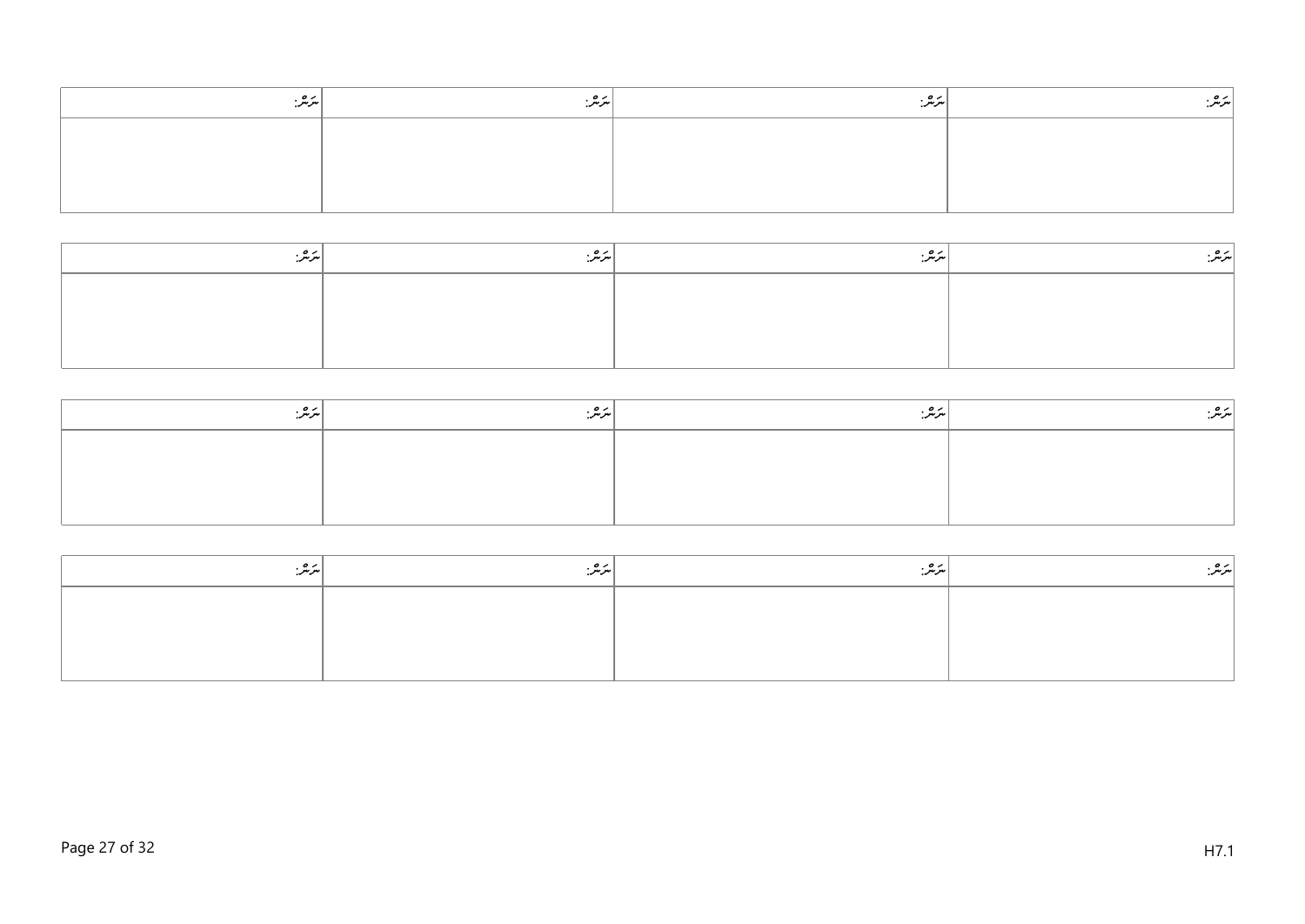| ير هو . | $\overline{\phantom{a}}$ | يرمر | اير هنه. |
|---------|--------------------------|------|----------|
|         |                          |      |          |
|         |                          |      |          |
|         |                          |      |          |

| ىر تىر: | $\circ$ $\sim$<br>" سرسر . | يبرحه | o . |
|---------|----------------------------|-------|-----|
|         |                            |       |     |
|         |                            |       |     |
|         |                            |       |     |

| انترنثر: | ر ه |  |
|----------|-----|--|
|          |     |  |
|          |     |  |
|          |     |  |

|  | . ه |
|--|-----|
|  |     |
|  |     |
|  |     |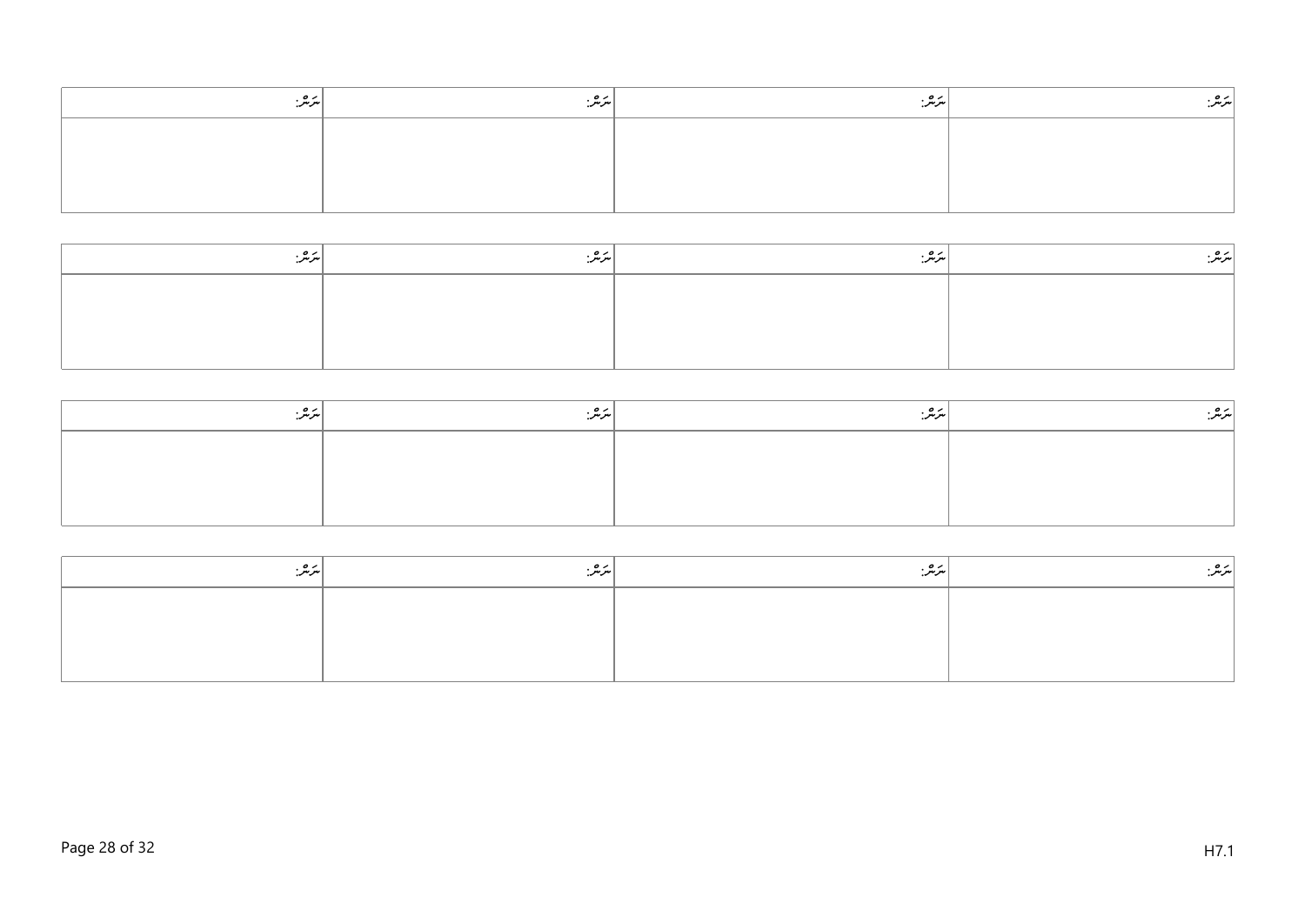| ير هو . | $\overline{\phantom{a}}$ | يرمر | اير هنه. |
|---------|--------------------------|------|----------|
|         |                          |      |          |
|         |                          |      |          |
|         |                          |      |          |

| ئىرتىر: | $\sim$<br>ا سرسر . | يئرمثر | o . |
|---------|--------------------|--------|-----|
|         |                    |        |     |
|         |                    |        |     |
|         |                    |        |     |

| انترنثر: | ر ه |  |
|----------|-----|--|
|          |     |  |
|          |     |  |
|          |     |  |

|  | . ه |
|--|-----|
|  |     |
|  |     |
|  |     |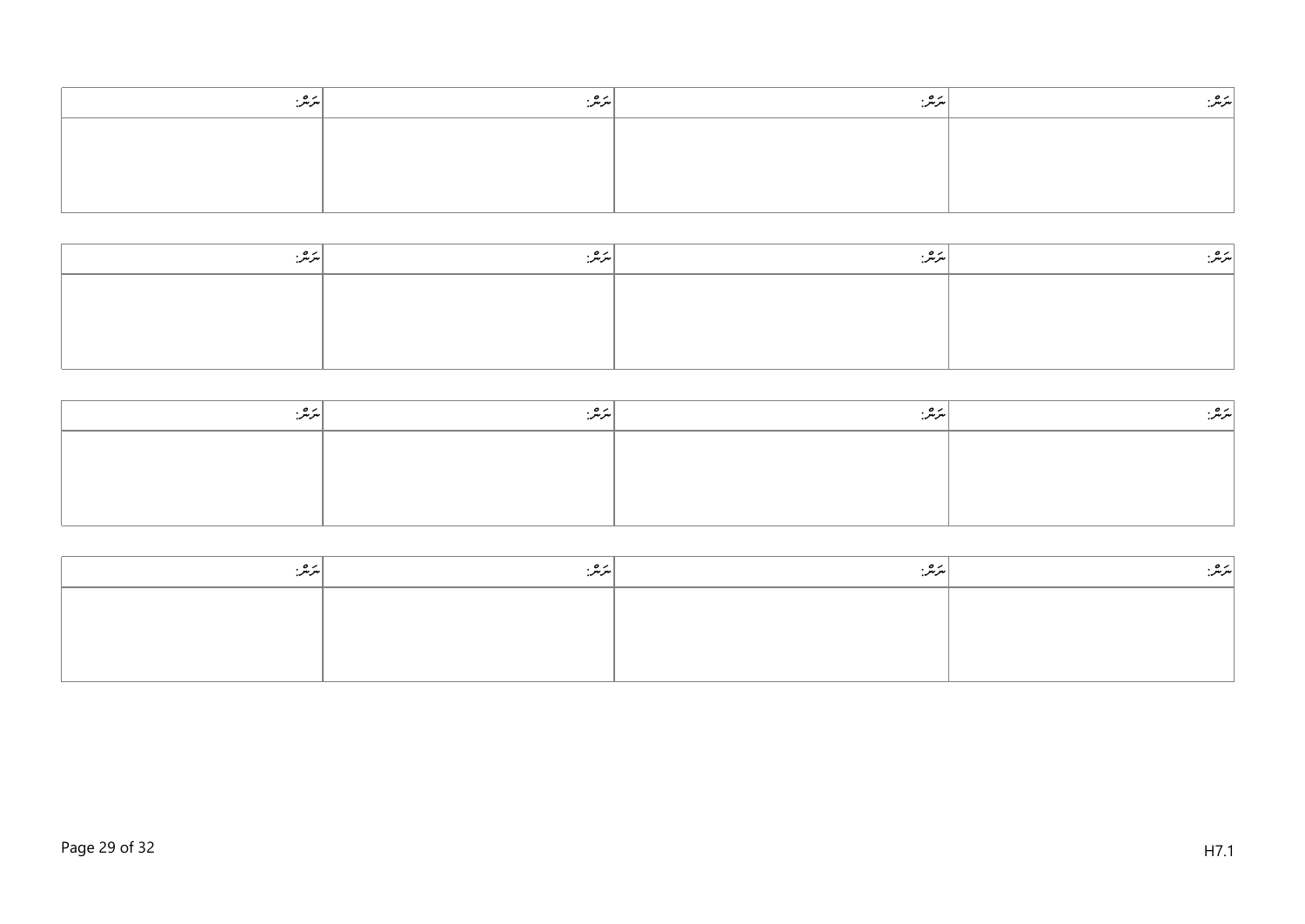| $\frac{\circ}{\cdot}$ | 。 | $\frac{\circ}{\cdot}$ | $\sim$<br>سرسر |
|-----------------------|---|-----------------------|----------------|
|                       |   |                       |                |
|                       |   |                       |                |
|                       |   |                       |                |

| ترتثر: | َ سرسر. |  |
|--------|---------|--|
|        |         |  |
|        |         |  |
|        |         |  |

| بر ه | . ه | $\overline{\phantom{0}}$<br>سرسر |  |
|------|-----|----------------------------------|--|
|      |     |                                  |  |
|      |     |                                  |  |
|      |     |                                  |  |

| 。<br>. س | ىرىىر |  |
|----------|-------|--|
|          |       |  |
|          |       |  |
|          |       |  |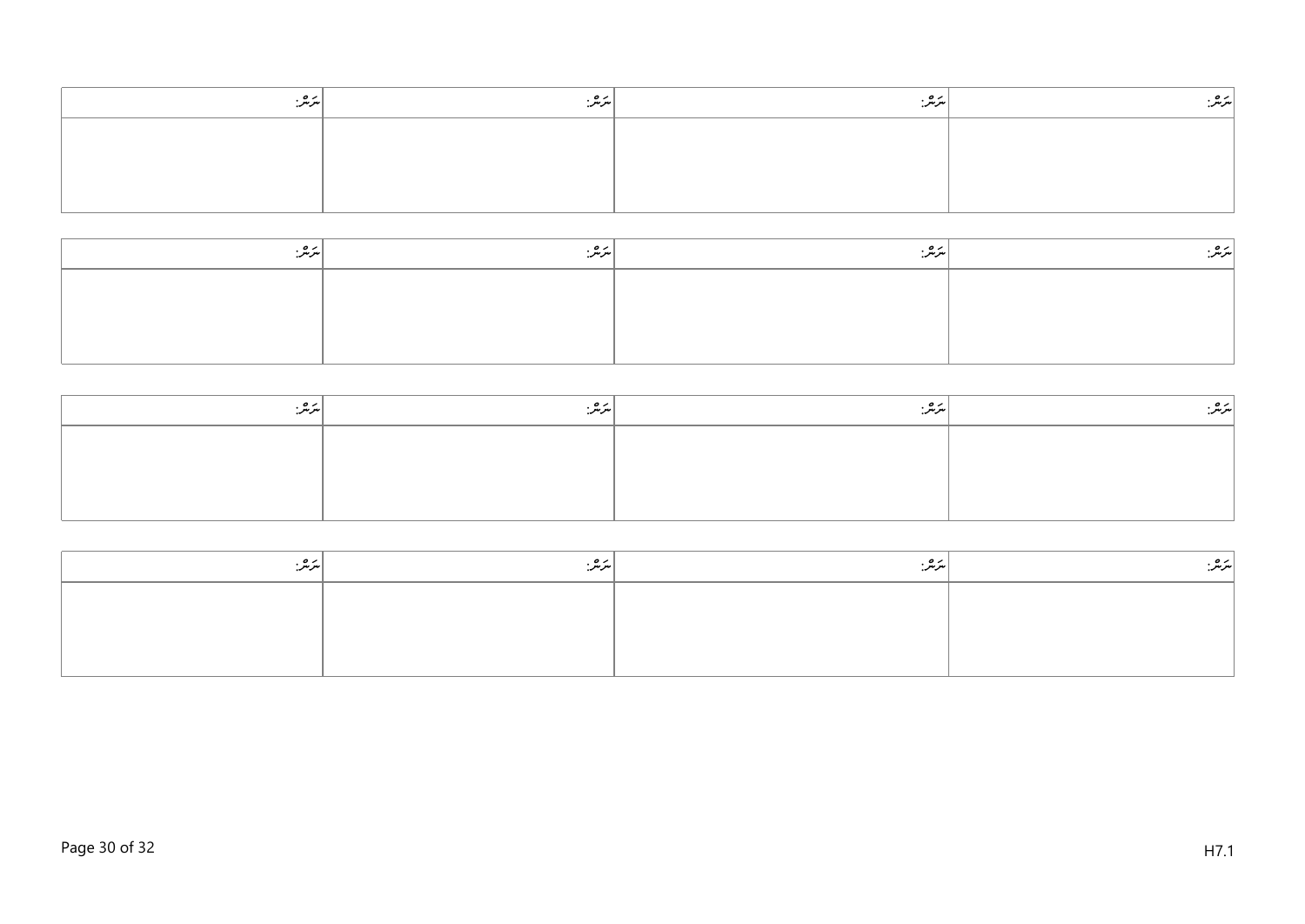| ير هو . | $\overline{\phantom{a}}$ | يرمر | اير هنه. |
|---------|--------------------------|------|----------|
|         |                          |      |          |
|         |                          |      |          |
|         |                          |      |          |

| ىر تىر: | $\circ$ $\sim$<br>" سرسر . | يبرحه | o . |
|---------|----------------------------|-------|-----|
|         |                            |       |     |
|         |                            |       |     |
|         |                            |       |     |

| 'تترنثر: | 。<br>,,,, |  |
|----------|-----------|--|
|          |           |  |
|          |           |  |
|          |           |  |

|  | . ه |
|--|-----|
|  |     |
|  |     |
|  |     |